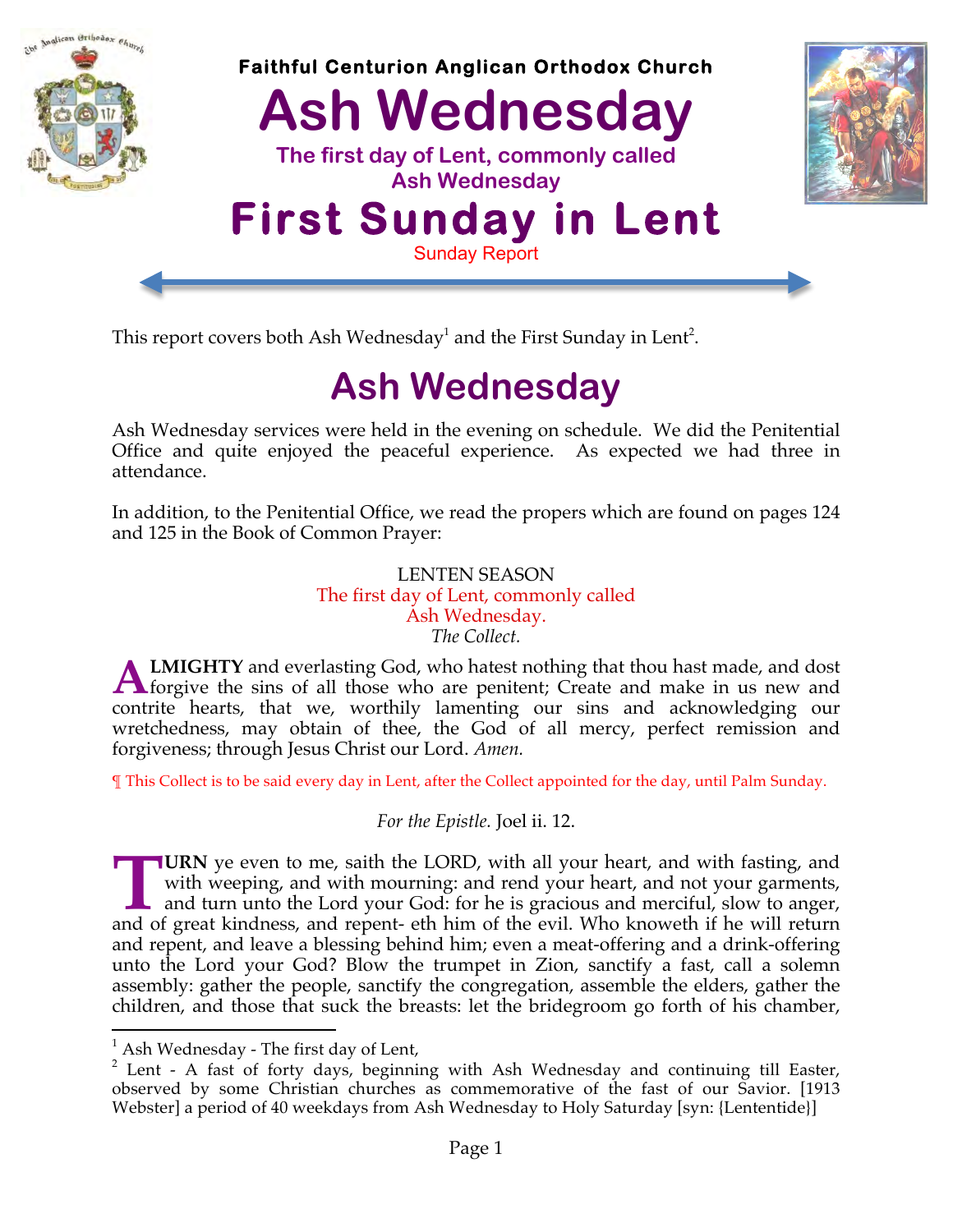and the bride out of her closet. Let the priests, the ministers of the LORD, weep between the porch and the altar, and let them say, Spare thy people, O Lord, and give not thine heritage to reproach, that the heathen should rule over them: wherefore should they say among the people, Where is their God?

#### *The Gospel.* St. Matthew vi. 16.

**HEN** fast, be not, as the hypocrites, of a sad countenance: for they disfigure their faces, that they may appear unto men to fast. Verily I say unto you, They have their reward. But thou, when thou fastest, anoint thine head, and wash **then** faces, that they may appear unto men to fast. Verily I say unto you, They have their reward. But thou, when thou fastest, anoint thine head, and wash thy face; that thou appear not unto men to fast, but unto thy Fat and thy Father, which seeth in secret, shall reward thee openly. Lay not up for yourselves treasures upon earth, where moth and rust doth corrupt, and where thieves break through and steal: but lay up for yourselves treasures in heaven, where neither moth nor rust doth corrupt, and where thieves do not break through nor steal: for where your treasure is, there will your heart be also.

¶ The same Collect, Epistle, and Gospel shall serve for every day after, unto the next Sunday, except upon the Feast of St. Matthias.

#### *Bishop Jerry Ogles on Ash Wednesday*

JC Ryle, one of the greatest and most biblically centered bishops of the Church of England, seems to have properly identified a growing influence of spiritual-dumbing down of the church beginning well before even the Oxford Movement culprits entered the stage. He wrote in *Holiness*:

*I cannot withhold my conviction that the professing Church of the nineteenth century is as much damaged by laxity and indistinctness about matters of doctrine within, as it is by skeptics and unbelievers without. Myriads of professing Christians nowadays seem utterly unable to distinguish things that differ. Like people afflicted with colour-blindness, they are incapable of discerning what is true and what is false, what is sound and what is unsound. If a preacher of religion is only clever and eloquent and earnest, they appear to think he is all right, however strange and heterogeneous his sermons may be. They are destitute of spiritual sense, apparently, and cannot detect error. Popery or Protestantism, an atonement or no atonement, a personal Holy Ghost or no Holy Ghost, future punishment or no future punishment, High Church or Low Church or Broad Church, Trinitarianism, Arianism, or Unitarianism, nothing comes amiss to them: they can swallow it all, if they cannot digest it! Carried away by a fancied liberality and charity, they seem to think everybody is right and nobody is wrong, every clergyman is sound and none are unsound, everybody is going to be saved and nobody going to be lost. Their religion is made up of negatives; and the only positive thing about them is that they dislike distinctness and think all extreme and decided and positive views are very naughty and very wrong!*

Everything that Bishop Ryle wrote, he backed up with biblical principles.

When I hear of the justification for application of ashes, for example, today, I hear only well-conceived and intellectual opinions of the church tradition. True biblical tradition cannot stand alone, but must be supported by God's Word. Why do we not hear those who defend Ashes applied to the little spot on the forehead as being justified by Christ? If I saw such references, it would cause me to consider that I may have misinterpreted the very Words of Jesus; however, no one who supports ashes on the forehead as a sign of Lenten Fast have addressed the very cogent and clear admonition of Christ in Matthew, Chapter 6! **16** *Moreover when ye fast, be not, as the hypocrites, of a sad countenance: for they disfigure their faces, that they may appear unto men to fast.*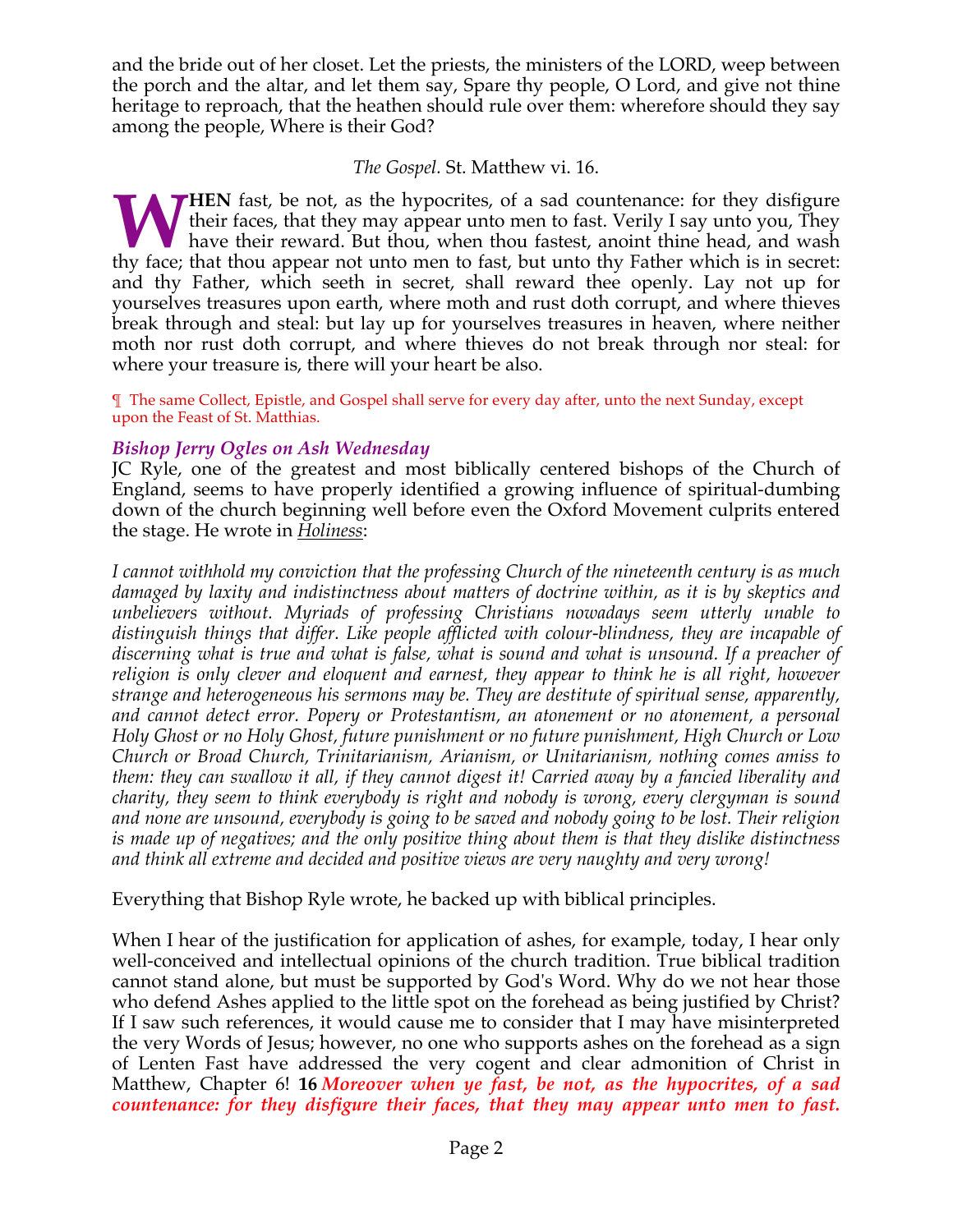*Verily I say unto you, They have their reward. 17 But thou, when thou fastest, anoint thine head, and wash thy face; 18 That thou appear not unto men to fast, but unto thy Father which is in secret: and thy Father, which seeth in secret, shall reward thee openly***. (**Matt 6:16-18 (KJV) What does Christ mean by "they disfigure their faces?" What does He mean when He says that people who do so desire that men know that they fast? What does our Lord mean when He says that the proper way to fast would be to anoint our heads as if going on a pleasant visit; and what does He mean when He says that we should wash our faces before fasting? Is He appealing for the use of water-proof ashes? Ridiculous in the extreme! Oh, and by the way, how can we keep our fast secret when we go out in society at large wearing a smudge of ashes on our faces? What am I missing here, pray tell? Do we have eyes to see, and see not; ears to hear and hear not?

Bishop Charles Pettit McIlvaine, first Chaplain to the US Military Academy, third Chaplain of the US Senate, and first Bishop of the great State of Ohio wrote in His "Oxford Movement Compared" - written contemporaneous with the Oxford Movement and Tractarians:

*The doctrine of Justification by Faith was the master-principle of the Reformation. " Therefore by a contrary way (said the chief Theologians of the Council) he that will establish the body of the Catholic doctrine (in other words, he that would re-instate Indulgences, Penances, Purgatory, the opus operatum of the Sacraments, the authority of the Priest's absolutions, the Sacrifice of the Mass, &c.) mustoverthrow the heresy of Justification by faith only."\* In all this, there was the soundest view of the relation of cause and effect. And therefore have we no question, that now, while Oxford Divinity is fast developing its real character, indivers ramifications of overt Romanism, and exhibiting the strongest tendencies to do so, more and more; the only explanation needed is to be found in its entire defection from the Scriptural doctrine of how a sinner can be "just with God;" and the only antidote required is the clear understanding,the faithful teaching, the full carrying out of that same great doctrine, so mighty in the war of the Reformation, so feared and hated and libelled in the Councils of the Church of Rome, Justification, by the Imputed Righteousness of Christ, through the alone agency of a living faith.*

#### He goes on to add:

*They compass sea and land to make one proselyte. They creep in everywhere, like the Egyptian frogs, and leave no stone unturned, in the palace or the workhouse, to promote their cause, (b) It*  has been furthered immensely by the proceedings of the Ritualistic party in the Church of *England. That energetic and active body has been vilifying the Reformation and sneering at Protestantism for many years, with only too much success. It has corrupted, leavened, blinded, and poisoned the minds of many Churchmen by incessant misrepresentation. It has gradually familiarized people with every distinctive doctrine and practice of Romanism-the real presencethe mass-auricular confession and priestly absolution-the sacerdotal character of the ministry-the monastic system-and a histrionic, sensuous, showy style of public worship-and the natural result*  is, that many simple people see no mighty harm in downright genuine Popery! Last, but not least, the spurious liberality of the ay we live in helps on the Romeward tendency. It is *fashionable now to say that all sects should be equal-that the State should have nothing to do with religion-that all creeds should be regarded with equal favour and respect-and that there is a substratum of common truth at the bottom of all kinds of religion, whether Buddhism, Mohammedanism, or Christianity! The consequence is that myriads of ignorant folk begin to think there is nothing peculiarly dangerous in the tenets of Papists any more than in the tenets of Methodists, Independents, Presbyterians, or Baptists-and that we ought to let Romanism alone and never expose its unscriptural and Christ-dishonouring character.*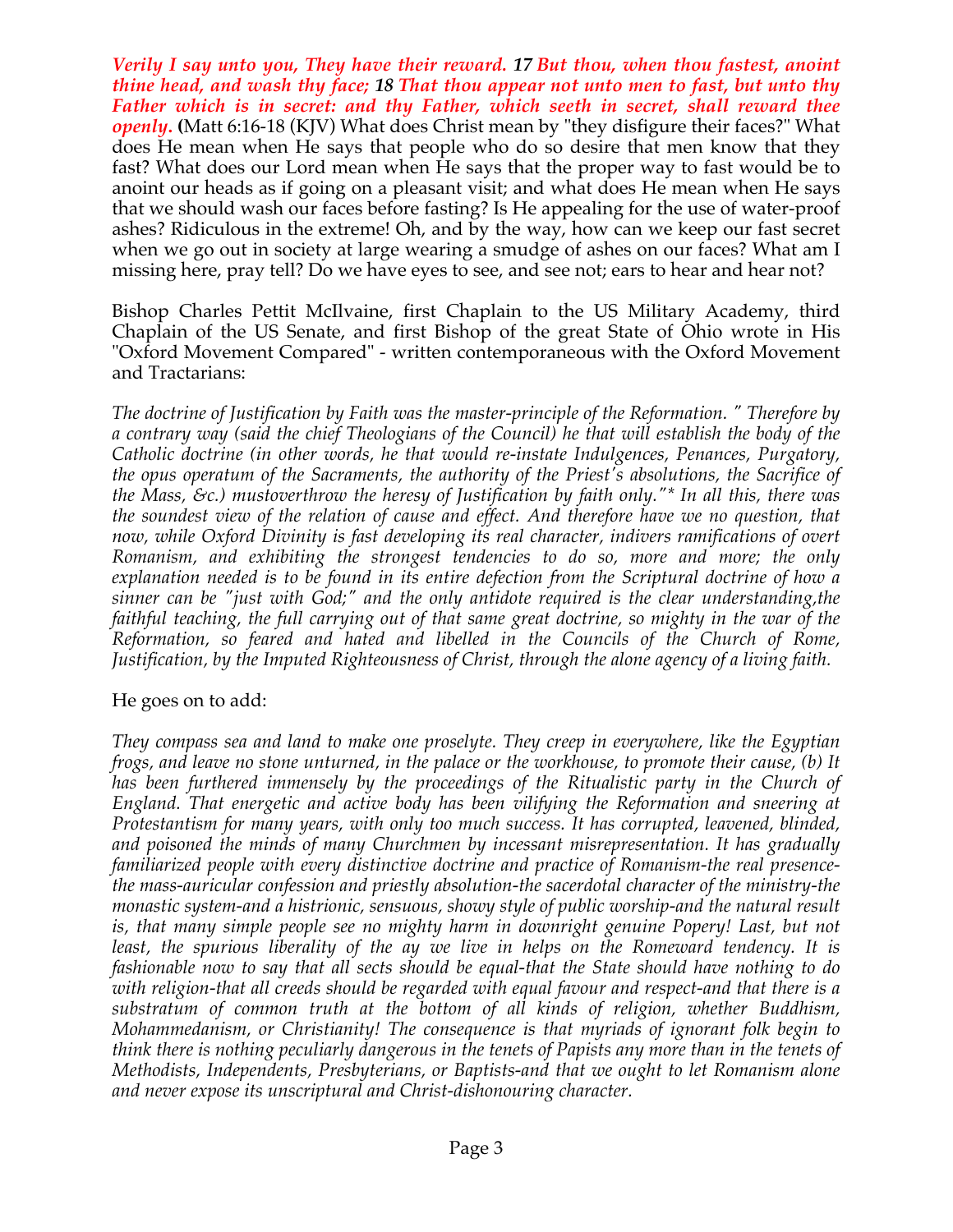Are simply to give up on Scripture and follow the traditions of man? As for me, as long as I stand, I will stand on God's Holy Word.

#### *An Ashless Ash Wednesday for Anglicans*

http://theheritageanglicannetwork.blogspot.com/

In the sixteenth century the English Reformers abolished the imposition of ashes on the heads of parishioners on Ash Wednesday due to the superstitious beliefs that had become associated with the practice. The practice was too closely tied the Medieval doctrines of attrition, auricular confession, contrition, priestly absolution, and penance.

The imposition of ashes was not reintroduced into the Church of England and her daughter churches until the nineteenth century and then by the Ritualists. It was one of the errors in doctrine, practice, and ritual the Romeward Movement revived to make the Anglican Church more like the Roman Catholic Church in the hopes they would help to affect a reunion between the Church of England and the Church of Rome.

The 1979 Book of Common Prayer popularized the practice in the Episcopal Church in the closing decades of the twentieth century.

The following articles on Ashes, Ash Wednesday, Fasting, and Lent are taken from A Protestant Dictionary, which was published under the auspices of the Protestant Reformation Society in 1904, and was compiled for Evangelicals in the Church of England and the Church of Ireland.

**Ashes** Used for sprinkling persons by the Romish Church. Before use, the ashes are dedicated previously by a special prayer offered by a bishop. In that prayer, invocation is made to God "that whosoever shall sprinkle themselves with these ashes for the redemption of their sins may obtain health of body and protection of soul."

Ash-Wednesday A mediaeval title given to the first day of Lent. It had formerly two names: (1) "Caput jejunii," the "head of the fast," and (2) "Dies cinerum." The forty days of Lent, being appointed in memory of our Lord's fast in the wilderness as a season of abstinence, date from the Wednesday of the first week, because it was never the custom to fast on Sundays, and in this way the full number of forty is made up. The name of "Ash Wednesday" was given in reference to an ancient discipline, described by Gratian, according to which penitents had to appear before the Bishop and Clergy clothed in sack cloth. The seven penitential Psalms were then sung, after which ashes were thrown upon them, and they covered their heads with sackcloth. The Church of England, however, has in no way retained or sanctioned those superstitions. By the Scriptures appointed to be read and the prayers to be used, she has rather exhibited the true ideal of a fast. The old title of Ash-Wednesday is only employed as an alternative for the " first day of Lent," because before the Reformation it was "commonly so called." The revival of such practices is therefore entirely foreign to her prescribed ritual and is illegal.

**Fasting** There is no command to fast in the New Testament. In the Sermon on the Mount our Lord, speaking to Jews who were then accustomed to fast, says : "When thou fastest, anoint thine head and wash thy face ; that thou appear not unto men to fast, but unto thy Father which is in secret ; and thy Father, which seeth in secret, shall reward thee openly (Matt. vi. 17, 18). Under the Old Testament there was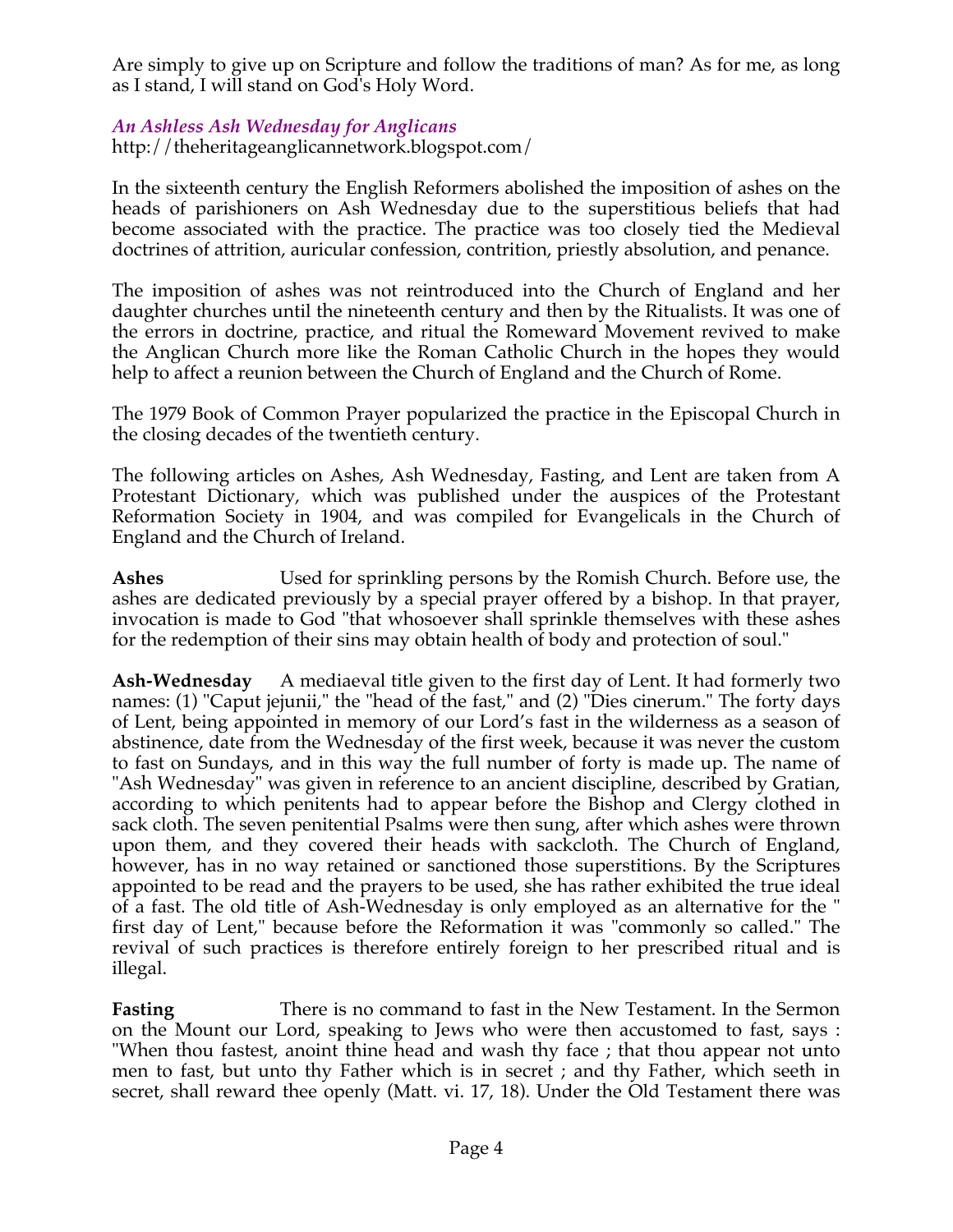but one fast distinctly enjoined namely, "the fast" on the great day of atonement (Lev. xvi. 29-31), which is referred to in Acts xxvii. 9. Other fasts were, however, enjoined on special occasions by the direction of the civil or religious authorities (e.g. Jer, xxxvi. 9). After the destruction of the Jewish State fasts became more numerous (Zech. vii. 5). But when the Lord was inquired of concerning those fasts, the answer given by the prophet Zechariah showed that those fasts were neither enjoined nor forbidden, and that persons were at liberty to make use of such days or not, according as they found fasting beneficial or otherwise to themselves; such acts not being regarded as in themselves meritorious in the sight of God (Zech. vii. 5/.). The Lord, by the mouth of Isaiah (ch. Iviii. 5-7), asks, " Is it such a fast that I have chosen ? a day for a man to afflict his soul ? is it to bow down his head as a bulrush, and to spread sackcloth and ashes under him ? wilt thou call this a fast, and an acceptable day to the Lord? Is not this the fast that I have chosen ? to loose the bands of wickedness ; to undo the heavy burdens? . . . Is it not to deal thy bread to the hungry, and that thou bring the poor that are cast out to thy house ? When thou seest the naked, that thou cover him ; and that thou hide not thyself from thine own flesh ? "

Our Lord' s teaching concerning the times most suitable for fasting is set forth in the following passage: " Can the children of the bride-chamber mourn, as long as the bride groom is with them ? but the days will come, when the bridegroom shall be taken from them, and then shall they fast" (Matt. ix. 15), which passage has been explained by the Church of England in her Homily of Fasting, Part II., as follows: "Ye shall note, that so long as God revealeth His mercy unto us, and giveth us of His benefits, either spiritual or corporal, we are said to be with the Bridegroom at the marriage. . . . But the marriage is said then to be ended, and the Bridegroom to be gone, when Almighty God smiteth us with affliction, and seenieth to leave us in the midst of a number of adversities. So God sometimes striketh private men privately with sundry adversities, as trouble of mind, loss of friends, loss of goods, long and dangerous sicknesses, & c. Then it is a fit time for that man to humble himself to Almighty God by fasting, and to mourn and bewail his sins with a sorrowful heart. . . . Again, when God shall afflict a whole region or country with wars, with famine, with pestilence . . . and such other calamities, then is it time for all states and sorts of people . . . to humble themselves by fasting, and bewail their sinful living before God."

The principle here laid down can be exemplified from Scripture histories. David fasted when his child was sick (2 Sam. xii. 16) ; Esther, with her maidens, fasted ere she went in to Ahasuerus (Esth. iv. 16) ; Ezra fasted at the river of Ahava (Ezra viii. 21); Daniel set himself to seek the Lord by prayer and fasting (Dan. ix. 3). Christ said of certain demons, "This kind can come forth by nothing but by prayer and fasting" (Mark ix. 29), but the oldest MSS. omit the words "and fasting." (See R.V. and marginal note on Matt. xvii. 21.) And prior to the solemn ordination of elders, Paul and Barnabas "prayed with fasting" (Acts xiv. 23).

Our Lord Himself fasted forty days and forty nights, but during that time He did not experience the pangs of hunger. The Gospels which record the Temptation, all call attention to that fact. St. Matthew says, " He was afterward an hungered " (Matt. iv. 2). St. Mark does not mention the fasting (Mark i. 12, 13). St. Luke says of those days, "And when they were ended, He afterward hungered." The forty days appear, therefore, to have been spent in rapt ecstasy and contemplation. The actual temptation occurred at the close of that period.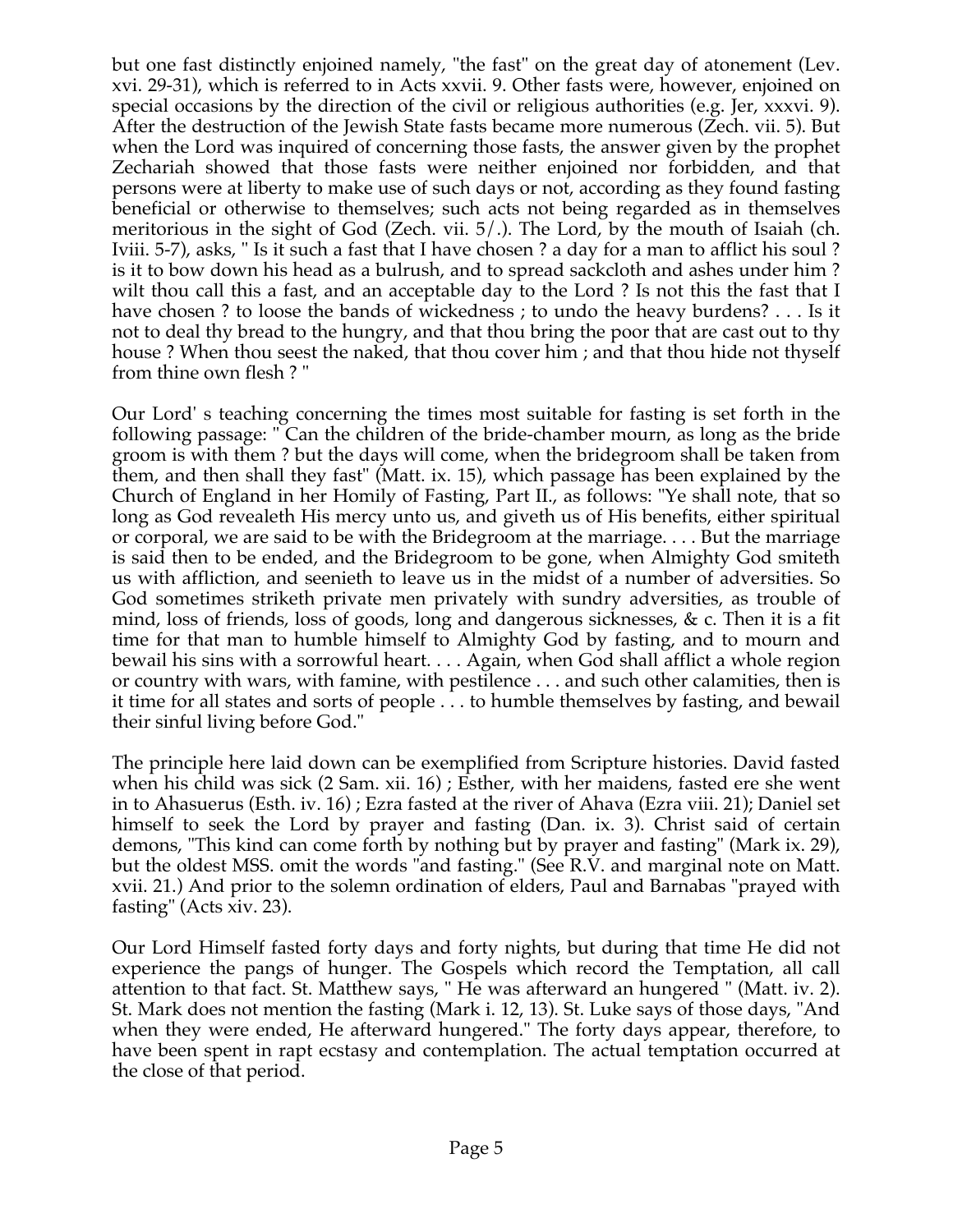Fasting, therefore, appears to be of value only when employed for the purpose of giving oneself up to continuous prayer, while abstinence from special kinds of food is nowhere enjoined or recommended in Scripture, although Daniel, in his penitential sorrow of three weeks, abstained from all pleasant food (Dan. x. 2, 3). St. Paul alludes to the "commanding to abstain from meats" as a mark of the apostasy (1 Tim. iv. 3), and a sign of weak faith in persons who attached importance to such trifling matters. " The kingdom of God is not meat and drink, but righteousness and peace, and joy in the Holy Ghost " (Rom. xiv. 17, and the whole of that chapter). In fine, when fasting is employed in order to be able to spend the time in prayer, it may be recommended ; but abstinence from food as a means of punishing the body and laying up " merit " is to be strongly condemned. An abstinence from certain food may be useful for "bodily exercise" or discipline "bodily exercise profiteth a little," or "for a little while " (1 Tim. iv. 8) such exercise has occasionally been useful, but is not to be regarded as really a spiritual work.

The prohibition to eat meat on fast days, prescribed by the statute 2 & 3 Edward VI., c. 19, which may be alluded to in " the Tables and Rules " attached to the Book of Common Prayer which mentions " the Fasts, and Days of Abstinence to be observed in the year," is further dwelt on in the Homily on Fasting, Part II., which states that the statute of Edward VI. referred to, was framed for political reasons. It was " in consideration of the maintaining of fisher-towns bordering upon the seas, and for the increase of fishermen, of whom do spring mariners to go upon the sea, to the furnishing of the navy of the realm. . . . Such laws of princes and other magistrates are not made to put holiness in one kind of meat and drink more than another, to make one day more holy than another, but are grounded merely upon policy," namely, as afterwards explained, for the increase and support of the English navy, and "for the sooner reducing of victuals to a more moderate price, to the better sustenance of the poor." [C. H. H. W.]

**Lent** The word is derived either from the A.S. lencten (spring), or from the Dutch lenten (to make mild), the severity of winter being then relaxed. Lent is a period of forty days in the spring, immediately before Easter, prescribed as a time of fasting. The Greek and Latin names for Lent simply indicate the number of its days. Lent is asserted to have been of early, and even of Apostolic origin, but, had the latter been the case, some allusion would have been made to it in the New Testament. But in the New Testament there is no fast prescribed, nor even a positive exhortation to fasting (see FASTING). Our Lord s declaration in the A.V. concerning the boy possessed with an unclean spirit, is often quoted that "this kind can come forth by nothing, but by prayer and fasting" (Matt. xvii. 21; Mark ix. 29). All the best MSS., however, omit the entire verse in the account in St. Matthew, and the word " fasting " in that of St. Mark (see R.Y.). The same omission is made by the R.V. on MS. authority with regard to the word "fasting" in two other verses, viz., Acts x. 30 ; 1 Cor. vii. 5. That the oldest MSS. should agree in omitting all reference to fasting in four passages in the New Testament, where fasting was supposed to be mentioned, is highly suggestive of interpolations made in the sacred text to suit the ideas of a non-Apostolic Age.

The forty days of Lent are often said to have been instituted as a fast in memory of our Lord's "fast" of a similar period in the wilderness. But the Lord passed that period in a state of exalted spiritual meditation or ecstasy, for St. Matthew distinctly states that Christ's hunger was subsequent to the forty days, "When he had fasted forty days and forty nights, he was afterward an hungred" (Matt. iv. 2). Lent had originally no real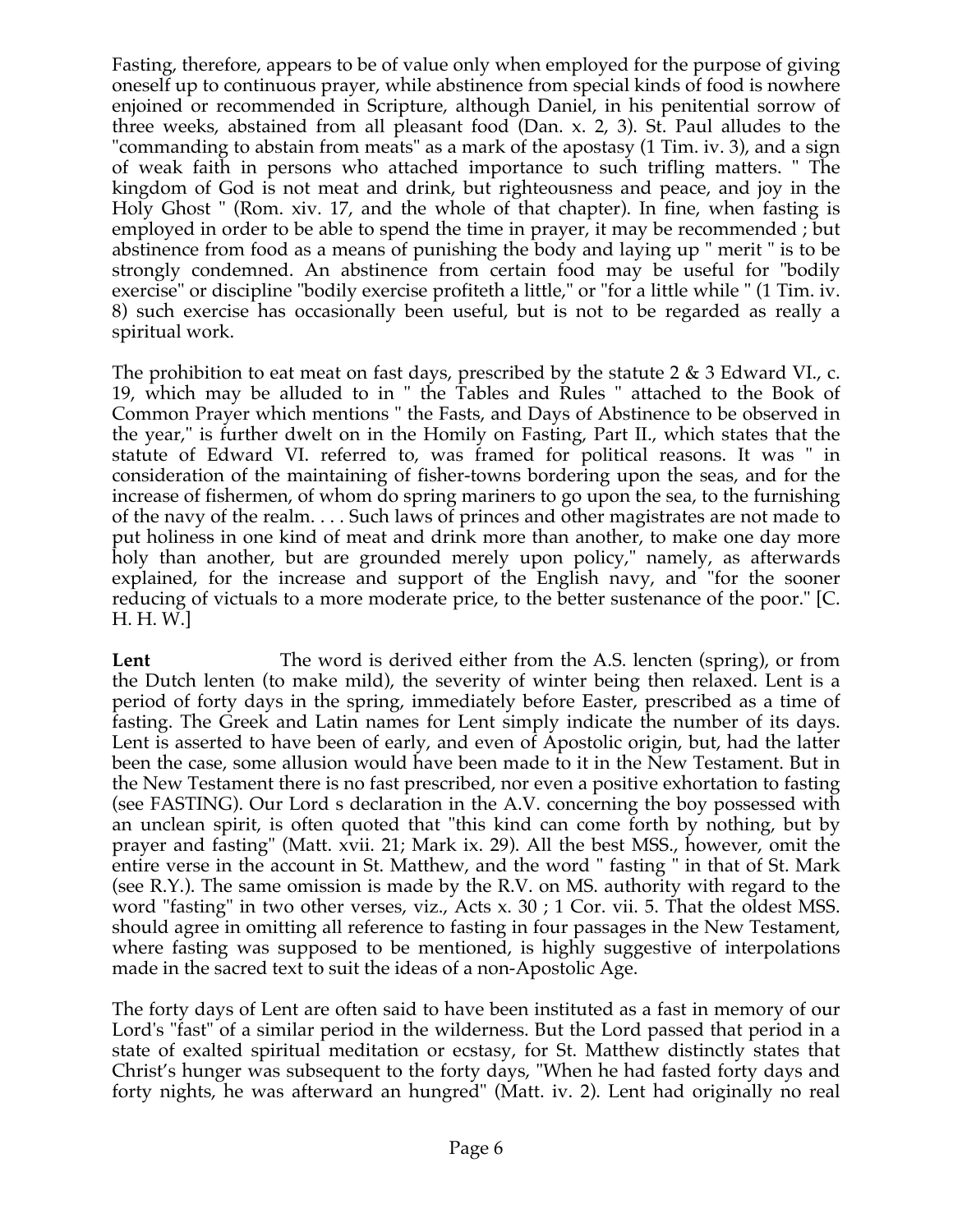connection with the forty days fast in the desert. Lent seems to have been first established by a Pope, about AD 130, to be a tithe of the year (thirty-six days only), and was for centuries confined to that period. When the additional four days were added is not certain, probably not till the time of Pope Gregory II., who died in 731.

Our Lord, in Matt. ix. 15, indicated that the providential circumstances of life were the true guide as to seasons of fasting. Cassian, a disciple of Chrysostom in the fifth century, contrasting the Primitive Church with that of his own day, said, " It ought to be known that the observance of the forty days had no existence so long as the perfection of that Primitive Church remained inviolate." Lent helped in later times to increase the power of the priests. For in the Roman and Eastern Churches dispensations which permit the eating of meat on fast days may be obtained for a money payment, and fines are levied on those who break the Church law by eating meat on such days without a dispensation.

#### *Lent*

Lent is coming up, it starts this coming Wednesday, called Ash Wednesday. So, what does the word **Lent** mean? It has an obscure origin, and is probably a corruption of Lencten, or a similar term in ancient Anglo, Saxon, and Germanic languages, all of which referred to spring, new life, and hope. Although it is generally considered to be a time of mourning and repentance, it is more than that, it is like death, a time of new life and hope because by means of the death of Christ, we receive new life.

Many avoid Lent and Holy Week because they think it isn't a happy and uplifting time—but to be honest, neither is most of life. Sometimes we come to church all scrubbed up, dressed nicely, with smiles on our faces, and when people ask how we are, we reply that everything is fine and we even boast how wonderful things are—but is it? Life is not always uplifting, or wonderful, or pleasant, or joyous. To claim it is, is to miss the whole point of the incarnation! God became flesh in Jesus Christ. Jesus faced temptation, He suffered hunger and thirst, He suffered the agony of crucifixion. Jesus our God did not face these things so that we would be exempt from them, He faced these things so that we would have dignity in them, He faced these things that in Him we might have triumph.

The forty days commemorate the significant "forty" periods in Scripture (although forty is not always significant), including the forty years the Jews wandered in the desert after they had been rescued by God from Egypt, and which did not end until they repented. Jonah preached to Nineveh that God's judgment would come on them in forty days. During that time the people repented and thus were spared God's judgment. Jesus was tested by the Devil in the desert for forty days before He began His public ministry, announcing salvation to the repentant and judgment to those who continued to rebel against God. Jesus prophesied that God's judgment would come against Israel for rejecting Him as Messiah within the time of His own generation (Matt. 24; Luke 21; Mark 13). Within forty years of His death, burial, and resurrection, Jerusalem was destroyed and the temple was so ravaged that "not one stone [was] left here upon another" (Matt. 24:2). The Jewish Christians, however, escaped this judgment of God by fleeing to Pella before the final Roman siege, just as Jesus had warned them to do (Matt. 24:16-21).

Lent is a time for Christians to contemplate their sinfulness, repent, ask God's forgiveness, and realize the infinite sacrifice God made on their behalf. It is to be a time of quiet contemplation, but not a time of despair, since it culminates in the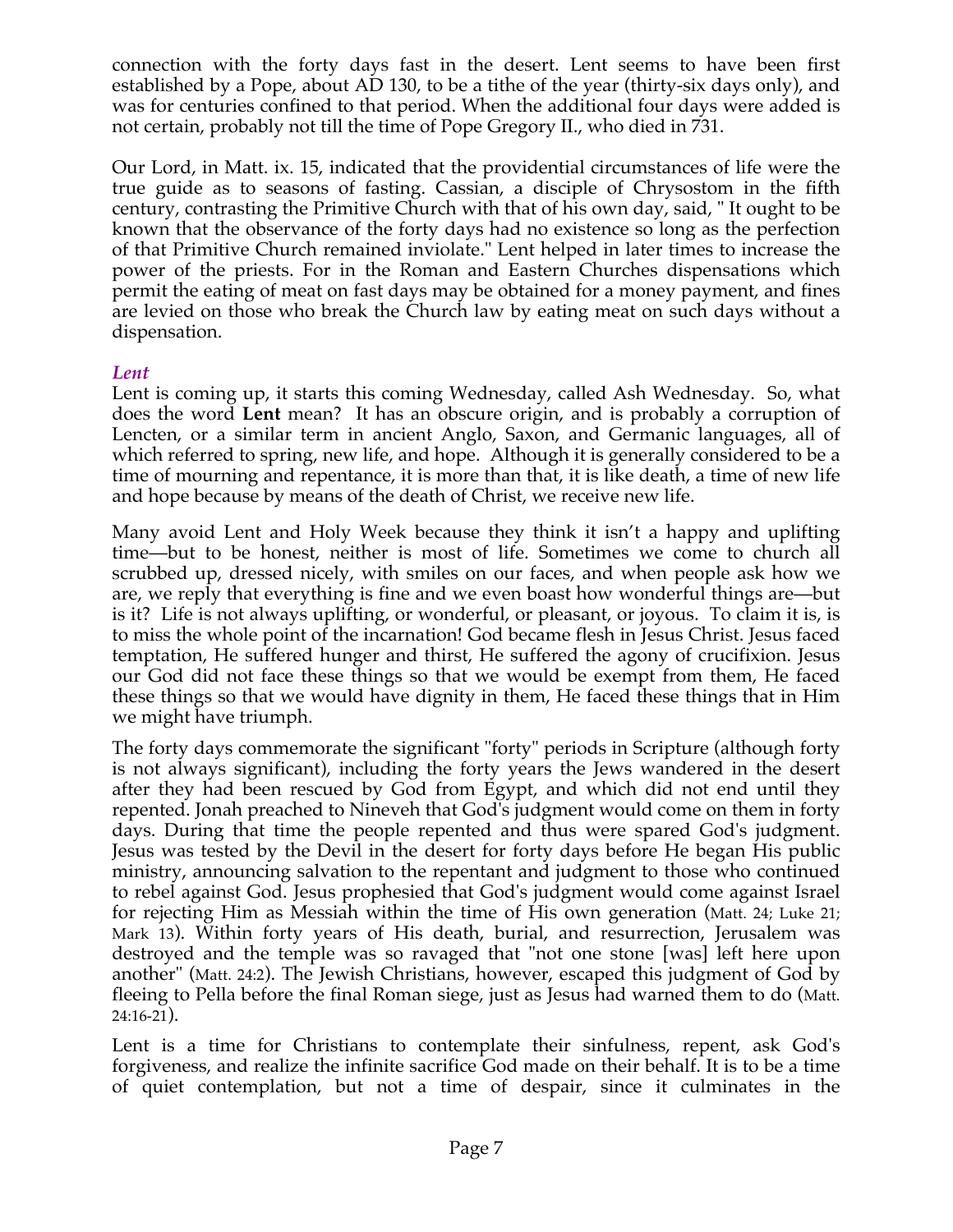commemoration of the resurrection. Traditionally, those who are joining the church spend this period in special instruction regarding Christian doctrine, practice, and responsibility. Historically, prospective members ("catechumens") did not participate in the Lord's Supper portion of the Sunday services until they were received into full membership on the Sunday of the Resurrection of Our Lord. For them, this first experience of Ash Wednesday and Lent has special significance as God's eternal plan of salvation is applied to them personally.

Jesus told us that if we fast we are not to make a show of it, like hypocrites do. A fast is different from a hunger strike: a fast is a personal act of devotion to God, while a hunger strike is a public act most often used to shine a spotlight on injustice. A fast is also different from anorexia nervosa: it is *disciplined* diet, not total abstention from food. During a religious fast, you still eat, you just abstain from certain foodstuffs. Traditionally, people have fasted by eliminating luxury items from their diets, such as meats. A fast can consist of eating whatever you want, but drinking only water.

More positively, you can fast in other areas beyond food, you can commit to a something that can benefit the church, such cutting back in an entertainment area, using that time for Bible study and donating the savings to the church.

On Palm Sunday, there were crowds who cheered Jesus as the King, but where were all those fair-weather friends when Jesus prayed in agony on Gethsemane, and where were they when He hung upon the cross? Let us be bold to join Him, fasting in the wilderness for forty days during Lent; let us be bold to pray with Him in the garden on Maundy Thursday, let us fearlessly stand at the foot of His cross on Good Friday, so that we may witness His Resurrection and His Ascension, and join in His triumphant reign.

#### *Mite Boxes*

If you read this report at all, you know the Anglican Orthodox Church (AOC), and this

parish in particular, is not about money. Not that money is not useful, but the parish has plenty. Any extra we get, we send it to the AOC to use for their mission work. The AOC works on a very slim budget, they aren't about money either. The AOC is about the Great Commission; to go forth and spread The Word of the Lord:

> 18And Jesus came and spake unto them, saying, '…19Go ye therefore, and teach all nations, baptizing them in the name of the Father, and of the Son, and of the Holy Ghost:



20Teaching them to observe all things whatsoever I have commanded you: and, lo, I am with you always, even unto the end of the world. Amen." (Mt. 28:19-20)

You may not realize it, but the AOC has national church affiliates in 22 countries around the world, that does take a little money. Not great quantities of money, but some and as a church, we would be dirt poor, if we had dirt.

So, that is where the Mite Boxes come in. Ash Wednesday is 13 February 2013; Easter Sunday is 31 March 2013. That period is Lent. Often thought of as a time for fasting, it is more importantly a time to channel your attention towards God. A time to let your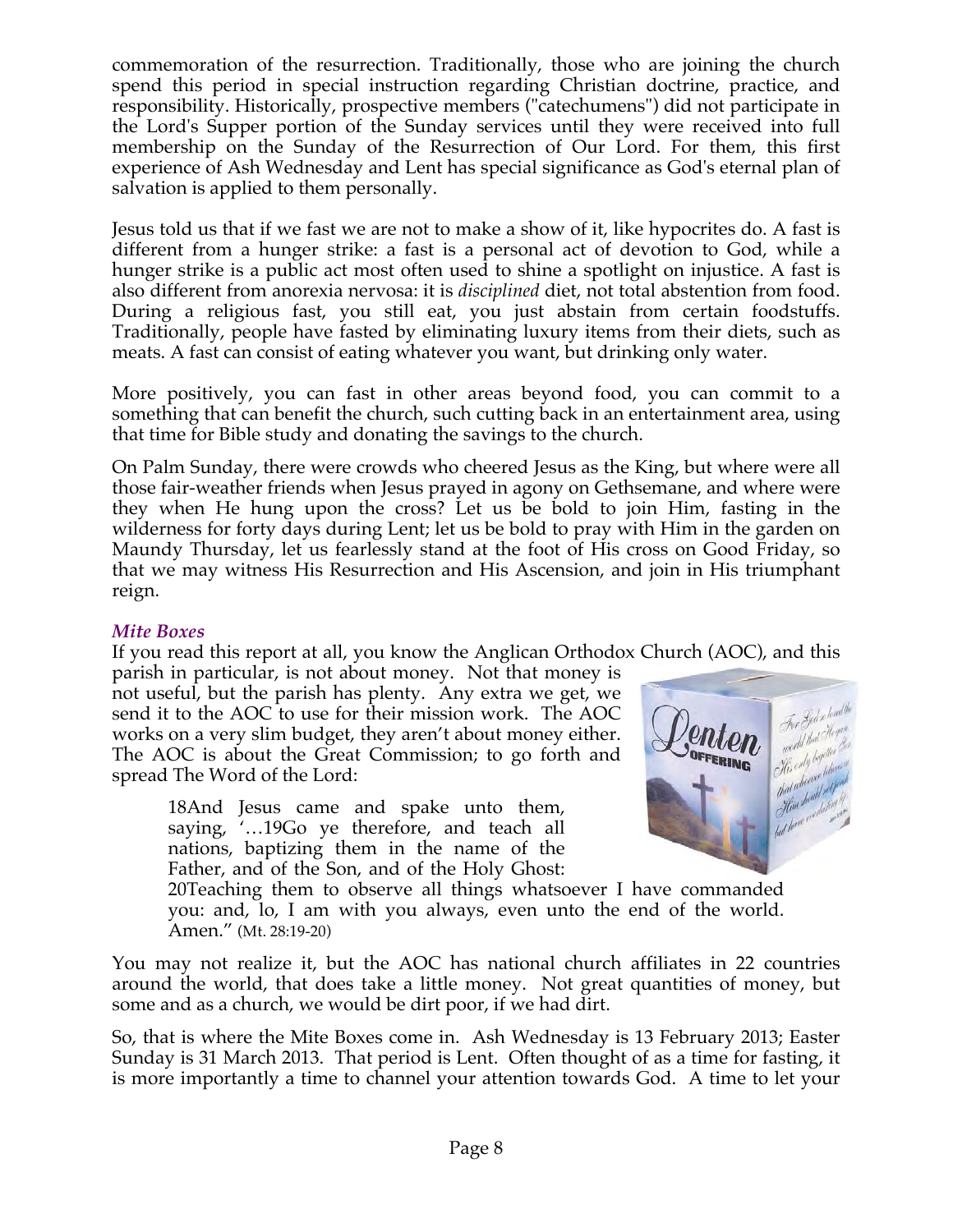heart open to the Holy Ghost that you might come closer to God and perhaps do His Work more effectively.

So, to exercise this concept, we are asking you to cut back. We know the economy is not really great and you are probably cutting back already. So, cut back a bit more. Take part of your savings every day and put it in the Mite Box. If you did not cut back on a given day, dig into your wallet or purse and cut out a bit of cash for the Mite Box anyway. Every day, except Sundays. Sundays are the Lord's Day and a day of celebration. They are not part of Lent. By Easter Sunday, you will have a full Mite Box. Bring it to church, this church, another church, that is best. If you cannot find a church to actually go to on Easter, you probably aren't looking hard enough, but pull the money out and send us a check, payable to the Anglican Orthodox Church and we will send it on.

One box for each member of the family. A little bit, just a mite, every day. Every day, miss none. Every day, every body in the family can do just a little bit. When you drop your daily contribution in, think, "Did I do what I could today for the Lord? Did I fall short or meet the standard? Can I do better tomorrow? Will I?" It should be a time of reflection. It will be if you do it.

By the way, what is a Mite Box? Named after the smallest of Roman coins, a normal wage of the time being 10 mites per hour, of which two were donated by the widow, in Mark 12:41-44 and Luke 21:1-4, it is normally a small cardboard box, say 3 inches each dimension, a cube piggy bank so to speak. If you don't have one, call, email or write. We have a pile of them.

Don't miss this opportunity to contribute to the Lord's Work and make your life better at the same time.

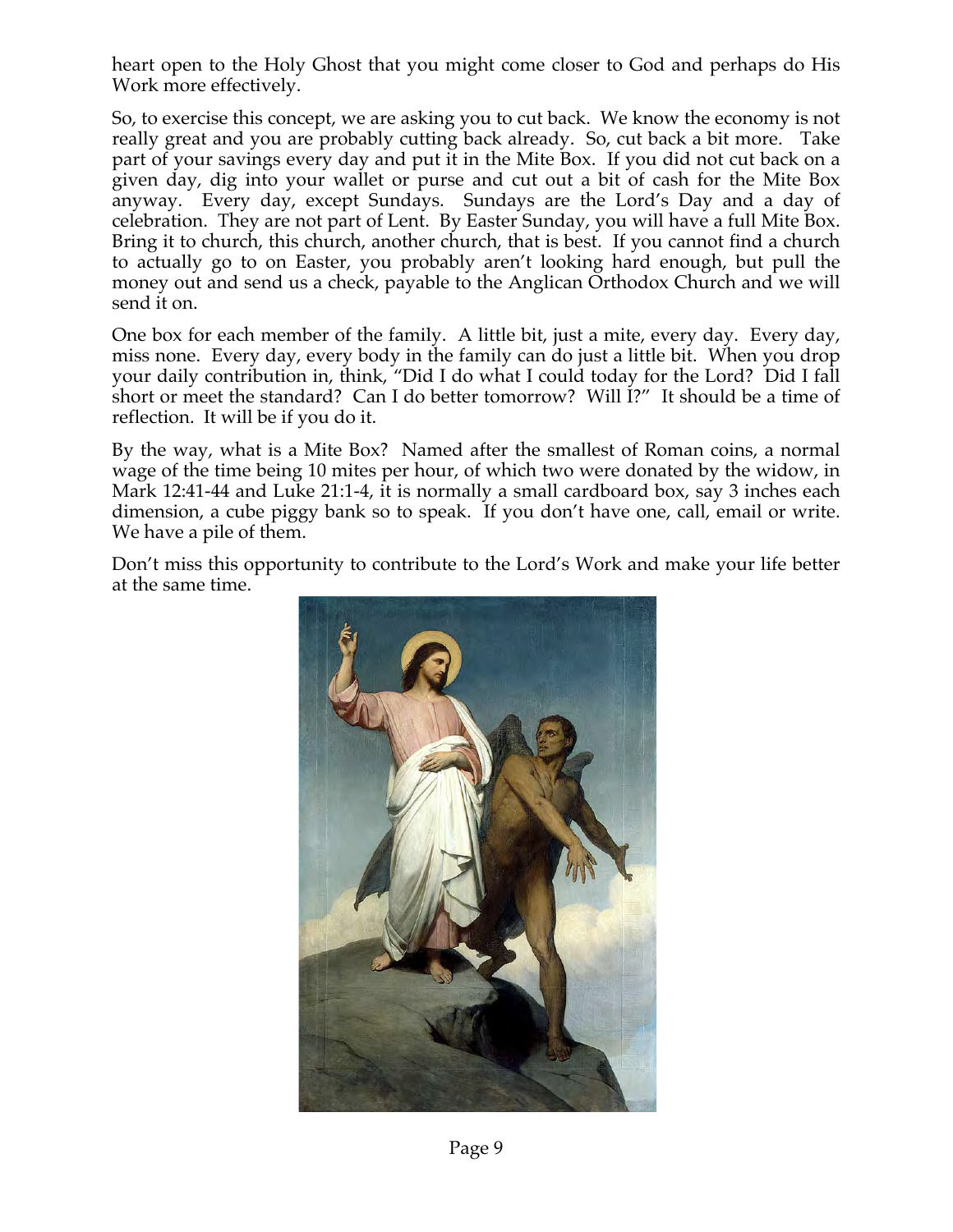# **First Sunday in Lent**

Sunday Report

Today was the First Sunday in Lent. Sunrise temperature on Mount Olympus was a lovely 42°F under bright blue skies. By the time church started, the temperature had climbed to 54°F. The nice weather brought the usual three people to church.

#### *Gathering Song*

Jack Arnold played *Amazing Grace* for the gathering song.

# *Amazing Grace*

Amazing Grace, how sweet the sound That saved a wretch like me! I once was lost, but now am found Was blind, but now I see.

'Twas grace that taught my heart to fear, And grace my fears relieved; How precious did that grace appear The hour I first believed!

Thro' many dangers, toils and snares, I have already come 'Tis grace has brought me safe thus far And grace will lead me home.

When we've been there ten thousand years, Bright shining as the sun, We've no less days to sing God's praise Than when we've first begun.



*Amazing Grace* is always in season, so to speak,

but for this First Sunday in Lent, the hymn seems even more appropriate than usual. As we look forward to the coming of our Lord, we see how much we need His Amazing Grace!

#### *Propers*

Each Sunday there are Propers: special prayers and readings from the Bible. There is a Collect for the Day; that is a single thought prayer, most written either before the refounding of the Church of England in the 1540s or written by Bishop Thomas Cranmer, the first Archbishop of Canterbury after the re-founding.

The Collect for the Day is to be read on Sunday and during Morning and Evening Prayer until the next Sunday. The Epistle is normally a reading from one of the various Epistles, or letters, in the New Testament. The Gospel is a reading from one of the Holy Gospels, Matthew, Mark, Luke and John. The Collect is said by the minister as a prayer, the Epistle can be read by either a designated reader (as we do in our church) or by one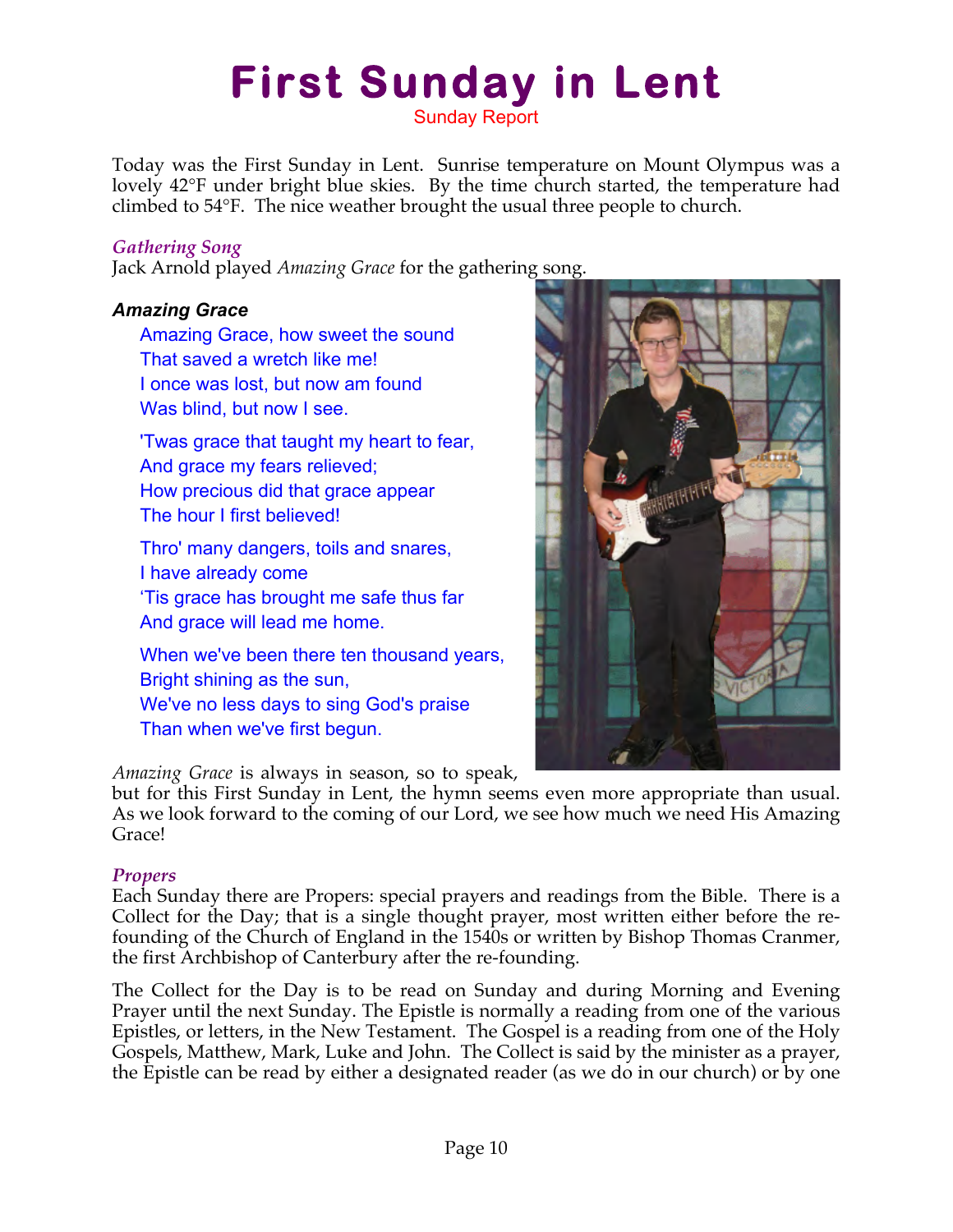of the ministers and the Holy Gospel, which during the service in our church is read by an ordained minister or our Deacon Striker.

The propers are the same each year, except if a Red Letter Feast, that is one with propers in the prayerbook, falls on a Sunday, then those propers are to be read instead, except in a White Season, where it is put off. Red Letter Feasts, so called because in the Altar Prayerbooks the titles are in red, are special days. Most of the Red Letter Feasts are dedicated to early saints instrumental in the development of the church, others to special events. Some days are particularly special and the Collect for that day is to be used for an octave (eight days) or an entire season, like Advent or Lent.

The Propers for today are found on Page 125-127, with the Collect first:

# The First Sunday in Lent.

*The Collect.*

**LORD** who for our sake didst fast forty days and forty nights; Give us grace to use **O** LORD who for our sake didst fast forty days and forty nights; Give us grace to use such abstinence, that, our flesh being subdued to the Spirit we may ever obey thy godly motions in righteousness, and true holiness, to thy honour and glory, who livest and reignest with the Father and the Holy Ghost, one God, world without end. Amen.

And due to the rubric, the Collect for the Day is followed by the Collect for Ash Wednesday, which is found on Page 124:

#### The first day of Lent, commonly called Ash Wednesday. *The Collect.*

**LMIGHTY** and everlasting God, who hatest nothing that thou hast made, and dost **ALMIGHTY** and everlasting God, who hatest nothing that thou hast made, and dost forgive the sins of all those who are penitent; Create and make in us new and contrite hearts, that we, worthily lamenting our sins and acknowledging our wretchedness, may obtain of thee, the God of all mercy, perfect remission and forgiveness; through Jesus Christ our Lord. Amen.

¶ This Collect is to be said every day in Lent, after the Collect appointed for the day, until Palm Sunday.

Dru Arnold read the Epistle for today, which came from Paul's Second Letter to the



Corinthians, starting at the First Verse of the Sixth Chapter. In what at first appears to be an incomprehensible single sentence, Paul asks us to be worthy of the grace that God has given us. He tells the people when they needed him, he was there. They need to be there for those around them. They must not frustrate God's work by showing up late, or not at all. Those around us are watching our actions in the time of testing. We have been given eternal salvation by Jesus' sacrifice, the understanding of the Gospel by the Holy Ghost. We are at this time dying here on earth, yet progressing towards eternal life in the next world, in Jesus' world with His help. While we may never be wealthy here on earth, our actions can make our fellow Christians wealthy in spirit beyond measure.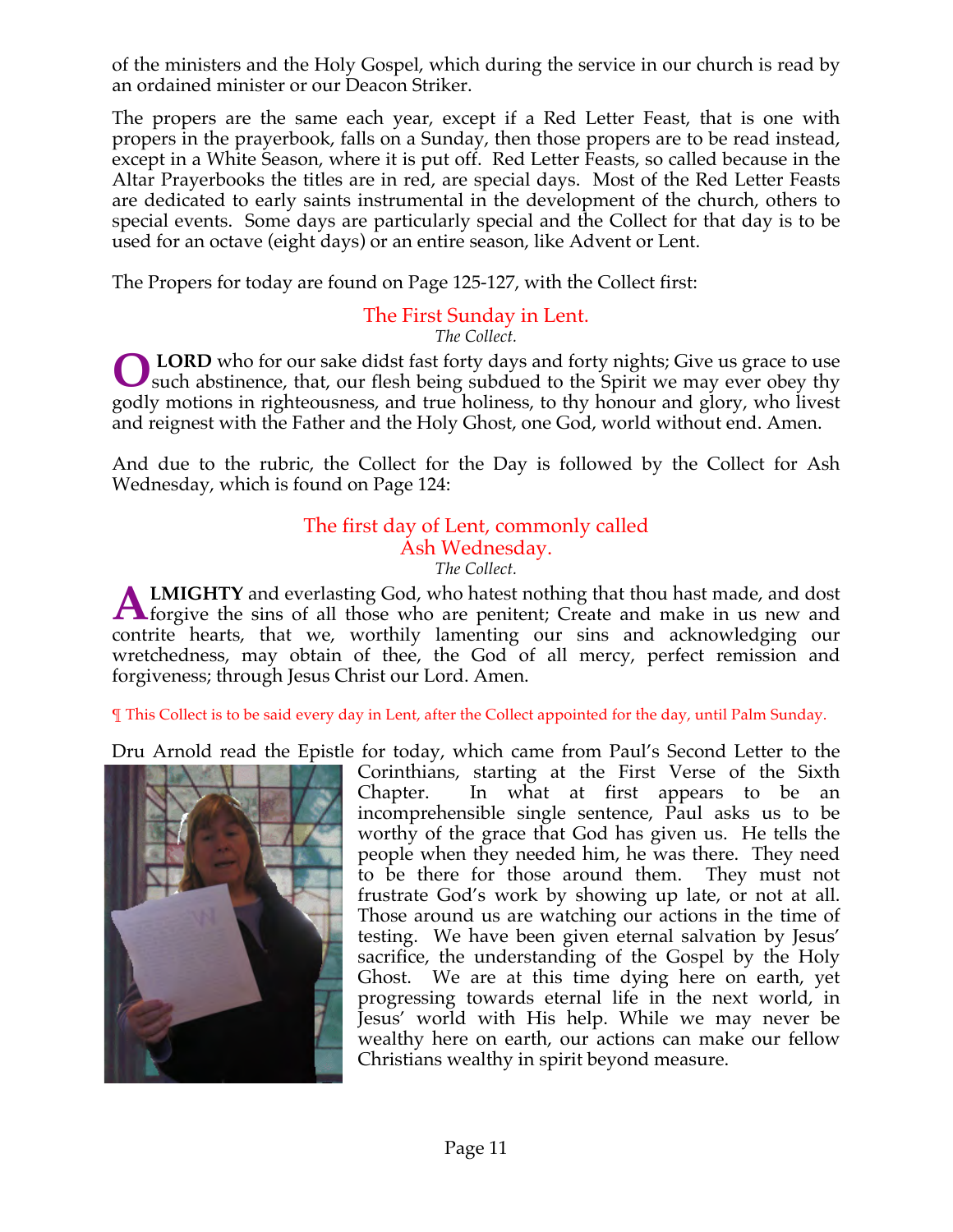If you claim to be a Christian, you know what is right. If you are a Christian, you do what is right, you don't take a vote to see what the right course of action might be. Right does not change with public opinion and we must do the right thing. It is our actions that count, in good times or bad. We are Christ's ambassadors to this world, unfortunately we do not have diplomatic immunity.

**F E** then, as workers together with him, beseech you also that ye receive not the grace of God in vain; (for he saith, I have heard thee in a time accepted, and in I the day of salvation have I succoured thee: behold, now is the accepted time; **E** then, as workers together with him, beseech you also that ye receive not the grace of God in vain; (for he saith, I have heard thee in a time accepted, and in the day of salvation have I succoured thee: behold, now is not blamed: but in all things approving ourselves as the ministers of God, in much patience, in afflictions, in necessities, in distresses, in stripes, in imprisonments, in tumults, in labours, in watchings, in fastings; by pureness, by knowledge, by longsuffering, by kindness, by the Holy Ghost, by love unfeigned, by the word of truth, by the power of God, by the armour of righteousness on the right hand and on the left, by honour and dishonour, by evil report and good report: as deceivers, and yet true; as unknown, and yet well known; as dying, and, behold, we live; as chastened, and not killed; as sorrowful, yet alway rejoicing; as poor, yet making many rich; as having nothing, and yet possessing all things.

Hap Arnold read this morning's Holy Gospel which comes from the Gospel of Saint



Matthew, starting at the First Verse of the Fourth Chapter. This portion of the Gospel tells the story of the temptation of Christ. In many respects, it shows how little the devil understands of Christ, and through Him, of us. If you understand how little the devil really offers you and how much Christ offers, the temptation is ever so much less. The devil is often referred to as the deceiver or dissimulator. His forte is deception, he seems one thing, is another. Offers what he has no intention or ability to deliver. Ignores the inevitable result of accepting his proffered help or inside track.

He clearly knows Jesus is the Son of God. There is no doubt in his mind. So, having understood that, consider what he offers Jesus in temptation.

Remember, Jesus has fasted 40 days OF HIS

OWN CHOICE; he who has no real power asks Jesus to turn stone into bread to show His Power. This to the Son of He who delivered manna daily to the Jews in the wilderness for 40 years.

Cast thyself down and let angels catch thee; this to He who walked on water.

Up to the mountain lookout – Here is it all yours if you worship me. This to He who as it says in Psalm 95:

In his hand are all the corners of the earth; \* and the strength of the hills is his also.

The sea is his, and he made it; \* and his hands prepared the dry land.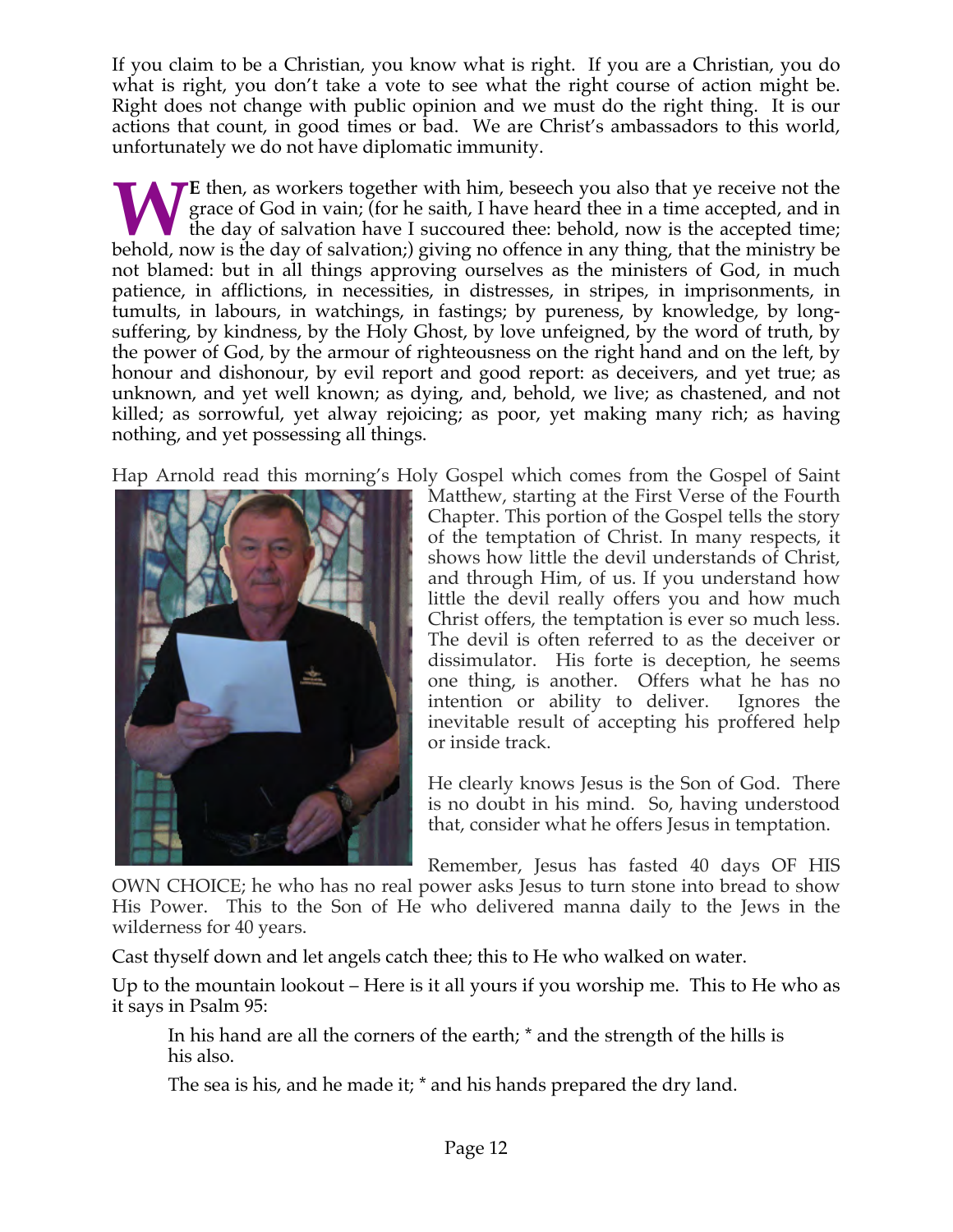O come, let us worship and fall down, \* and kneel before the Lord our Maker.

For he is the Lord our God; \* and we are the people of his pasture, and the sheep of his hand.

The devil promised Jesus nothing that was his to give, nothing that would help Jesus in the real world beyond the Shadowlands. He never does. The devil is all about shortcuts. Remember, if the shortcut was the best way, it would not be a shortcut

Like the temptation of Jesus, the devil never delivers what we need, only what we may want short term. Remember as little as the devil understands of Christ, so he understands little of us. He will never offer you real help. Remember that and the temptation is ever so much less.

This morning's Gospel comes from the Gospel of Saint Matthew, starting at the First Verse of the Fourth Chapter. This portion of the Gospel tells the story of the temptation of Christ. In many respects, it shows how little the devil understands of Christ, and through Him, of us. If you understand how little the devil really offers you and how much Christ offers, the temptation is ever so much less.

**HEN** was Jesus led up of the spirit into the wilderness to be tempted of the devil. And when he had fasted forty days and forty nights, he was afterward an I hungred. And when the tempter came to him, he said, If thou be the Son of God, **THEN** was Jesus led up of the spirit into the wilderness to be tempted of the devil.<br>And when he had fasted forty days and forty nights, he was afterward and hungred. And when the tempter came to him, he said, If thou be shall not live by bread alone, but by every word that proceedeth out of the mouth of God. Then the devil taketh him up into the holy city, and setteth him on a pinnacle of the temple, and saith unto him, If thou be the Son of God, cast thyself down: for it is written, He shall give his angels charge concerning thee: and in their hands they shall bear thee up, lest at any time thou dash thy foot against a stone. Jesus said unto him, It is written again, Thou shalt not tempt the Lord thy God. Again, the devil taketh him up into an exceeding high mountain, and sheweth him all the kingdoms of the world, and the glory of them; and saith unto him, All these things will I give thee, if thou wilt fall down and worship me. Then saith Jesus unto him, Get thee hence, Satan: for it is written, Thou shalt worship the Lord thy God, and him only shalt thou serve. Then the devil leaveth him, and, behold, angels came and ministered unto him.

#### *Sermon – Reverend Deacon Jack Arnold - Time and Action*

Today's sermon brought the Collect, Epistle and Gospel together and is partly contained in the forewords above.



Consider these words from the Collect:

… Give us grace to use such abstinence, that, our flesh being subdued to the Spirit we may ever obey thy godly motions in righteousness, and true holiness, to thy honour and glory …

In the Collect, we ask God to help us to subdue our natural evil tendencies so that we can live life here His way and honour His wishes so we can be truly happy. Without His help, we end up with what we want, not what we need. We are asking him to help us fight our human nature and follow His divine nature, we are attempting to replace our nature with that of God's. It will be a long and difficult road that we must travel, doing this, but we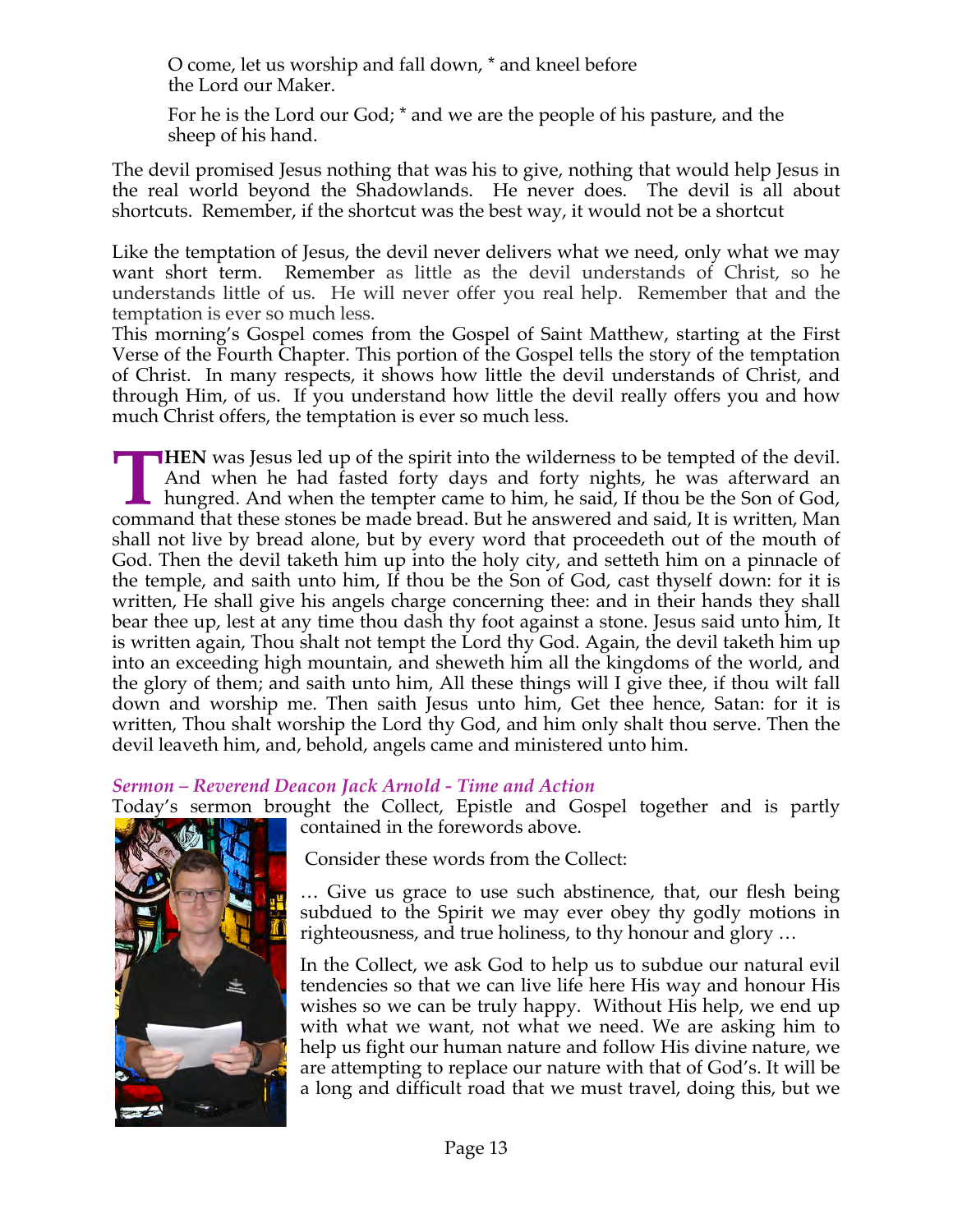are going to be much happier in the long run if we at least try. Do or do not, there is no try, Yoda is quoted as saying, and I have found it applicable here and in my own life.

Want and Need; two words, used interchangeably in both our speech and thought that do not mean the same thing. Think about that!

Following the thought of the Collect, Paul asks us to be worthy of the grace God has given us. He tells the people when they needed him, he was there. They need to be there for those around them. They must not frustrate God's work by showing up late, or not at all. We are outnumbered fiercely in this world, by the enemies of God. We are like the men in the Battle of Ia Drang (also related to being Paul's message, the sacrifice of Kenneth Ogles and his fellow men in the Vietnam theatre, as well as those in WWI, WWII and before, and now.), fiercely outnumbered by the enemy, they did not just sit on their hands and wait for the enemy to come. They did something about it, they took action, otherwise they were going to be overrun by the North Vietnamese. Like them, we cannot just sit and wait, else we will be overrun by the Forces of Satan.

Those around us are watching our actions in the time of testing. We have been given eternal salvation by Jesus' sacrifice, the understanding of the Gospel by the Holy Ghost. We are at this time dying here on earth, yet progressing towards eternal life in the next world, in Jesus' world with His help. While we may never be wealthy here on earth, our actions can make our fellow Christians wealthy in spirit beyond measure.

If you claim to be a Christian, you know what is right. If you are a Christian, you do what is right, you don't take a vote to see what the right course of action might be. Right does not change with public opinion and we must do the right thing. The truth does not change, as it is the constant that never changes. God is the Truth, The Word and the Life of this universe. It is our actions that count, in good times or bad. We are Christ's ambassadors to this world; unfortunately we do not have diplomatic immunity.

When the devil attempted to tempt Christ, he shows how little he knows of Him. If we emulate our Lord, it shows how little the devil will be able to tempt us with his deceit.

Consider how little the devil really offers you and how much Christ offers, the temptation is ever so much less. The devil is often referred to as the deceiver or dissimulator. His forte is deception, he seems one thing, is another. He offers what he has no intention or ability to deliver. He ignores the inevitable result of accepting his proffered help or inside track.

He clearly knows Jesus is the Son of God. There is no doubt in his mind. So, having understood that, consider what he offers Jesus in temptation.

Remember, Jesus has fasted 40 days OF HIS OWN CHOICE; now comes the devil daring Him to show His Power by turning the stone into bread. This to the Son of He who delivered manna daily to the Jews in the wilderness for 40 years.

Cast thyself down and let angels catch thee; this to He who walked on water.

Up to the mountain lookout – Here is it all yours if you worship me. This to He who as it says in Psalm 95:

In his hand are all the corners of the earth; \* and the strength of the hills is his also.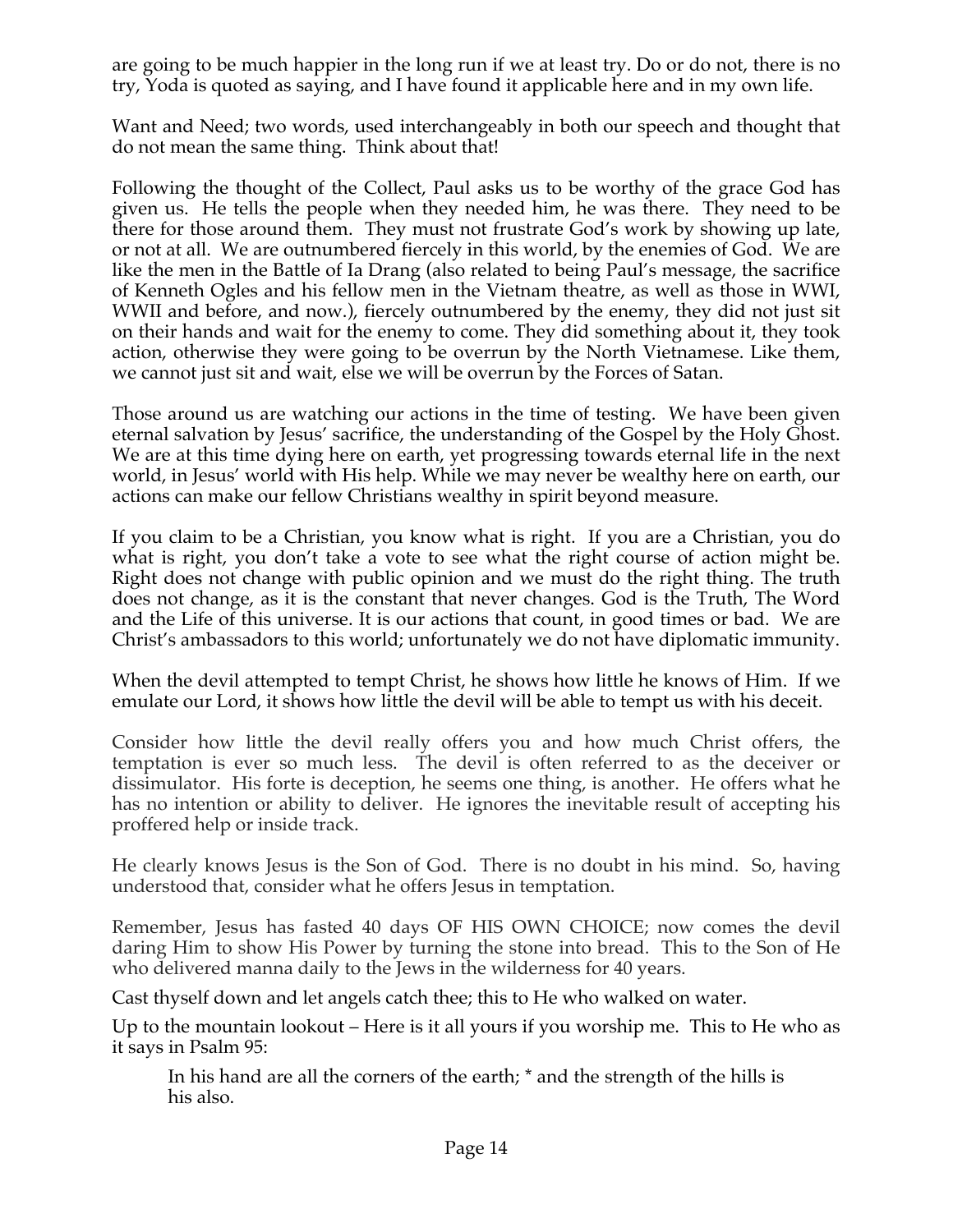The sea is his, and he made it; \* and his hands prepared the dry land.

O come, let us worship and fall down, \* and kneel before the Lord our Maker.

For he is the Lord our God; \* and we are the people of his pasture, and the sheep of his hand.

The devil promised Jesus nothing that was his to give, nothing that would help Jesus in the real world beyond the Shadowlands. He never does. The devil is all about shortcuts. Remember, if the shortcut was the best way, it would not be a shortcut

The temptation of Jesus is no different than his attempt to tempt us! The devil never delivers what we need, only what we, in our imperfect want. Remember as little as the devil understands of Christ, the same way, as we are in God, so he understands little of us. He will never offer you real help. Remember that and the temptation is ever so much less.

Or, as my grandfather said, "Keep your eye on the donut, not on the hole"

# **Be of God - Live of God - Act of God**

*Sermon - Rev Ken Howes -* Ken is a Lutheran who should be in the AOC! This sermon was posted on the AOC Message Board and has been recommended by many of our



member, including, but not limited to, Bishop Jerry. So, because this is his first guest sermon, Ken gets to go first!

This Sunday is one of the great penitential Sundays of the church year. The Gospel text is the story of Christ's temptation at the hands of the devil. The devil offered him first physical necessities, then a chance for Jesus to show off His power and divinity, then rule over the world. For us as preachers and teachers of the Church, this is a particular day of reflection.

The whole point of Christ's going into the desert was to be tempted by the devil, and to withstand it. You and I are very bad at withstanding temptations. Even as Christians we succumb to the devil's temptations with horrifying frequency. Any time we take the easy, comfortable way

that evades the uncomfortable demands of our Lord, we turn the stones to bread, as He would not.

The dreadful temptation for Christians is that of pride in our supposed goodness, manifested in various forms of boastfulness that amount to throwing ourselves off the Temple roof to be caught by angels. It can manifest itself in gaudy showmanship, either of the Roman sort or of the Church Growth sort. Traditional Protestants, be they Lutherans, Anglicans or Reformed, don't usually fall into that one. We stick to those things that the Church has always done since ancient times, so far as they have Scriptural warrant, rejecting errors both ancient and modern.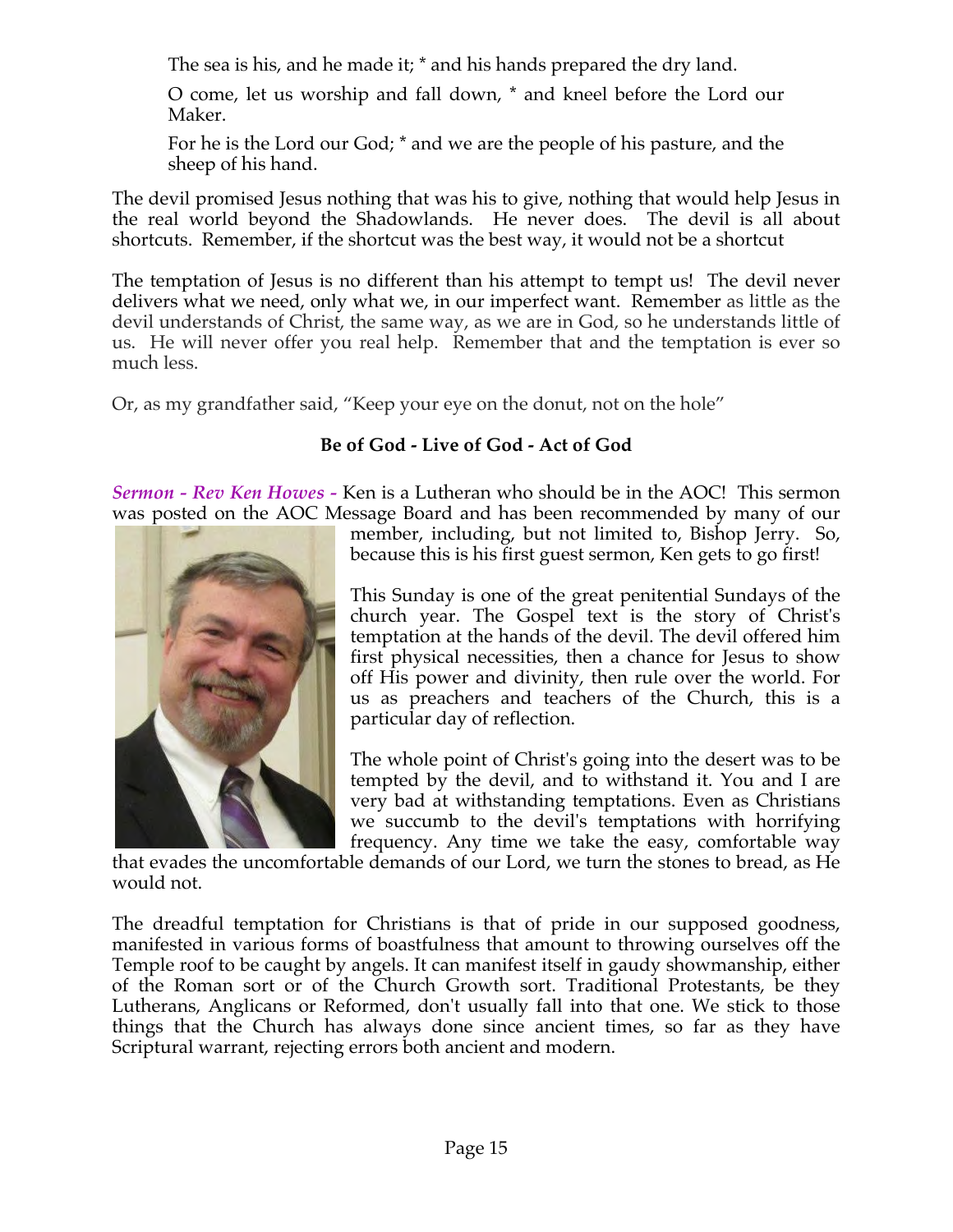But we have our own pitfalls. We can become so proud of our scholarship, the way we have studied the Bible so much and mastered the doctrines of our traditions, that we stop really hearing God speaking in His Word. We can go beyond a condemnation of false doctrine or sinful conduct--which God commands us to do--to a condemnation of persons, which God has commanded us not to do.

We can become so proud of the purity of our church services, whether those in the Lutheran service books, those in the Book of Common Prayer, or those prescribed by the various Reformed churches, that we, instead of earnest reproval of the errors of Church Growth services or Roman masses for the benefit of our brothers in those churches, engage in an ungodly mockery of what goes on in such churches. I have rather unkindly mimicked the preaching style of Arminian evangelical preachers on numerous occasions. I will not do that any more, because it is wrong. It is right to correct their theological errors; it is not right to make fun of things that they have said in well-meaning but erroneous sermons.

When we don a purple stole, the penitence that inheres in this season of Lent, and notably on this Invocavit Sunday has to begin with us. If the pastor will not repent of his sins, how will his flock repent of theirs?

The last of the temptations in the wilderness was the offer of the kingdoms of the world. How many people, including Christians--including Christian churchmen--have turned away from a right practice in order to enjoy power, admiration, and glory? How has "purple fever" hurt not only the "official" Anglican churches but the traditional ones as well? How many Lutheran pastors have diluted their doctrine in order to be well-liked and become district or even synodical presidents?

What sacrifices of doctrinal purity and even of simple ethics have Catholic priests and bishops made in order to become archbishops, cardinals and popes? The popes just before the beginning of the Reformation were regularly gaining that office by bribery at the conclaves. Many, once in those various offices, used the offerings of pious Catholics not for the preaching of the Word and the administration of the Sacraments but for their own power and luxury?

What heresies have evangelical preachers gone into as they elevated themselves to pulpits for which they were not prepared, in order to keep the offerings coming? Prosperity gospel; social gospel (both the liberal kind and the conservative kind--neither is better than the other, as either involves distortion of God's Word to serve one's political beliefs); denials of the Trinity; teachings of immediate grace; claims to be "anointed" (are they really saying they are the Mashiach, the Christos?); claims to be prophets.

We will not likely engage in those heresies--but how easy it is for otherwise orthodox churchmen to fall into heresies! Andreas Osiander was a leading reformer. His brother was and remained another prominent reformer, and his nephew and grandnephew were orthodox theologians in the following generations. His brother-in-law was none other than ++Cranmer. But when he went to bring the Reformation to East Prussia, where the Teutonic Knights ruled, he tempered his theology to what would be favorably received by the Knights and especially by their Grand Master. That theology became full of errors, bordering on heresy. A great education and a great family did not keep him safe from the temptation of the favor of the Grand Master, which he indeed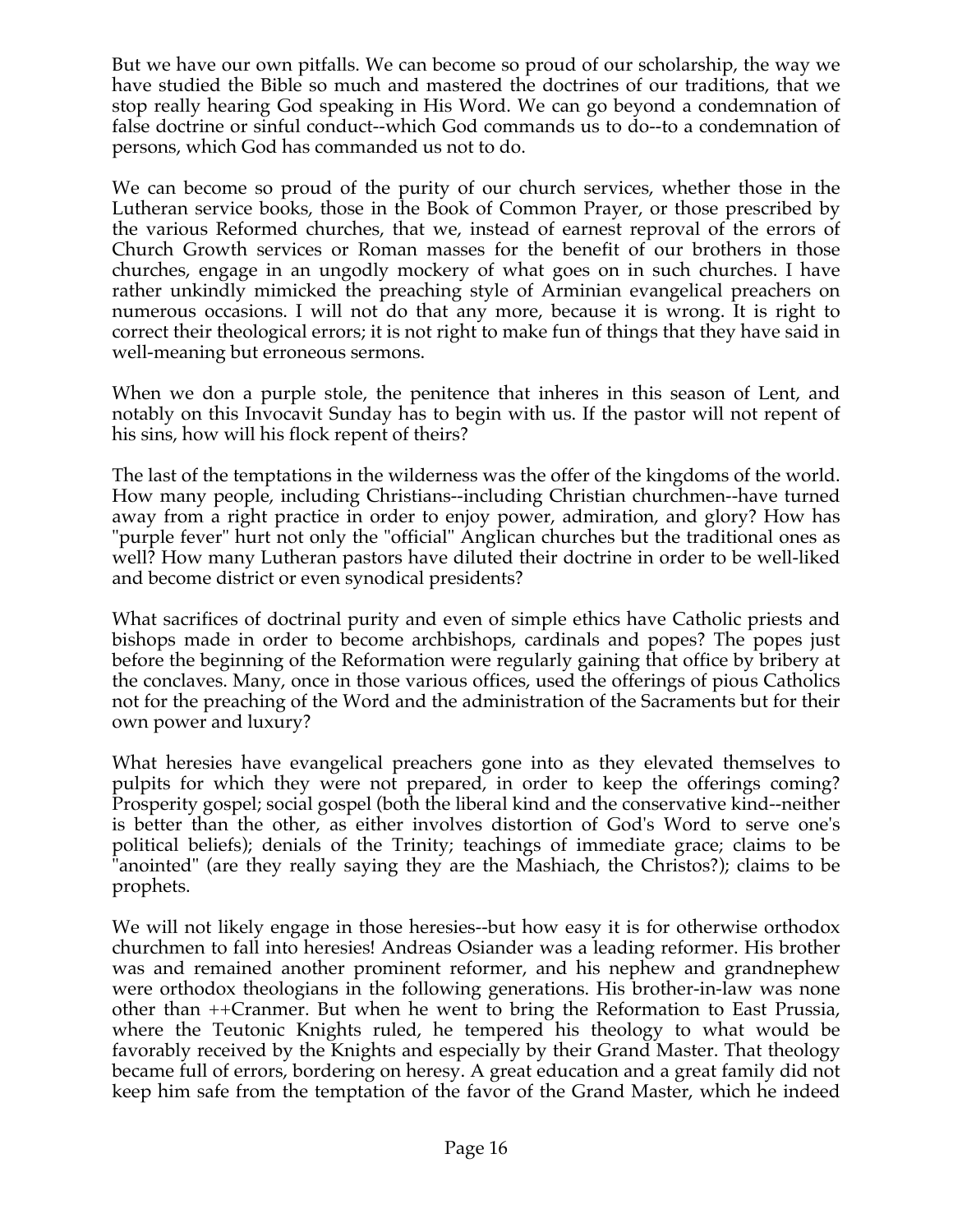gained. It was another generation until the Reformation in East Prussia recovered from his errors.

No, we Christian churchmen have not done nearly as well in the wilderness, confronted with the devil's temptations, as our Lord did. In this season, we do well to remember the admonition of the prophet Joel:

And rend your heart, and not your garments, and turn unto the LORD your God: for he is gracious and merciful, slow to anger, and of great kindness, and repenteth him of the evil.

Let us turn to our Lord in true repentance of our own sins, as we prepare to teach others of repentance, and hear His Word speak, that we may speak it truly in our pulpits and classrooms. We cannot feed His sheep with His Word, till we ourselves are fed with it. Man shall not live by bread alone, but by every word that proceedeth out of the mouth of God. That means us.

May God bless us with His Holy Spirit in our preaching and teaching in this Lenten season.

Ken Howes

# *Bishop Ogles' Sermon*

We are oft fortunate to get copies of Bishop Jerry's sermon notes. Today is one of those

Sundays. Today's sermon starts off with the collect, and like always, it will give you a lot to consider in your heart.

#### **Sermon Notes**

The First Sunday in Lent 17 February 2013, Anno Domini

#### The First Sunday in Lent. *The Collect.*

 **LORD** who for our sake didst fast forty days and forty nights; Give us grace to use such abstinence, that, our flesh being subdued to the Spirit we may ever obey thy godly motions in righteousness, and true holiness, to thy honour and glory, who livest and reignest with the Father and the Holy Ghost, one God, world without end. Amen. **O**



#### The first day of Lent, commonly called Ash Wednesday. *The Collect.*

**LMIGHTY** and everlasting God, who hatest nothing that thou hast made, and dost **ALMIGHTY** and everlasting God, who hatest nothing that thou hast made, and dost forgive the sins of all those who are penitent; Create and make in us new and contrite hearts, that we, worthily lamenting our sins and acknowledging our wretchedness, may obtain of thee, the God of all mercy, perfect remission and forgiveness; through Jesus Christ our Lord. Amen.

¶ This Collect is to be said every day in Lent, after the Collect appointed for the day, until Palm Sunday.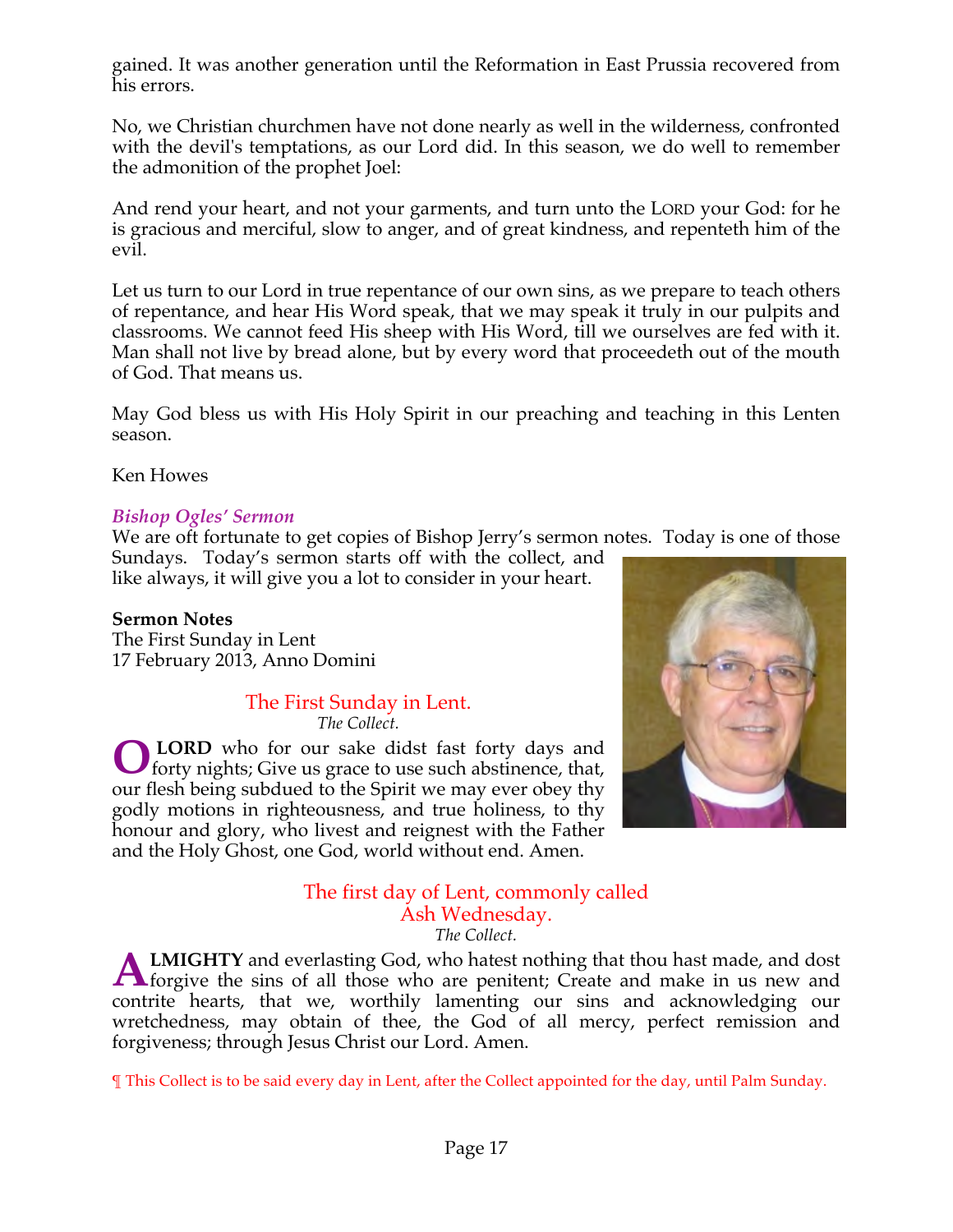**1** Then was Jesus led up of the Spirit into the wilderness to be tempted of the devil. **2** And when *he had fasted forty days and forty nights, he was afterward an hungred. 3 And when the tempter came to him, he said, If thou be the Son of God, command that these stones be made bread. 4 But he answered and said, It is written, Man shall not live by bread alone, but by every word that proceedeth out of the mouth of God. 5 Then the devil taketh him up into the holy city, and setteth him on a pinnacle of the temple, 6 And saith unto him, If thou be the Son of God, cast thyself*  down: for it is written, He shall give his angels charge concerning thee: and in their hands they *shall bear thee up, lest at any time thou dash thy foot against a stone. 7 Jesus said unto him, It is written again, Thou shalt not tempt the Lord thy God. 8 Again, the devil taketh him up into an exceeding high mountain, and sheweth him all the kingdoms of the world, and the glory of them; 9 And saith unto him, All these things will I give thee, if thou wilt fall down and worship me. 10 Then saith Jesus unto him, Get thee hence, Satan: for it is written, Thou shalt worship the Lord thy God, and him only shalt thou serve. 11 Then the devil leaveth him, and, behold, angels came and ministered unto him.* (Matt 4:1-11 )

 The Collect for today aptly points out the cardinal principle of Lent – a time to abstain from the material blessings to which we have become so accustomed in order to focus on that Passover sacrifice which Christ made of us on Good Friday. A staff officer to General Robert E. Lee once asked, "General, how oft ought a man to fast from eating?" to which General Lee responded, "If a man will but fast from his sins, he may eat what he pleases." Simple enough, but who is able to keep that fast from sins? The Collect reveals not only that we should fast from time to time, but also it informs that our fast is personal and not public. Holiness is a personal quality and not one of which we should boast. Once we begin to boast to others of what we forego during fast, we have lost whatever blessing God would grant and have opted for the reward of a good opinion from our fellows. I urge each of us to read the Gospel for Morning Prayer today from Matthew 6:1-16 for a deeper understanding of Christ's counsel on fasting and the means by which we are to keep our fast secret as we do our personal prayers. In this way, we will avoid the sin of the Pharisee in boasting of his better worth than the publican at the Temple.

 So now is the time to enter upon the Lenten Season with earnest. Is it a time of sorrow and remorse? Yes, it is such a time. But it is also a time of deep love and joy that you are so much loved that a Personage so great as the only Begotten Son of God loves you so much as to die such a horrible and humiliating death for you. As the Epistle for today reads: "….*behold, now is the accepted time; behold, now is the day of salvation;) giving no offence in any thing, that the ministry be not blamed: but in all things approving ourselves as the ministers of God, in much patience, in afflictions, in necessities, in distresses, in stripes, in imprisonments, in tumults, in labours, in watchings, in fastings; by pureness, by knowledge, by long-suffering, by kindness, by the Holy Ghost, by love unfeigned, by the word of truth, by the power of God, by the armour of righteousness on the right hand and on the left, by honour and dishonour, by evil report and good report: as deceivers, and yet true; as unknown, and yet well known; as dying, and, behold, we live; as chastened, and not killed; as sorrowful, yet alway rejoicing; as poor, yet making many rich; as having nothing, and yet possessing all things"* (2 Cor 6:2b-10) Do we even imagine what riches are made available to us through the privileges merited for us by Christ?

 Being covenanted as infants into the Kingdom of Heaven through Baptism, many of us may not recall that work of grace performed on our behalf; however, did we not seal those promises and that grace at the time of our Confirmation? In the years of our lives before Confirmation (or even adult baptism) did we not grow in, as did Jesus from twelve years of age, wisdom and favor with God? *And Jesus increased in wisdom and stature, and in favour with God and man*. (Luke 2:52)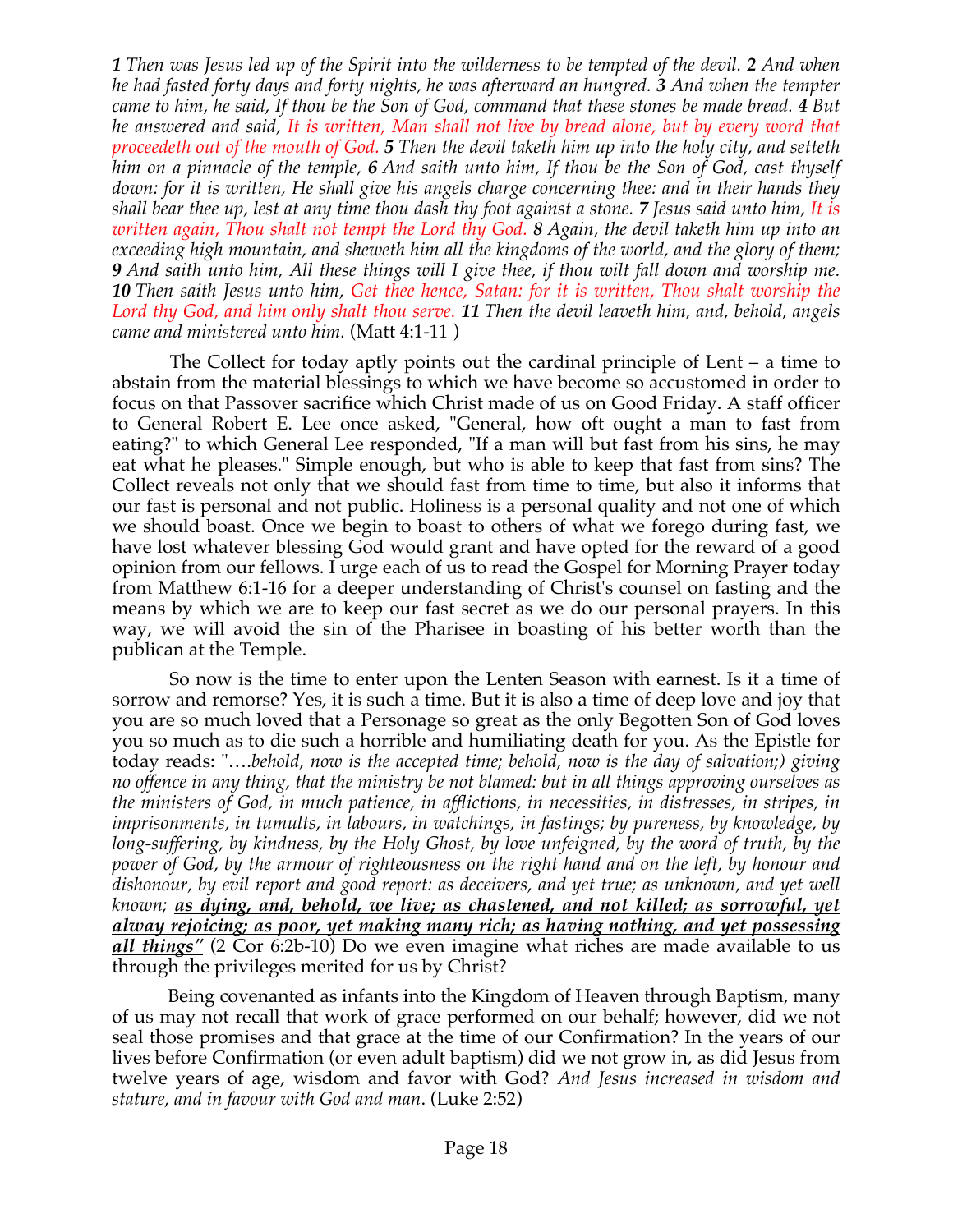Today's Gospel from St Matthew IV: 1-11 contains some cardinal truths that should aid us in keeping a Christian witness as well as in overcoming temptation.

1) We must remember that Christ was forever sinless though subject to temptation just as you or I. Could Jesus have sinned? Of course, Jesus COULD have sinned, had He succumbed to temptation, else there could have been NO temptation to sin. But Jesus did not sin, though tempted in every way as you and I are tempted. *For we have not an high priest which cannot be touched with the feeling of our infirmities; but was in all points tempted like as we are, yet without sin*. (Heb 4:15) So how did Christ OVERCOME temptation? This we shall learn from today's text. If you have read it thoughtfully, you will already have discovered the Approach Christ took to temptation.

2) We should note, secondly, that, though Christ was forever without sin, His ministry did not begin until the moment of His Baptism in Jordan Waters. Following John's Baptism of Christ, confirmed and attested by the Voice of God and the Holy Ghost, there was a great CHANGE in the direction of His life. This was the point in time that the ministry of Christ began in earnest. The Holy Trinity, it will be acknowledge, was present at the Baptism of Christ just as with your own. Baptism and confirmation in the Gospel of Christ should result in a change of our behaviors. Has it done in your life?

3) We must, thirdly, observe that the same Holy Spirit that witnessed the Baptism and glorious recognition of God of Christ was the same which drove Christ into the wilderness (a place of private fasting). *Then was Jesus led up of the Spirit into the wilderness to be tempted of the devil* The day that we agreed, with our eyes open, to follow Christ was a wonderful day in our lives and one which was worthy of celebration, was it not? At that hour, did not the Holy Spirit attest to us in our heart of the greatness of our calling in Christ? But, that same Spirit will, at times, drive us into the Wilderness of our Christian walk. Like Job, we shall undergo want and testing. If we falter not, we shall overcome to the joy of the angels in Heaven.

**4)** Can we agree that the Wilderness of life can be a place of great want. When our souls and our flesh are in great want, we are made our weakest. When is it that Satan considers the moment most opportune to tempt us? At our moments of weakness. So he tempted Christ when He was in want of bread and water. You will note that Satan did not approach Christ at the beginning, or at the middle of His forty days and nights, but at the end of that period when Christ would have been most susceptible to temptation. So Satan deals with us. *2 And when he had fasted forty days and forty nights, he was afterward an hungred. 3 And when the tempter came to him*….." Satan knows you. He watches day and night. He knows your moments of weakness, and he strikes at those moments whether it be moments of great loneliness, sickness, financial loss, or even success and opulence. He cannot read your heart as does God, but he has witnessed your actions. He will always come to you in the Wilderness as well as on the high mountain.

Fifthly, we must note that Satan loves to initiate his temptation with a question. "*Yea, hath God said*…" (Gen 3:1) Absolute truths have never been Satan's strongholds, but if he can only create doubt and question, then he knows he is on fertile ground to turn our hearts from righteousness. As Satan approaches Christ, he opens his deleterious argument with a cunning question: "*If thou be the Son of God*." There was no question in Satan's mind as to whom he was speaking, but the "if" is uttered to tempt the pride of Jesus. "IF" you are the Son of God, PROVE IT! Pride is the devil's axe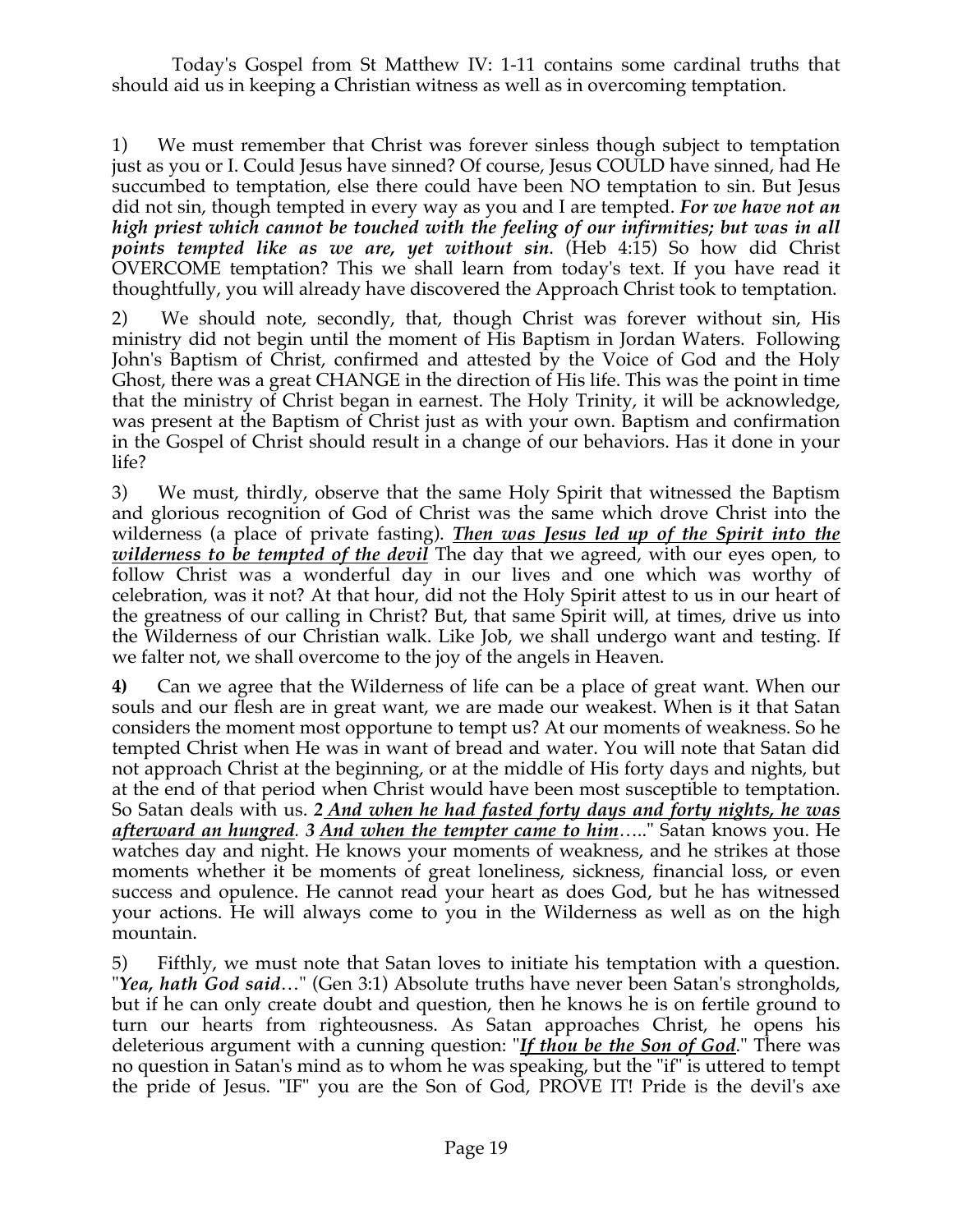handle. So Satan loves to create doubt and question. When you have served God faithfully, and the storms of life descend, and thunder booms down from Heaven in response to your prayers, do you not wonder, "Does God really care for me? If so, why do I suffer, as did Job, these terrors?" When you ask the question, you are simply falling for Satan's trap.

6) Please observe with me how Christ handles the temptation of Satan: *If thou be the Son of God, command that these stones be made bread.* Christ is literally famished for hunger. Bread would be such a delight at this moment, but not at the terrible cost Satan would exact. So Christ is tempted three times during this confrontation. What is the common thread that runs through all three responses of Christ? **IT IS WRITTEN**! When this nine-tailed fox confronts you with a question, where can you find the answer for his question? In God's Word – **IT IS WRITTEN**! This was the response of Christ in all three temptations of the Adversary. When men and society tempt us to compromise on lifestyles and values, where do we find the answer for our retort? The Bible! *It is written, Man shall not live by bread alone, but by every word that proceedeth out of the mouth of God.* No we do not live by bread alone, but the Bread of Heaven! We cannot pick and choose which counsel of God to obey. We must obey ALL of God's counsel! We live "…*by every word that proceedeth out of the mouth of God*. Any questions Mr. High Churchman? Any questions, Higher Critics? Any questions, revisers of God's Word (NIV, NASB, ESV, TEB, etc)? But couldn't we accommodate those two men who wish to be in a "meaningful relationship?" What saith God's Holy Word throughout both Old and New Testament – it is abomination before the Lord! So what of abortion for the sake of saving a young unwed mother a lot of grief? What of God's counsel against adultery, or murder? Shall we obey God or man?

7) It must be known by the people of God that Satan not only twists Scripture, but also quotes it accurately at times with a twisted meaning. *5 Then the devil taketh him up into the holy city, and setteth him on a pinnacle of the temple, 6 And saith unto him, If thou be the Son of God, cast thyself down: for it is written, He shall give his angels charge concerning thee: and in their hands they shall bear thee up, lest at any time thou dash thy foot against a stone.* Please note the correct quote of Psalms 91:11-12. How many devils have we in the pulpit today doing the devil's service by misapplication of Scripture via the name-it-and-claim-it so-called gospel? In this particular instance, Satan is tempting, not only Christ, but God the Father as well. Have you ever tempted God" "O, Lord, if you are truly there, please give me this one desire of my heart." Does this prayer not tempt God to prove Himself. If we pray in such a manner, it is likely that God will, indeed, prove Himself; but in a way that we would rather He not do. *7 Jesus said unto him, It is written again, Thou shalt not tempt the Lord thy God.* Even the Son of God did not tempt the Father, and neither should we!

**8)** In the next passages, in the final temptation, we learn that Satan will promise ANYTHING – even that which he is unable to deliver – to cause us to sin. *8 Again, the devil taketh him up into an exceeding high mountain, and sheweth him all the kingdoms of the world, and the glory of them; 9 And saith unto him, All these things will I give thee, if thou wilt fall down and worship me.* If we lose our souls to the devil, does it even matter if we inherit the kingdoms of this world, and even if Satan cannot deliver them? *For what is a man profited, if he shall gain the whole world, and lose his own soul? or what shall a man give in exchange for his soul*? (Matt 16:26 (KJV) There is no quicker, or surer, way to lose your soul than to bend the knee to Satan. With the loss of soul goes all other possessions (including kingdoms). *10 Then saith Jesus unto him, Get thee hence, Satan: for it is written, Thou shalt worship the Lord thy God, and him only shalt thou serve*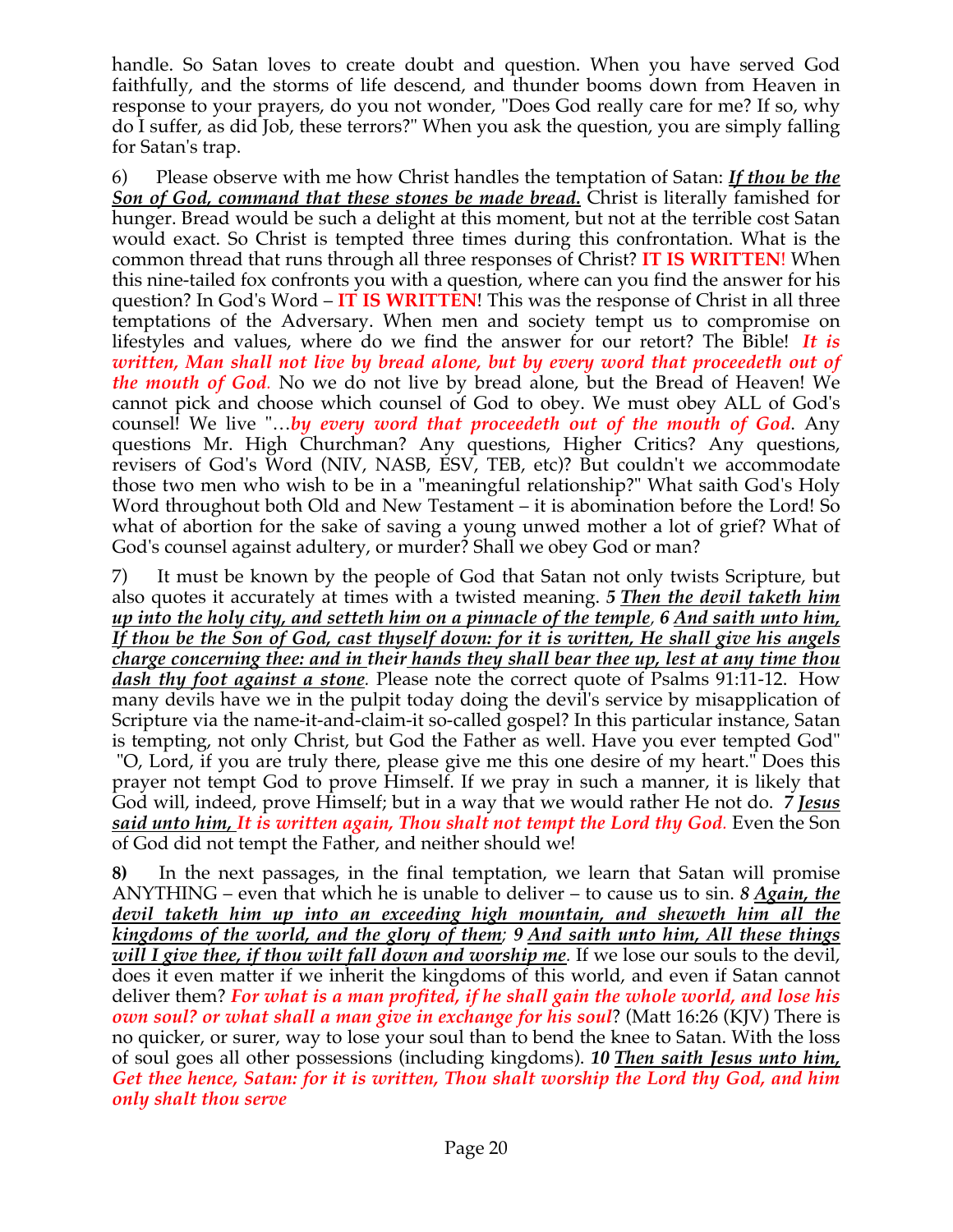**9)** What did we learn from this last temptation of Christ is the Wilderness Fast? Even good friends, such as the disciple Peter, may act and speak the devil's part. *Then Peter took him, and began to rebuke him, saying, Be it far from thee, Lord: this shall not be unto thee. But he turned, and said unto Peter, Get thee behind me, Satan: thou art an offence unto me: for thou savourest not the things that be of God, but those that be of men*. (Matthew 16:23) Our very best friends are capable of tempting us as Satan does. Whether spoken by friend or foe, we must rebuke the devil's temptations with the Word of God. We learn also from this last temptation that the Christian is sanctified, by and by, by the Word of God. He grows stronger in the face of temptation. The devil values his time highly for he is anxious to find other souls to lead astray. If we constantly rebuke him with the Word of God, he will finally give up this moment of temptation and come to us less often to tempt us. *. 11 Then the devil leaveth him, and, behold, angels came and ministered unto him*. The devil will leave off tempting those who stand staunchly by the Word of God. Then what? God will comfort us in the joy of our faith.

So we have learned from Christ today that there is a time given over for private (wilderness) fasting. The Wilderness is just as much of God as is the Green Pastures. We learn further that the devil will always come to us in our times of stress and need. We learned that he loves to cause doubt and question in our hearts. We learned that we are defenseless before Satan unless we resort to that mighty Sword of the Lord – His Word. And finally we learned that every time we resist temptation, we grow stronger – so much so that each succeeding temptation becomes less of temptation to us, and the devil will tempt us less as a result. How about you, friends, are you very often tempted, or have you discovered that temptations come less often when you rebuke the devil to his face with God's Word?

#### *Bishop Dennis Campbell's Sermon*

Bishop Dennis is a brilliant speaker. He is able to take biblical precepts and make them



perfectly understandable, even to me. Oft he provides the text of his sermons and I take the utmost pleasure in passing them on:

> **True Holiness** Psalm 50, Isaiah 58, Matthew 6:1-18 First Sunday in Lent February 17, 2013

One of the wonderful things about having a lectionary is that it takes us through the Bible every year, and it does so in a way that combines our daily readings with the

readings, prayers and sermons on Sundays. And this cycle of prayer and worship is purposeful and assures that we will be led into the great doctrines of the faith, and the great principles of the Christian life in an orderly and understandable fashion every year. I promise that if you pray the prayers and read the daily Bible passages, and attend the worship and the sermons on Sunday, you will grow in the knowledge of the content, meaning, and application of the Bible. I also promise that the more years you do this, the deeper your understanding will grow, and the greater your faith will grow, for faith cometh by hearing, and hearing by the word of God.

There is, of course, a caveat. It must be done with the intention of seeking and obeying God. It must be done in faith. In the time of the prophet Isaiah, about 740 B.C., the Jews, who only enjoyed peace and prosperity because God had delivered their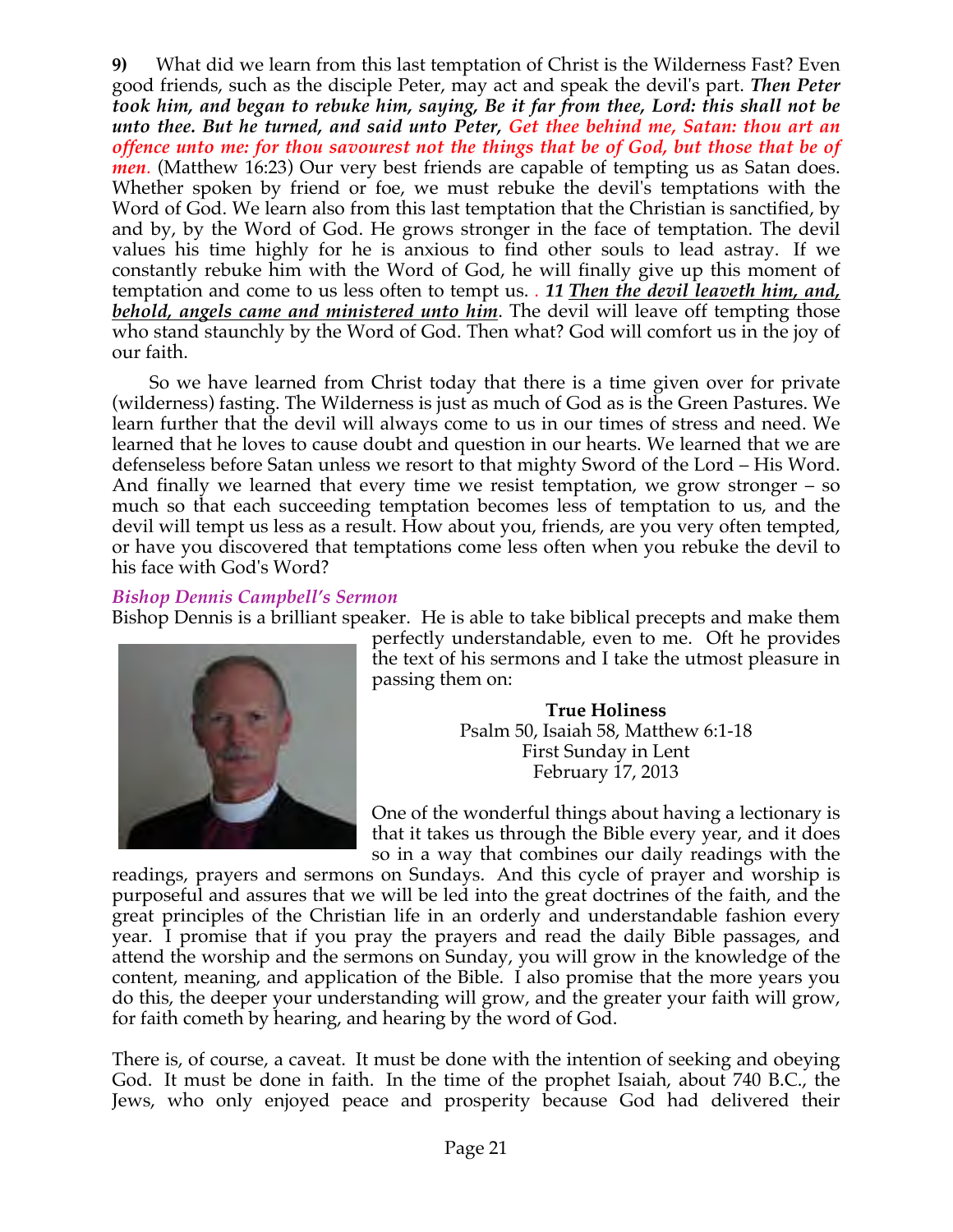ancestors from slavery in Egypt, brought them safely into the Promised Land, and preserved their peace and freedom, had drifted into a casual and mechanical observance of the Old Testament means of grace. I say their observance was "casual," because very few of them were serious about knowing or loving God. They went to "prayers," they read the Scriptures, they offered the sacrifices, they kept the feast days, and they even fasted, but their hearts were not in these things. They had become merely the rituals that identified and unified them as a nation. I say their observance was "mechanical" because they believed that observing them guaranteed God would bless them with continued peace and prosperity. If you put the gear lever of a running automobile in "Drive" and push the gas pedal, it will move forward. That is the mechanical view the Jews had of prayer, and worship.

So when their enemies suddenly became powerful enough to threaten them, they faced a spiritual crisis, as well as a national security crisis. In their minds, they were the good people. They kept the ceremonial worship laws of the Old Testament, therefore, God owed them peace and prosperity. But here were these heathen nations, who never even heard of the worship laws, rising up against them and threatening to overpower them. How could God allow that? Hadn't they done everything God expected of them?

In a word, no. The Psalm for this morning says God had stopped accepting their sacrifices (Ps. 50:9). Why? Because they were not offered with the right understanding. They thought they were feeding God and giving gifts to Him. But God says He already owns the animals: he does not need to have them sacrificed to Him by the Jews. If we look at Psalm, 51:17 we see God telling Israel the real sacrifices He desires are a humble spirit and contrite heart. I am reminded here of Samuel's words to Saul, "to obey is better than sacrifice." In other words, God wants our hearts to enthrone Him above all things. Our hearts, our loving obedience, are the real sacrifices He wants. Devotion to Him in such a way that we become what Romans 12:1 calls, "living sacrifices" is the sacrifice that is acceptable unto God. The other sacrifices are expressions of our living sacrifice, not replacements for it.

In Isaiah 58 God addresses the insincerity of worship and life that prevailed in the days of Isaiah. He recognises their daily devotions and national religiousness. "They seek Me daily," He says, "and delight to know My ways as a nation" (Is. 58:2). But look what He says in verse 4. "Behold, ye fast for strife and debate, and to smite with the fist." He is saying they are using their religion as an offensive weapon. They fast in an effort to get God to enable them to cheat in business, and to harm people they don't like. They have attempted to use prayer as a magic spell to cause God to do their will. Listen, please, this is important. It is a good thing to pray for the downfall of evil. It is good to pray, "Thy kingdom come, Thy will be done on earth as it is in Heaven." It is good to ask God to "beat down Satan under our feet." To do so is a prayer of love, asking God to deliver all people from oppression, violence and strife. Let us pray for this every day. But that is not what Israel was doing here. Israel was praying that God would do evil things to people for them. Rather than combat evil, they wanted Him to join it, just on their side.

I doubt anyone hearing or reading this sermon prays for personal revenge or success in wickedness. I do think there is another application to this passage of Scripture that could apply to us. I refer to the practice of doing Christian things, like praying and reading the Bible, yet not applying ourselves to Christian living. I refer to hiding from our responsibilities in life by pretending to apply ourselves to holiness. You have heard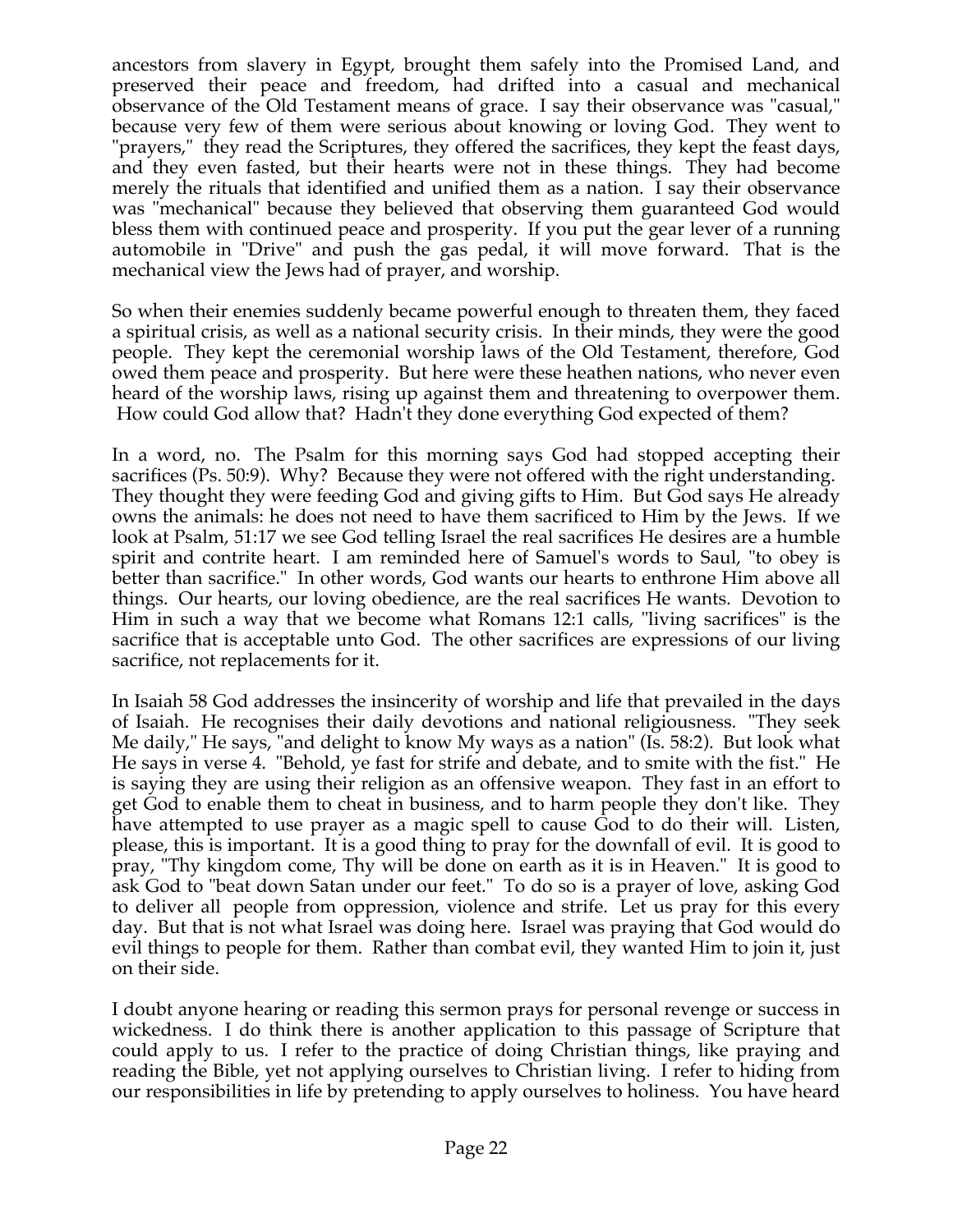the saying that someone is so Heavenly minded he is no earthly good. I think it is possible to be that way, and to be so intentionally. There is a story line that has many variations in details, but always the same point. It tells of a minister who works diligently on his sermons, studies his Greek and Hebrew, memorises Bible passages, ensures that he understands every point of doctrine correctly, and spends hours each day in the Bible. Yet, while doing these good things, he neglects his church and home, so his congregation and family fall apart. In other words, his faith has become disconnected from his life. Like the gurus of some of the other religions, he is trying to retire from life. Instead of going to a mountain in Tibet, he retires to his study, but the same principle motivates him and the monk. He fails to love and support his wife. He fails to guide and teach his children. So they grow emotionally distant from him, and even angry at him. One day, the children grow up and leave physically as they left emotionally years earlier. One day he notices that his wife is just a person who lives in the same building, as though they were strangers in the same motel. The spiritual climate of the church declines, because the people are not taught that doctrine and life are as vitally connected in the Church as oxygen and blood in the body. And the minister, call him The Reverend Good N. Tentions, begins to realise he should have spent more time in the family room and less time in the study, and more time showing the Christian life to his congregation by example and less time writing scholarly papers about it. In other words, he should have put more of his faith to use in life.

This story is very flexible. We can take Reverend Good N. Tentions out and replace him with Mr. I. M. Bossy, a hard driving supervisor at work who neglects church and family to make more money. Or Mrs. Sue Per Christian, who is always bragging her prayer life or arguing about doctrine. Whatever name gets placed in the story, I pray it will not be yours, or mine.

-- +Dennis Campbell

Bishop, Anglican Orthodox Church Diocese of Virginia Rector, Holy Trinity Anglican Orthodox Church Powhatan, Virginia www.HolyTrinityAnglicanOrthodoxChurch.org www.lifeinthescriptures.blogspot.com

# *Rev Bryan Dabney of Saint John's Sunday Sermon*

We are fortunate to have Bryan's Sunday Sermon. If you want people to come to The



Truth, you have to speak the truth, expouse the truth and live the truth. This is really a good piece and I commend it to your careful reading.

#### **Sermon for First Sunday in Lent**

In the Gospel for today we find our Lord being tempted by our adversary in the wilderness. The Synoptic Gospels have this account in some form with St. Mark's account (1:12-13) having the fewest details, while St. Luke's (4:1-13) contains the most. St. Matthew's account falls in between (4:1-11) the others and is closer in content to St. Luke than to St. Mark. It should be understood at the outset that each gospel writer was given of the Holy Ghost to record only those items which they were to inscribe and this accounts for their variations.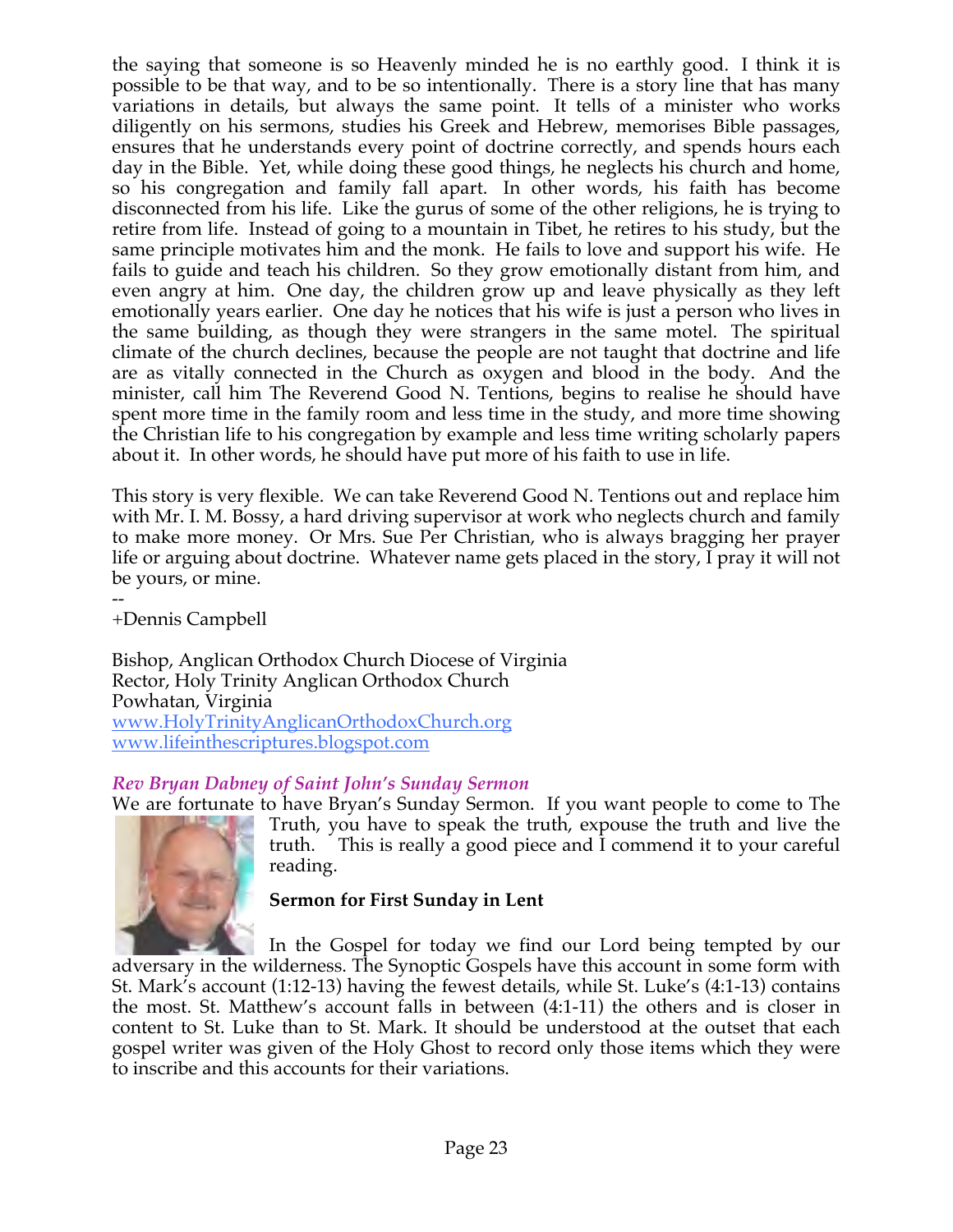But that has not deterred the various critics of Scripture from pitting the gospel writers against each other in hopes of convincing as many souls as they can that God's word is nothing more than a vague and contradictory religious text. For if they can win the "conversation" on the origins of Scripture— that they are nothing but the specious impressions of a group of closed-minded individuals from long ago— then they can offer other more "rational" or "appealing" interpretations of the Bible to suit their particular lifestyle choices and beliefs. Of course, our adversary, the devil, is behind these so-to-speak "learned scholars" because he is in the business of casting doubt on God's word. One need only consider his subtle question to Eve: Yea, hath God said... (Genesis 3:1).

The Rev. E. M. Bounds offers us a telling description of the devil's efforts to tempt different people in different times: "The devil's assault on Christ is in striking contrast to his temptation [of] Eve [or that of Job]. Satan cast no suspicion on God's goodness...He caused no terrific consuming sorrow as he did [for Job]. Instead, everything was friendly, sympathetic and inviting." If the devil is anything, he is slick. He knew that he was dealing with the only begotten Son of the Father. He likely wanted to see just what the Son would do now that he was clothed in a mortal body. At what he thought would be the weakest moment, Satan sought to blemish the Lamb of God and thus prevent him from serving as that holy and acceptable sacrifice for the sins of the world.

The three temptations of Christ in the wilderness proved to Satan that he would not be an easy mark. Now let us examine each temptation in turn. Once again, we will turn to the Rev. E. M. Bounds for his observations on this subject. Bounds said that the conflict in the wilderness revolved around three points:

- 1. Fleshly
- 2. Presumptuous
- 3. Worldly.

In the first, Bounds noted that the devil approached our Lord, "with an air of concern. How innocent is [his] suggestion that Jesus use his power to relieve his hunger! What could be more permissible than to use his spiritual power for physical purposes? Whenever faith is used to serve the natural, the source is always evil...The devil's main business— to materialize religion, to get man to live for bread alone, to make earth bigger than heaven, to make time more intriguing than eternity... It is a struggle between God's religion and the devil's religion." And our Lord's response was straight out of the Scriptures , It is written, man shall not live by bread alone, but by every word that proceedeth out of the mouth of God (Deuteronomy 8:3).

In the second temptation, Satan sought a display of godly power. He was expressing the mean view of unregenerated men who might have said, "I mean, if you are the Christ why not show me something of your abilities like tempting God to help you if you cast yourself from a building?" Bounds noted that, "Satan used all the methods of sensational and abnormal religious practices. He tempted Jesus to take the shortcut by which the principles of genuine faith are set aside and superficial substitutes are brought in to make faith more attractive and popular. Presumption seeks to take mandevised methods, which are easy, sentimental and material instead of God's lowly way of godly sorrow, strict self-denial and prayerful surrender." God did not intend for Satan to chalk up an easy victory in the wilderness over his Christ. And God the Son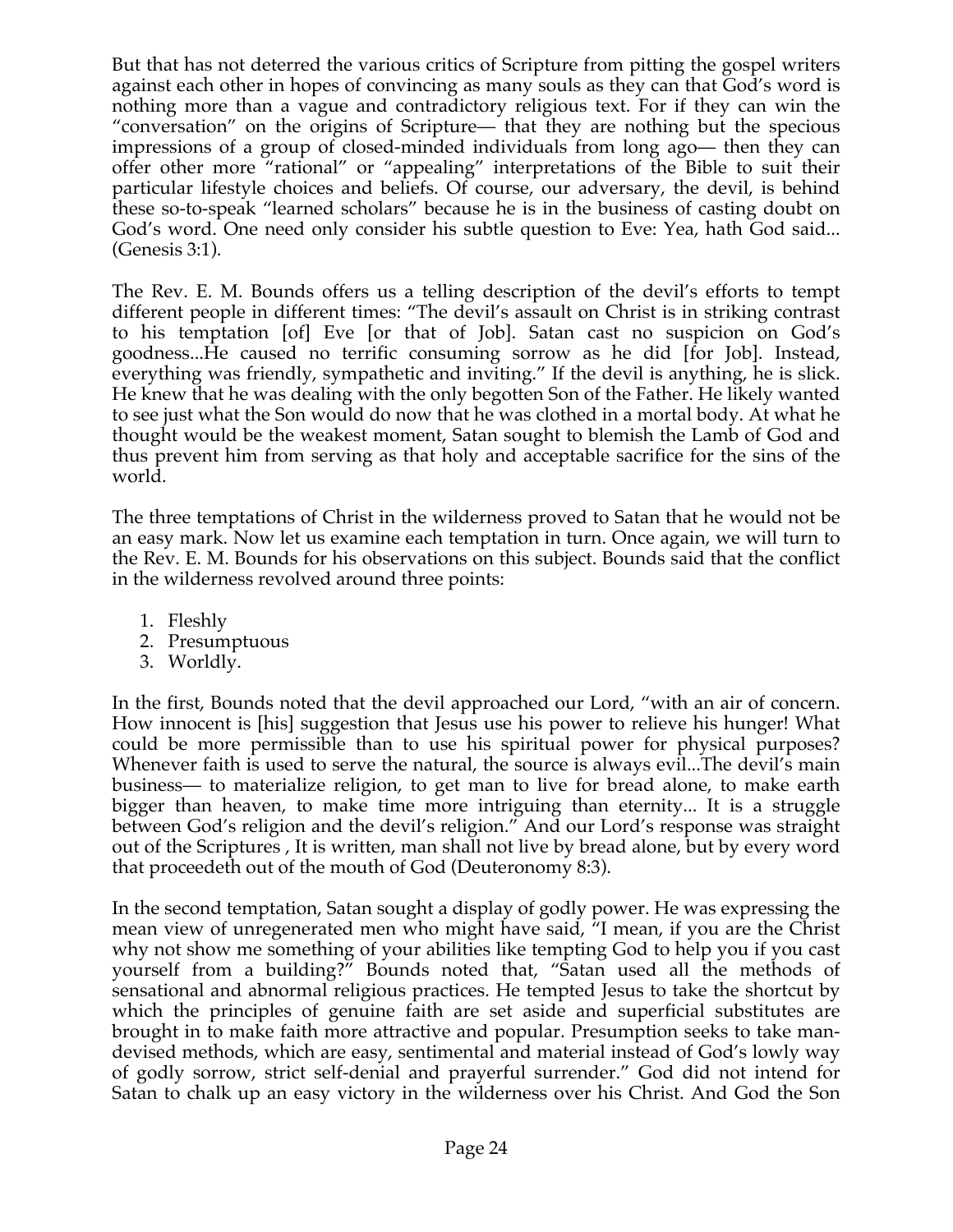did not succumb in his mortal flesh for note his reply again from Deuteronomy (6:16), It is written again, thou shalt not tempt the Lord thy God.

The third temptation of Christ is the one which every unregenerate person desiring power would blindly accept. Satan is the god of this world (II Corinthians 4:4) and he offers its power and pleasures to whom he wills with one important proviso. Examine St. Luke 4:5-7, And the devil taking him up into an high mountain, shewed unto him all the kingdoms of the world in a moment of time. And...said unto him, all this power will I give thee, and the glory of them: for that is delivered unto me; and to whomsoever I will give it. If thou wilt worship me, all shall be thine. Bounds said of this temptation, "the world with its kingdoms and its glory... are the rewards for devotion to Satan and worship of the devil... How [he had] massed all of his forces! Religion invoked. The world and the flesh conspired under Satan's power, to tempt the Son of God." But our Lord did not fail. His response was plain, simple and scriptural (Deuteronomy 6:13), Get thee behind me, Satan: for it is written, thou shalt worship the Lord thy God, and him only shalt thou serve. At that moment, Satan left him and angels came and ministered unto him.

Thankfully, our Lord Jesus Christ overcame the world, the flesh and the devil, and so this event was set forth within the scriptures for not only our eternal good, but to give glory to the Godhead because he cannot be triumphed over by the evil one. The devil sought to impugn the word of God in his encounters with Eve, and Job. Still, winning against mortals is one thing; but there has not been, nor ever will there be, a victory by Satan over the Godhead.

So what should we take away from our gospel lesson today? Since our Lord is a conqueror, we are as well through faith in his blood. St. Paul reminds us concerning the temptations we face in this life that, There hath no temptation taken you but such as is common to man: but God is faithful, who will not suffer you to be tempted above that ye are able; but will with temptation also make a way to escape, that ye may be able to bear it (I Corinthians 10:13). The temptations of our Lord highlight the current spiritual war we are involved in every moment of every hour of every day; and until our Lord returns for us, his church, we will have to face many trials and temptations perpetrated by our adversary. What we can count on, as Christians, is the strong arm of the LORD to sustain us and help us through those times for as our Lord Jesus said to close the Gospel of St. Matthew, and lo, I am with you alway, even unto the end of the world(St. Matthew 28:20).

Let us pray,

**ATHER** God, assist us in this our spiritual warfare; that we being so guided and **FATHER** God, assist us in this our spiritual warfare; that we being so guided and governed by the Holy Ghost, will avoid the temptation and snare of sin and claim that victory which thy Son claimed not only in the wilderness but at the cross; for this we ask in his name, even Jesus Christ our Lord. Amen.

Have a blessed week,

Bryan+

*New Nametags* We had no new nametags today.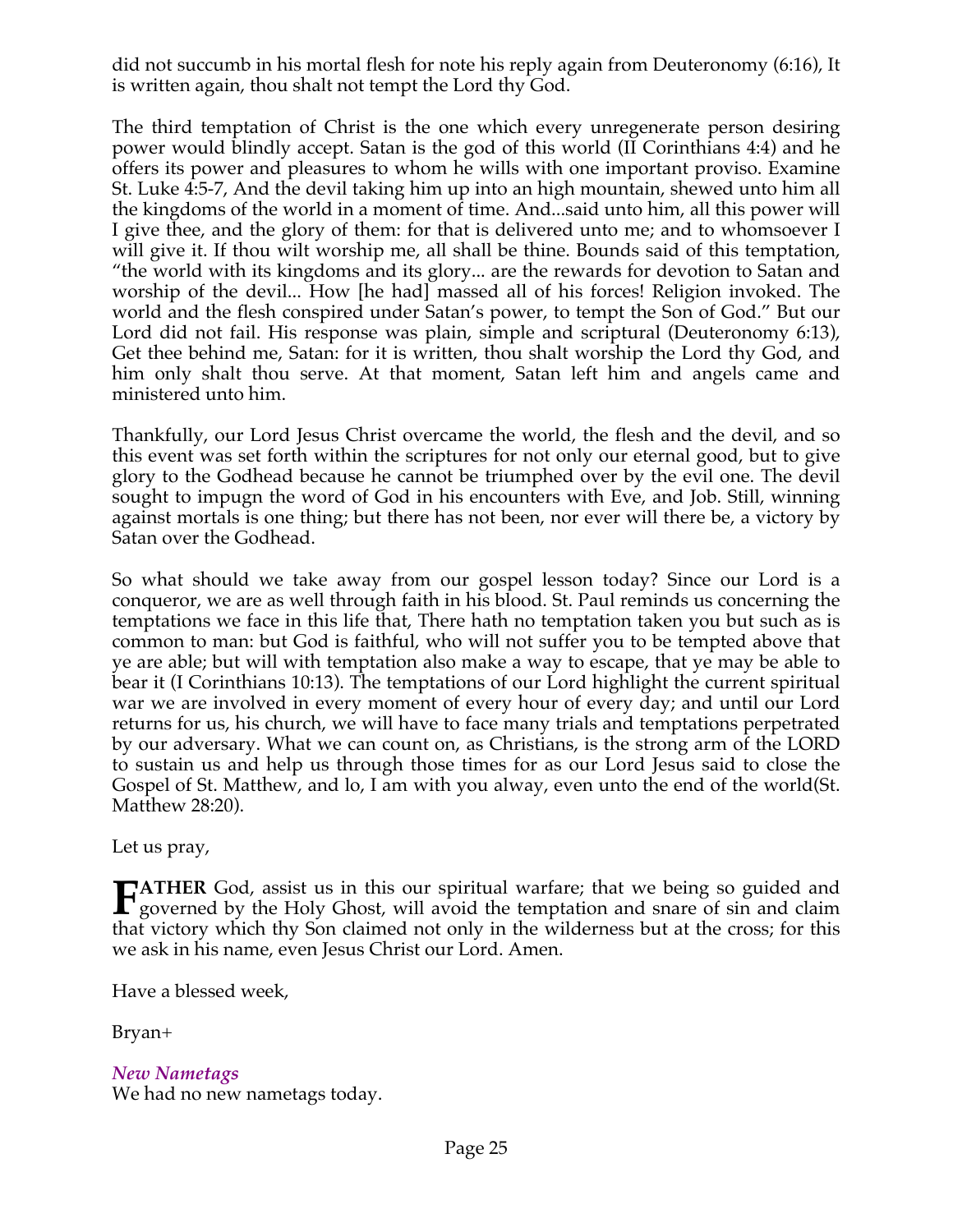# *After Church Hospitality*

Sadly, no after church snacks. The same story every week, is it not? The fact is that we are supposed to be on a low carb diet and there really aren't any low carb snacks that appeal to us. So, with no fatted dog nut in sight, we were out of luck! Please someone, between now and next Sunday invent some no-carb dog nuts.

After church goodies providers as currently signed up:

| <b>Date</b>      | <b>Name</b>                                          |
|------------------|------------------------------------------------------|
| 24 February 2013 | <b>Opportunity Available - Second Sunday in Lent</b> |
| 3 March 2013     | <b>Opportunity Available - Third Sunday in Lent</b>  |
| 10 March 2013    | <b>Opportunity Available - Fourth Sunday in Lent</b> |
| 17 March 2013    | <b>Opportunity Available - Fifth Sunday in Lent</b>  |
| 24 March 2013    | <b>Opportunity Available - Palm Sunday</b>           |
| 31 March 2013    | <b>Opportunity Available - Easter Sunday</b>         |

*People in our Prayers* - http://faithfulcenturionprayerteam.blogspot.com/

# **Why? Prayer is an extremely important activity.**

It is not that God knows not our needs, for He surely does. Yet, Jesus commanded us to ask God for those same needs. In addition to the obvious of asking God for help, offering thanksgiving and the like, prayer helps us focus our thoughts on how we might do God's work.

The Prayer Team of the Church of the Faithful Centurion was established to help our members and fellow Christians pray for those in need and to give thanks as well for the blessings we have been granted.

#### **Who can be on the list? Do I have to be a member of the Church of the Faithful Centurion to be prayed for?**

No! The only qualification to be on the list is that you want our prayer team to pray for you. We are Christians and are happy to pray for you, no matter who you are. If you want help from God, you are our kind of people.

#### **What is the commitment from the prayer team?**

Each member of the team will pray for the desired outcome at last once per day.

# **How do I get myself or someone else on the prayer list?**

You can email one of the prayer team leaders: Jack - jack@faithfulcenturion.org or Dru dru@ faithfulcenturion.org, or call the church office at (619) 659-3608 or fill out a prayer card at church.

#### **What should I ask for?**

Depends on what you want. Some people merely want God to be asked to heal their ills and be mentioned by their first name, others want a specific outcome and / or have more of their personal information known to the team. Ask for what you want. It is your desire and need for prayer the team is attempting to meet. For typical examples, see the list below.

#### **Updating the Team**

If you are on our prayer list, or if you have submitted a person that you have asked us to pray for, please update one of the team members or Hap in person, by telephone or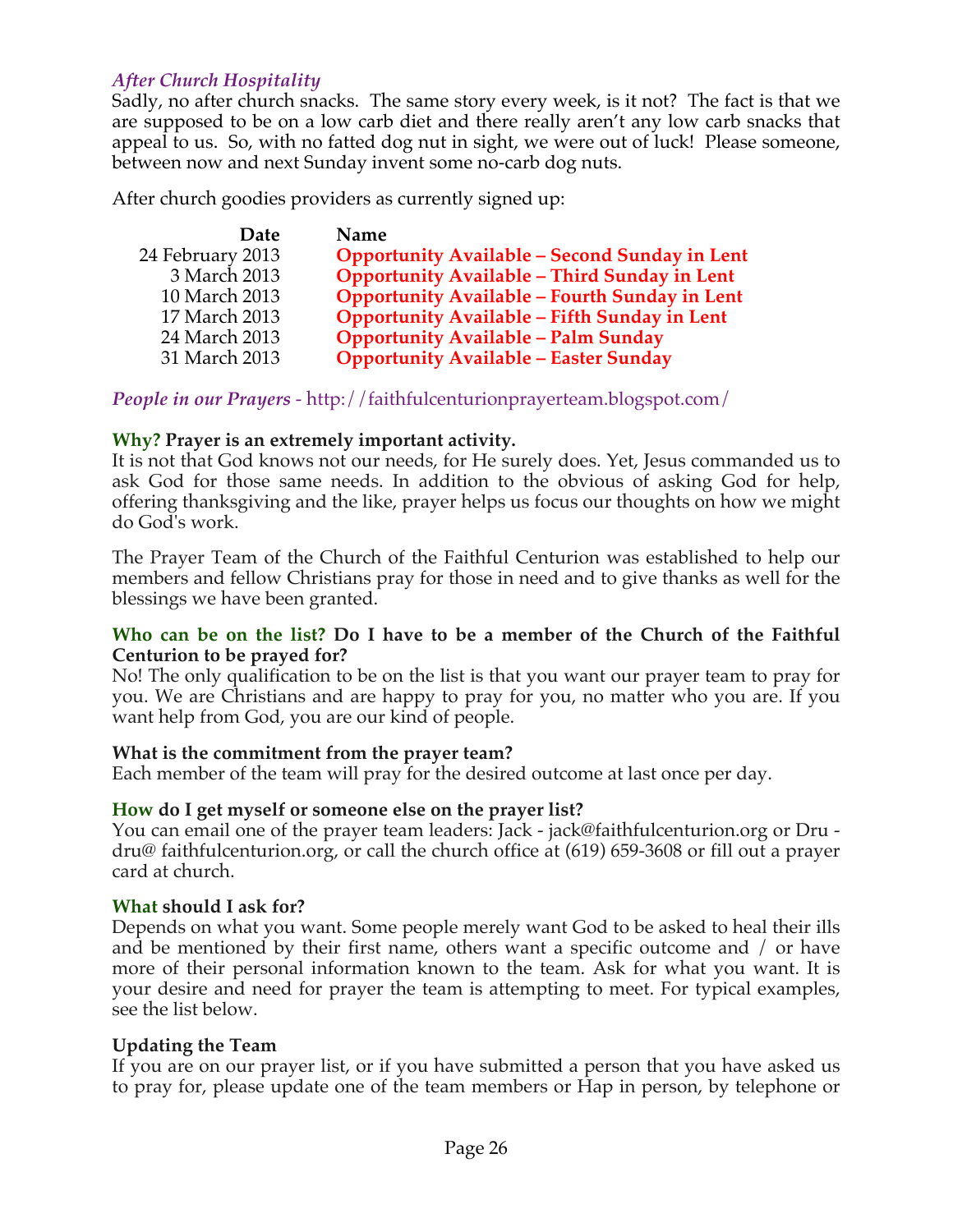email. It helps to be able to pray specifically for these individuals including their specific needs; plus if they get better, it is nice to give thanks!

Please note that on the yellow (maybe green or orange if you get an old one) cards at church, you can ask that those to be prayed for have their names disseminated to the prayer team. Those names will be said in church and appear here. Or, you can ask that their names and purpose be kept confidential, then only Hap will know to pray for them.

#### *Prayer List Notice – If you have someone on the prayer list and their needs have changed, please let us know. We'd like to update our prayers to reflect the need and most important to give thanks!*

# *Travel*

*Carol* is in Australia to be with her family as they adjust to the loss of their mother. Please pray for her safe travel and return home.

#### **Loss of Home**

*Sarah* who lost her home and all the contents when her house caught fire and burned to the ground near the end of January 2013. Her beloved dog was taken in the fire. Please pray for Sarah as she has many decisions at this time and help her to know Jesus will be with her to help to make the "crooked road straight."

#### *Move*

- *Ryan Hopkins* has moved to Dillsburg, Pennsylvania, to study Dressage Riding through June 2013. Please pray for God's guidance in his life as he works and studies. Help him to see where God would like him to go from here and how he should get there.
- *The Thomas Family* is on a short tour assignment in Guam through August 2013. Please pray for the assignment to continue to go well for Kurt and for Mary and the kids to make new friends. In particular pray that Kristyna and Mitchell will develop good friends and schoolmates there so as to further their development as both Christians and citizens. Things seem to be going well where the sun rises on the United States, so keep praying! Give thanks and ask for continued good developments.

# *Birthday*

*Dru Arnold* celebrated her 58<sup>th</sup> birthday 2 February 2013. It should be noted while it was a pleasant day, when she went outside first thing in the morning, she did not see her shadow; thus there will not be six more weeks of winter.

# *Marriage*

*Elizabeth* and *Gunnar* were married on 17 November 2012. They ask that you pray for God's guidance in their lives as they move from being two individuals to a single unit and help them to form their new family.

# *Departed*

*H. Eugene Risch*, of Clarkdale, Arizona, passed away recently, we were notified of his departure on 7 February 2013. A minister with the Anglican Episcopal Church, he had waged an ongoing battle with life-threatening illness over a period of, yet he never has allowed the pain and suffering to stop him from continually serving the Lord. He used the experience of his suffering to magnify the glory of God to all who would hear. He was a man gifted with a rare and extensive knowledge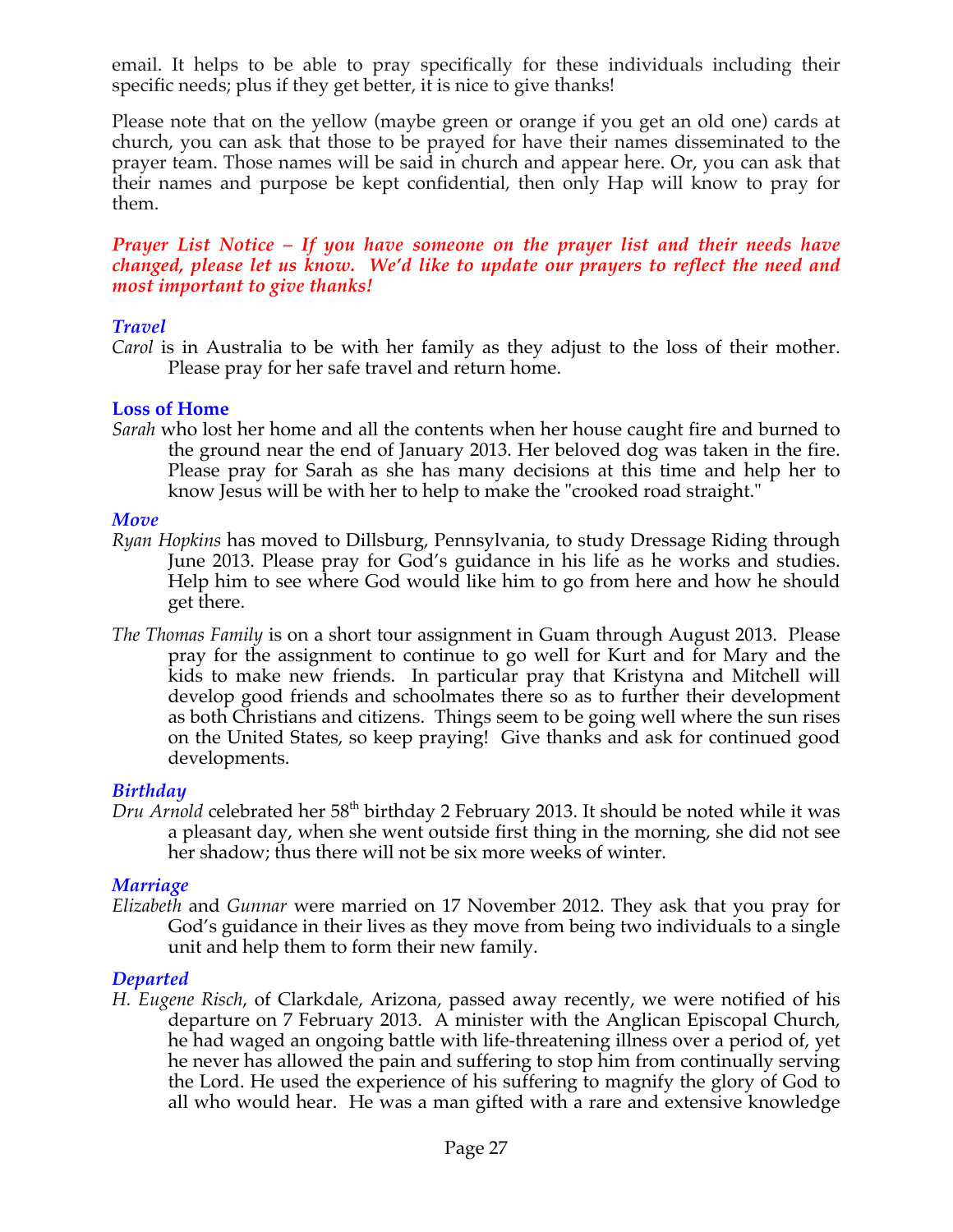and love of Holy Scripture. His wife, who remains behind, is a lovely lady worthy of the title. Please join us in commending his soul to our Lord and praying for comfort and succor of his loved ones, in particular his dear wife.

- *Richard Campbell* passed away early the morning of 5 February 2013, after a heart attack and relatively brief illness. The last of his generation, he leaves an awesome legacy of good. Please give thanks for Richard's time here on earth and pray for comfort and strength for those he leaves behind.
- *Ed Rasimus* made his last takeoff at 1045L 30 January 2013, after a really tough fight with cancer. Ed, who everyone called Raz, was a retired Air Force major and flew over 250 combat missions into North Vietnam in both the F-105 and F-4. More than that, Raz was a true patriot and gentleman. He will be missed by all who knew him. Please give thanks for his sacrifices on behalf of our country and pray for comfort for his family who remain behind, in particular his wife Carol.

*Nearing the end of their time here on earth*

- *Julia* has cancer, which has spread through her body, further treatment seems impossible. She is preparing to go home to be with her family who have gone before her. Pray for her faith to build and the transition to be good. Pray also for those she leaves behind.
- *Polly* is in hospice care with dementia and spinal stenosis. Please pray for her as she prepares to go home to be with her family who have gone before her. Pray for the faith of her family to build and the transition to be good.

#### *Homebound or Infirm*

- *Lou* has aspiration pneumonia. Please pray for the infection to be knocked down and for her continued recovery.
- *Frank* has been coping with various ailments from older age. He is in his 90s and it has been a difficult year. Pray he will find comfort in God, that those who provide care to him will pay attention to him, do their best and give him the love we all desire. Pray that the coming year will provide relief to him.
- *Norma, Sara's mother* is in a state of deteriorating health, both physically and mentally, with both onset dementia and Alzheimer's. She is slowly drifting away, though she still recognizes Sara and prayer gives her a sense of peace. Please pray for both Sara and her mother to put their cares and worries on God's shoulders so they can deal with the many problems involved.

#### *In need of a miracle or understanding of God's Plan*

- *Becky* has fourth stage metastasized lung cancer and is not doing well with chemotherapy treatments. Please pray for Becky and her husband as they are together during this difficult time in their lives.
- *Eugene* (in his 80s) was recently admitted to the hospital for pneumonia where they found he had Stage 4 lung cancer. Please pray for the medical team treating Eugene to pay attention and do their very best; pray for Eugene and his wife Gladys to let God carry their worries and cares and to help them keep their physical strength and put all their trust in Him.
- *Larry Howes* suffered a fairly severe stroke. 4 December 2012, doctors replaced a valve in a shunt that had been put in about two weeks ago, and Larry responded very well. He was able to go home. He is now back in Mass General hospital. Please pray for the medical team treating him to pay attention and do their very best;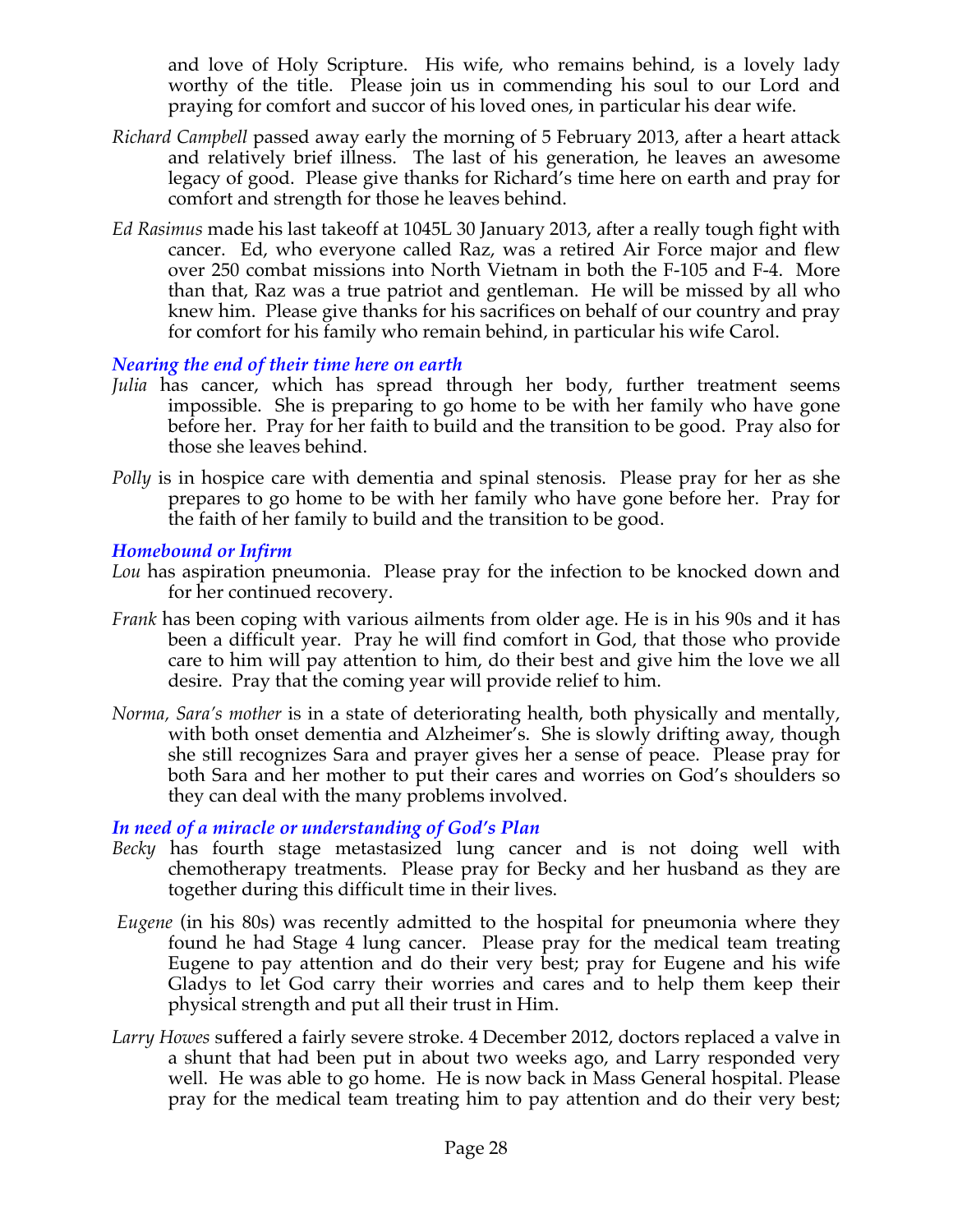pray also for confidence in our Lord for Larry and his family. Larry needs a miracle, pray for one. Please.

- *Colleen* has been battling pancreatic cancer over the last year and it has now spread to one of her lungs. Please keep her and her family in your prayers.
- *Christine* has cancer of the colon, which spread to her liver; she is receiving chemotherapy and is having difficulty eating. Please pray for the medical team treating her to pay attention and do their very best; pray also for confidence in our Lord for Christine and her family.
- *Todd* and *Kenny* have both been fighting osteocarcinoma for over five years and have been told their time here on earth is nearing its end, absent a miracle from God. Both are ready to go home and leave the pain, but would like to stay. Please pray for them and their families.
- *Colonel Bud Day's* cancer has returned. The outlook is not favorable. Bud has been an inspiration to all of us for years, this changes nothing. He is well at peace with our Lord and we all hope he stays with us for a while longer.

#### *Treatment*

*Brian* has had lung problems for a while. Recent tests found small cell cancer in the upper lung and bronchial area. It appears not to have spread. Brian began radiation and chemotherapy on 26 December 2012; that seems to be going pretty well. He has had some breathing issues, which seem to be under control right now; he asks you pray for no more of that. Please pray for peace of mind and trust in God for Brian so he can rest and gain strength; pray for the medical team treating him that they pay close attention and do their very best; pray also that he can quit smoking.

#### *Surgery*

- *Mike* is in the hospital for emergency Rotator Cuff surgery. Please pray for the medical team treating him that they pay close attention and do their very best and that he will have a rapid recovery.
- *Ralph* who recently had surgery on his sinuses, he is without faith in our Lord and Savior and is fairly naturally feeling fearful and depressed. Please pray for his physical recovery and that he might come to know our Lord and gain complete spiritual health more importantly.

# *Thanksgiving and Continued Healing*

- *Dick*'s left arm was amputated after treating for Merkel Cell carcinoma over a year. He is now believed to be cancer free and is waiting to be fitted with an artificial arm. Please join Dick and his family in giving thanks to Our Lord Jesus Christ for his recovery as well as for their trust in God.
- *Sasha* a young lady with a husband and two children had diagnosed with Stage 4 breast cancer whose cells were thought to have spread to her spine. After radiation and chemotherapy, which is continuing through the end of January 2013, she is regaining her stamina and does not have any detectable cancer activity. The tumors in her skin are gone and the large tumors in her breasts are gone. She and her family ask that you give thanks to our Father in heaven. She also gives thanks to all who have prayed for her.
- *Traci* had surgery colon cancer on 27 December 2012. The surgery went very well and she appears to be cancer free. But, she had a pulmonary embolism and another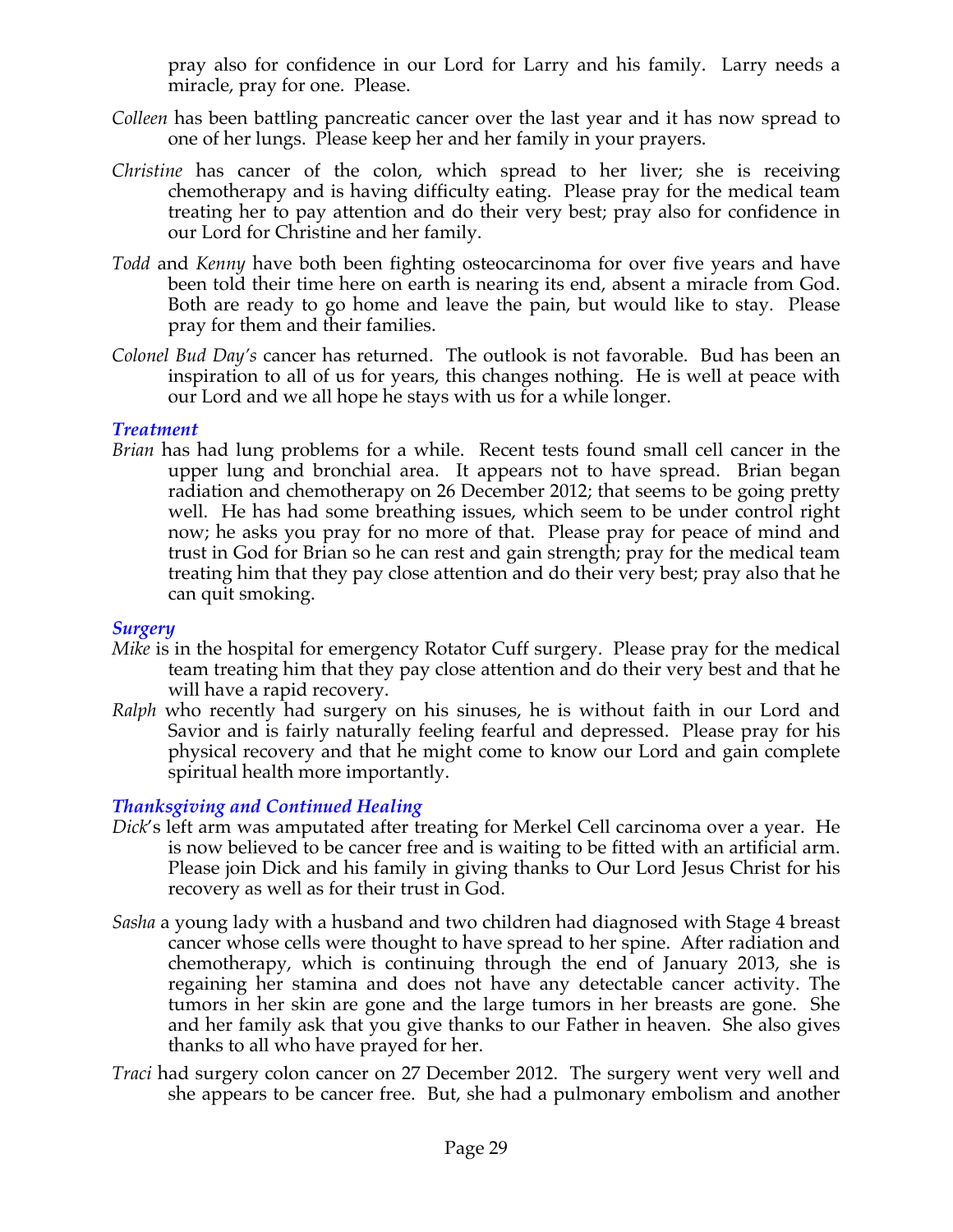clot in the artery to the spleen which will keep her in the hospital for at least several days. Traci is beginning to be weary of her medical situation. Please pray that she will not become despondent. Pray that she will open her heart to God's Grace that He might enter in to her heart and strengthen her.

- *Liz Strauch* had surgery for a pineal cyst on 4 December 2012. The surgery was very successful, she was having nausea and pain from the surgery, which has now subsided. Please pray a prayer of thanksgiving for the successful surgery and the cessation of the nausea and for continued recovery.
- *Bob Smouse* had shoulder surgery on 28 November 2012. He would appreciate your thanksgiving prayers. While the surgery apparently went well, he is still in pain and would also appreciate prayers for continued healing and the pain to subside. He promises to work very hard on recovery therapy.
- *Tore*, of Oslo, Norway recently had a kidney transplant. Unfortunately his body rejected the kidney, infection had set in. Without God's healing touch he would soon die. According to his wife Inga, shortly after the prayer request, he began a prompt recovery and is now home. Tore and Inga give thanks for God's Grace and your prayer.
- *Carol Stone*, the sweet wife of Mike Stone, seems to have recovered far better than expected from a severe brain bleed. She thinks she can walk, etc., even though she cannot. She has improved and is nearly able to stand up by herself; this makes it almost certain that she will have another fall. Presently she can stand and walk a little with a great deal of assistance. Hopefully this means she will ultimately be able to walk, at least with the aid of a walker or cane. What's holding her back at the moment is her cognitive deficits and they are trying to find a place to get her more therapy

Please pray for peace of mind and trust in God for Mike, guidance for the medical team treating Carol and strength for Carol as well as faith and trust. No one can ever understand the why of these things here on earth. Sara who passed this request on asks that you pray in both faith and hope.

*Muriel Pappin* broke her hip in a fall and had surgery on 21 November 2012. Muriel was home, but has had complications and went back in the hospital. She is now back home. Please give thanks for her return home and pray for her continued recovery.

# *Healing*

- *Linda* has been hospitalized for several days with a gastrointestinal problem. Please pray for guidance for the medical team treating her and for strength and trust for Linda.
- *James* had surgery the afternoon of 10 February 2012, to remove two small, but cancerous tumors, from his intestines. On 14 January 2013, James was found to have bladder cancer. On 28 January 2013, he underwent surgery. The doctor felt she got all of the tumor. They still are waiting on the results of the tissue samples she removed. The result of the report will decide the treatment options. Please pray that the cancer was confined to the tumor alone and that it has not invaded the bladder walls. James is a minister with the AOC in Savannah, Georgia. He made it through the first hurdle, he and his family ask your prayers for this second trial. Please pray for the medical team treating him to do their very best and pay attention, pray for the treatment to go well and result in remission. Pray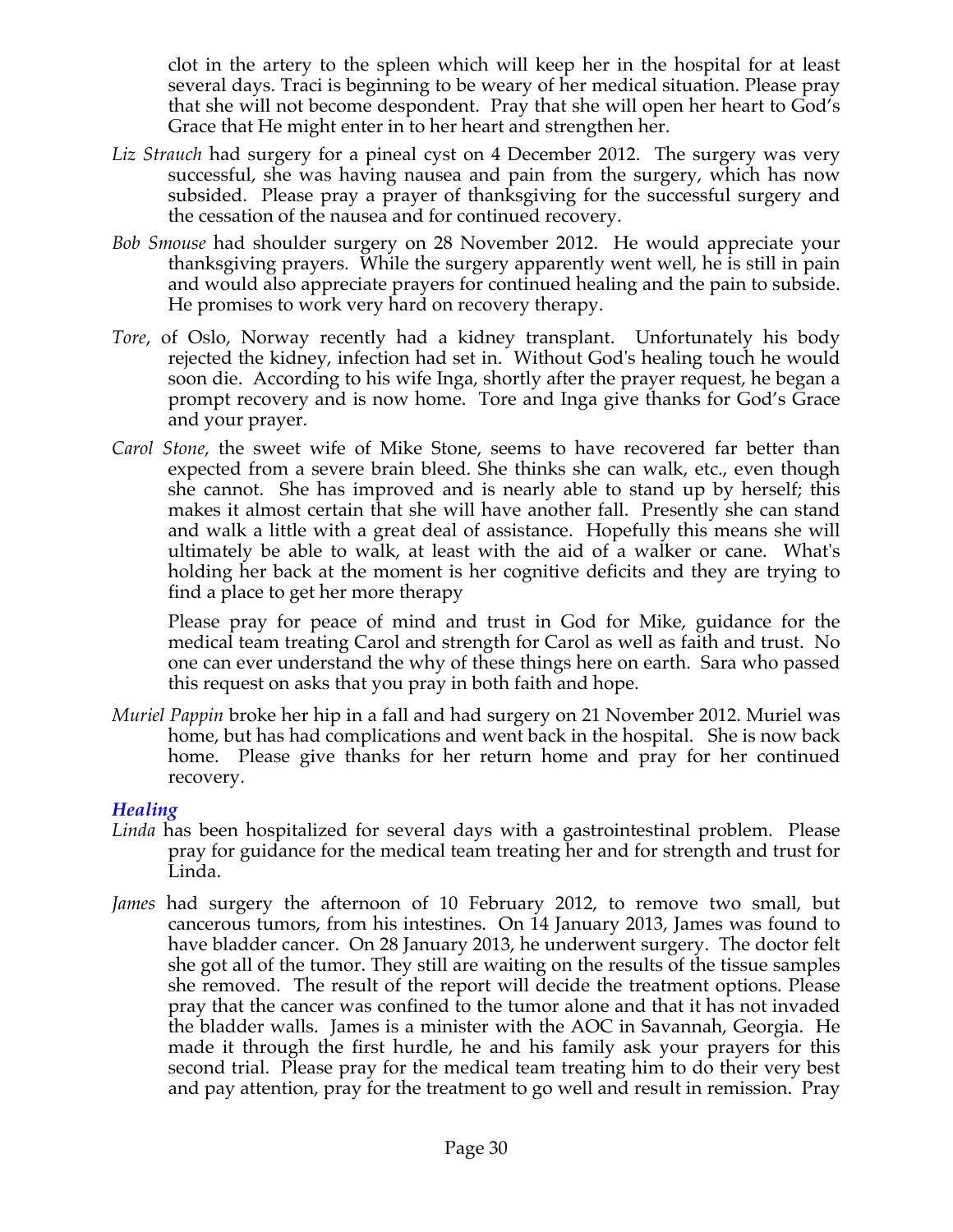that James and his family will be able to put their cares and worries on God's shoulders during this trying time.

- *Richard* an elderly gentleman has severe pneumonia. Please pray for the medical team treating him to do their very best and pay attention, pray for the treatment to go well and result in recovery.
- *Dester* is suffering from unknown skin and diseases. Please guide the medical team treating him to find out what the problem is and cure it. Pray also for Dester to trust in the Lord.
- *Lee* has Arterial Fibrillation; the medical people are not sure how to help her. Please pray for guidance for the team treating her and for Lee and her family to make the right decisions regarding treatment..
- *Nell* recently adopted two children and has just been diagnosed with multiple myeloma.
- *Sarah* is recovering from a stroke, but fell and broke bones. Please pray for her peace of mind and rapid and full recovery. Pray for trust in God for her and her family.
- *Inez'* blood pressure is back down, but she needs surgery for a torn leg muscle. Please pray for guidance for the medical people treating her, as well as peace of mind and trust in God for her and her family.
- *Kathleen* has spent the last two weeks in the hospital. She has been diagnosed with colitis, shingles and possibly colon cancer. Pray she will be comfortable and begin to heal.
- *Rachel* has Mitochondrial Myopathy. This is a hereditary disease of the muscles and they do not have a cure for it. Part of her pain is her family does not believe she is indeed ill, as she appears to be just fine. Please pray her family will learn the truth and be supportive of her; pray also the medical people treating her will find the right measures to minimize the disease. Most particularly pray for Rachel's trust in God.

*Donald* went into ICU the night of 22 December 2012, for unknown reasons.

- *Mrs. Tucker* has had recent surgery as a result of bleeding on the brain. Please pray for trust in God and a full and rapid recovery.
- *Jesse* a 27 year old man from Nebraska has had emergency brain surgery for bleeding in the brain. Please pray for trust in God and a full and rapid recovery.
- *Zoie* a little 10 year old girl is having problems with one of her kidneys. Please pray that she will be comfortable soon.
- *Nicolas* is in the hospital with serious symptoms of a heart disorder. Please pray for peace of mind for him and guidance for the medical team looking for the cause and cure.
- *Mrs. Baek* an elderly women fell and injured her spine. Doctors cannot repair the spinal injury due to her age. She fell again the morning of 12 December 2012, breaking her collar bone which is also untreatable. Mrs. Baek is in severe pain and will appreciate your prayers.
- *Gil Garcia* is hospitalized with a slow healing skin injury at the Long Beach Veteran's Spinal Cord Injury Center. Please give thanks for Gil's incredible attitude, as well that of his wife Mary and their family. Pray for the rapid healing of the skin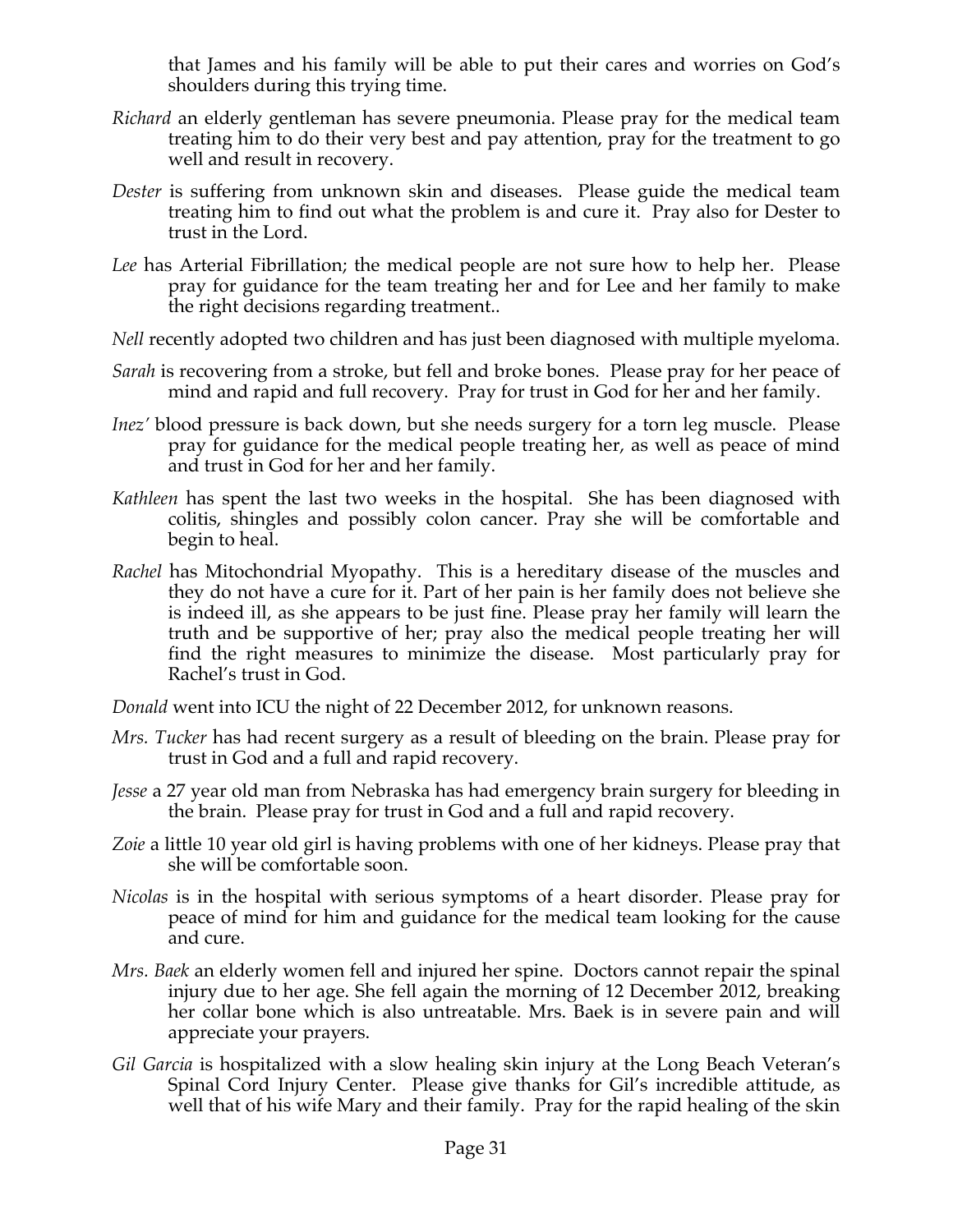injury so Gil can go home soon.

- *Juanita* is a young girl who was in a coma because of a blood disease. She has not come out and is gaining strength. They are awaiting results from blood samples. Her family thanks you for your prayers and asks that you continue.
- *Barbara* had a accident while cooking and the pressure cooker blew up in her face, causing second and third degree burns over her face and upper body. Because of this she has incurred kidney problems and may need a transplant.
- *George* had foot surgery. Please give thanks for the surgery and pray for a full and rapid recovery.
- *Nellie* is in the emergency room of a hospital in a great deal of pain. Please pray for peace of mind for her and guidance for the medical team looking for the cause and cure.
- *Lauralee Meade* underwent a lumpectomy on Friday after Thanksgiving. A further anomaly has been discovered and she had additional preventative radiation treatment. Please pray for a complete remission of the cancer. Pray also Lauralee will maintain her great attitude and trust in God.
- *Kevin Gerhart* discovered cancer on his neck. He underwent radiation and chemotherapy. Please pray for the medical team treating Kevin that they might pay attention, do their very best and find the source; that the treatment might be successful and he might live a long and healthy life to His honor and glory. Pray also for trust in God and peace of mind for Kevin, his wife and family.
- *Bill, Sara's husband,* had a third abdominal surgery on 22 November 2011, to remove a tumor. Bill is doing better keeping the doctor's instructions, for which we are all grateful, including taking chemotherapy once a day for two more years. He has radically decreased the consumption of alcohol and eating at least mostly properly. Please pray for help for him to continue do all this. Please pray also that Bill might turn his heart outward to help those around him, as well as live a long and healthy life to the honor and glory of God. Pray also for peace of mind for Bill and his wife Sara.
- *Kay Denton* (Mrs. Kay) hip has deteriorated to the point walking is a slow and painful process, but she manages. Please pray for continued peace of mind for Mrs. Kay and her family. Give thanks for her trust in the Lord and her positive attitude.
- *Steve Sundberg* had a heart attack after Easter 2011. After some time, the medical team treating him decided he was not a candidate for stents and a five-way heart bypass was performed the week of 6 June 2011. Please pray for his complete recovery and for his three children and family who are very worried about him, pray also for his trust in our Lord and for both him and his family to let God carry their worries while he recovers.
- *Matt Alcantara*, age 15, has Osteosarcoma (bone cancer), a very rare and often lethal form of cancer with limited treatment options. This is a disease that is about 90 percent fatal in a couple of years. He has no hip joint on one side, but he walks and swims! Courage? Guts? You bet! Matt and his mom just came back from Houston at the Cancer Center for what was hoped to be a routine every four month bone scan. The scans were done on schedule, but a couple of new spots showed up. After Matt's San Diego doctors conferred with the Houston doctors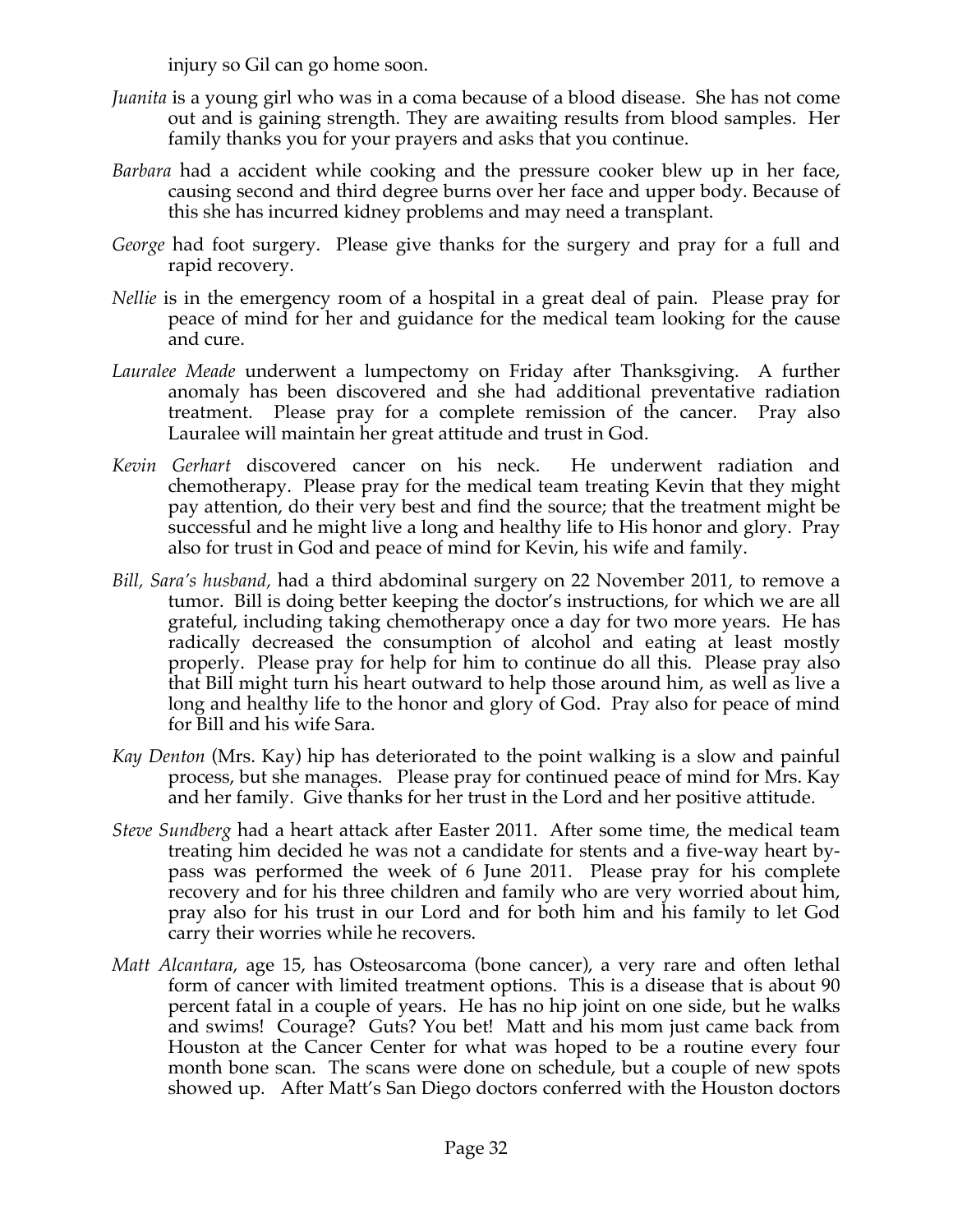to figure out what these spots mean, it turned out they are new and old injuries with no bad meaning. In effect they are CLEAN SCANs. Matt and his family ask you to give thanks for the super results. Please also give thanks for the great faith of Matt and his entire family. Their faith and trust is a wonderful example for each and every one of us. But, now is not the time to stop praying. Actually, it never is the time to stop praying!

- *Judith Clingwall*, is afflicted with Multiple Sclerosis (MS). She is currently in Laurel Place, an extended care facility in Surrey, British Columbia. Judith's condition has worsened recently. She is no longer able to stand, in fact she has a lot of trouble sitting upright. Judith is depressed and wants to go home to watch her birds, which given everything seems unlikely at present. Please pray for her to take an active part in her own life, for her strength, peace of mind, trust in God and remission of the disease so she might return home to her family. Pray also for strength for her husband Martin as he deals with all the problems and stress of Judith's situation.
- *Becky Madden* is paralyzed from the neck down as the result of a tragic shooting accident. Her husband is doing his best to take care of her; it is hard and he is learning the best he can. Please pray for further recovery for Becky, as well as strength and guidance for her husband.
- *Vince (age 15),* reoccurrence of Osteosarcoma, recent testing found a nickel sized tumor in his lungs. The doctors are consulting with a specialist in Houston. Please pray for guidance for the medical team and for peace of mind for Vince and his family.
- *Obra Gray* continues to take day by day. Please continue to keep Obra in your prayers, and give him the strength of knowing the Lord is with him and will never forsake him. Obra needs security of what lies ahead of him, and only the Lord can grant the solace to answer his prayer.

#### *Business*

*Mark's* business is in difficulty. He works in a shrinking field, of which he is one of the country's true masters, but there is little work available. He asks that you pray that he can find a way to survive in his industry, which he loves and needs his talents. Pray he can find new sources of business and new ways of doing things, perhaps someone to partner with to better use his talents. Pray also for those who work for and with him that they might do their best to help.

#### *Employment*

- *Lori* is considering a potential change in her employment. Please pray for God's guidance in considering all aspect of her potential work.
- *Rodriguez Family* are looking for work. It seems many obstacles have been put in their way of finding employment. Please pray they will find employment with a firm that will be able to use their considerable skill and hard work to benefit both the firm and the family.
- *Sarah* is concerned about the future with her company. She would appreciate prayers for her continued employment and that her firm might find more and better ways to use her considerable skills.

# *Financial Guidance and Healing*

*David and Lorna* are having financial problems. They are trying to find a smaller home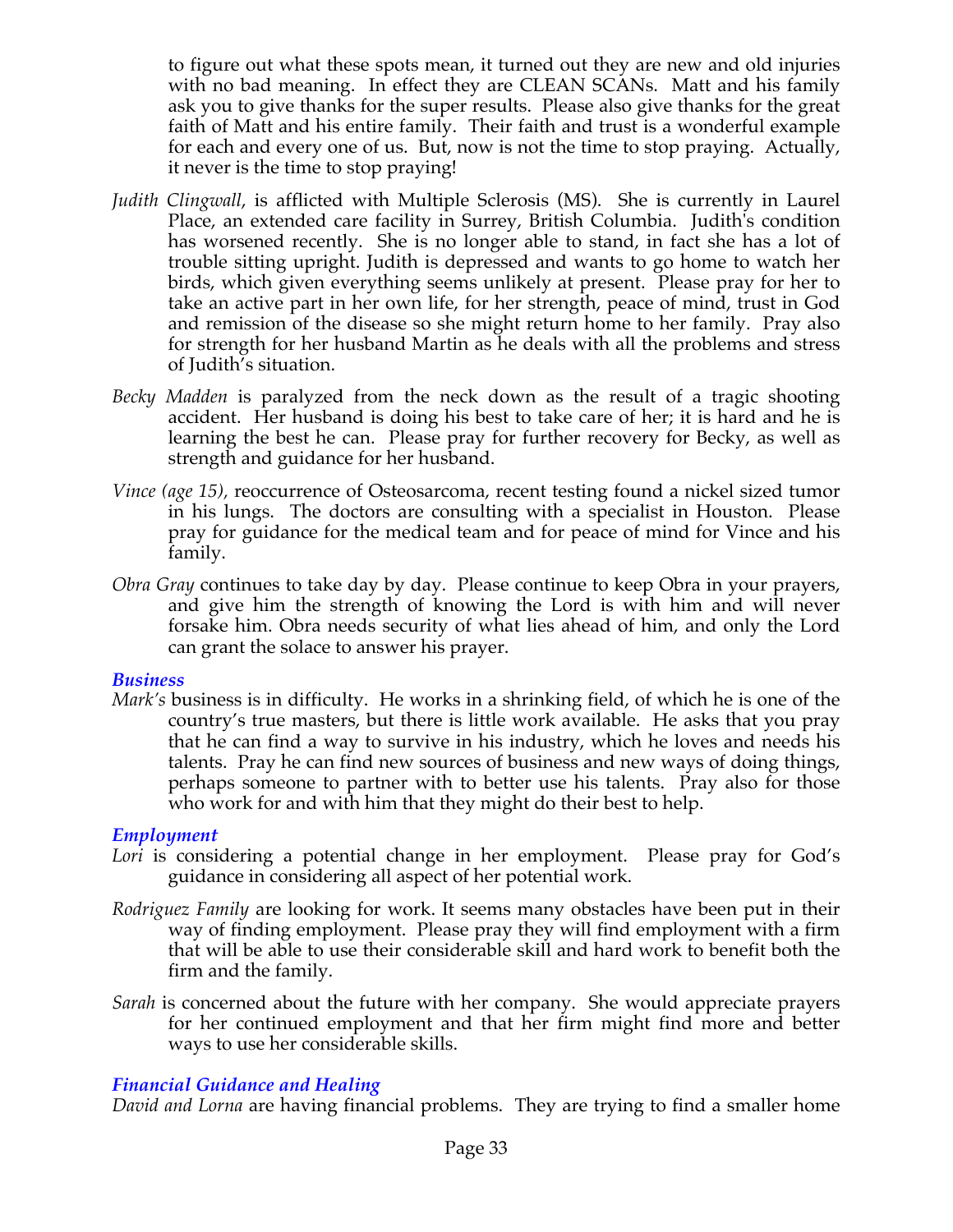which may be more affordable. *Lorna* has had an ongoing battle with brain cancer, her trips back and forth to the hospital have drained their finances to the point they sometimes struggle to have enough food in the house. Pleaser pray for Lorna's healing and guidance on how they might handle the financial difficulties in which they have found themselves.

#### *Guidance*

- *Christy* just lost her sister in an automobile accident; this follows closely the loss of two family. Please pray she can let our Lord Jesus Christ carry all her sorry, worry and care at this extremely difficult and stressful time.
- *Dr. Elizabeth Raj* is teaching a biblical approach to the psychological problems facing many in our society today. She is battling against the growing influence of worldly psychology adopted by the churches themselves. Elizabeth constantly stresses answers are found between the covers of that precious Book, the Holy Bible. Please pray for encouragement, strength, fortitude and courage for her.
- *Daniel and Danielle* are experiencing family strife as a result of custodial issues with a daughter. Please pray they and those they strive with might look to the child's best interests in their time of difficulty and disagreement; to work for her best interests and not use her as a weapon amongst themselves.
- *Abigail* is a teenager who has behavior problems. She feels she is in an area of mental darkness. Please pray that she might look to God for help and not within herself.
- *Sara* asks that you pray for guidance for her as she deals with the stresses of her family and life. Pray that she can separate those things which she can affect from those things which she cannot and give her grace to accept that she cannot do everything and can only change those things within her control. She asks for God's help to grow her business while keeping up with the needs of her mother and husband and healing her own problems.

*Jacquie* to open her heart to God and accept His Love and Grace.

*Hap* and *Ryan* both ask you to pray they might be able to trust God will help them make the right decisions at the right time and not to worry uselessly, to change those things they can change, accept those things they cannot change, sleep well to be able to do the correct things with a clear head and that they will open their hearts to the Holy Ghost.

#### *New Congregations*

New AOC congregations have been established in the Temotu Province of the Solomon Islands. This is in the Eastern end of the Islands and a ways away from the established congregations in these islands. Please pray for them as they bring souls to Christ as they establish His Church.

# *Guidance for Ministers*

*Rev LTC Al Ryan* has been appointed Deacon-In-Charge of the mission parish of St. Augustine of Canterbury Anglican Church, Anglican Church in America (ACA) parish in Old Orchard Beach, Maine. It is a small but growing mission, which has been plagued by clergy change. Al, the diocesan pilot, has been appointed for one year, during which time he is to help them identify what their needs are for a vicar. He has done this before and asks you to pray for God's help one more time; not only for himself, but for the parish.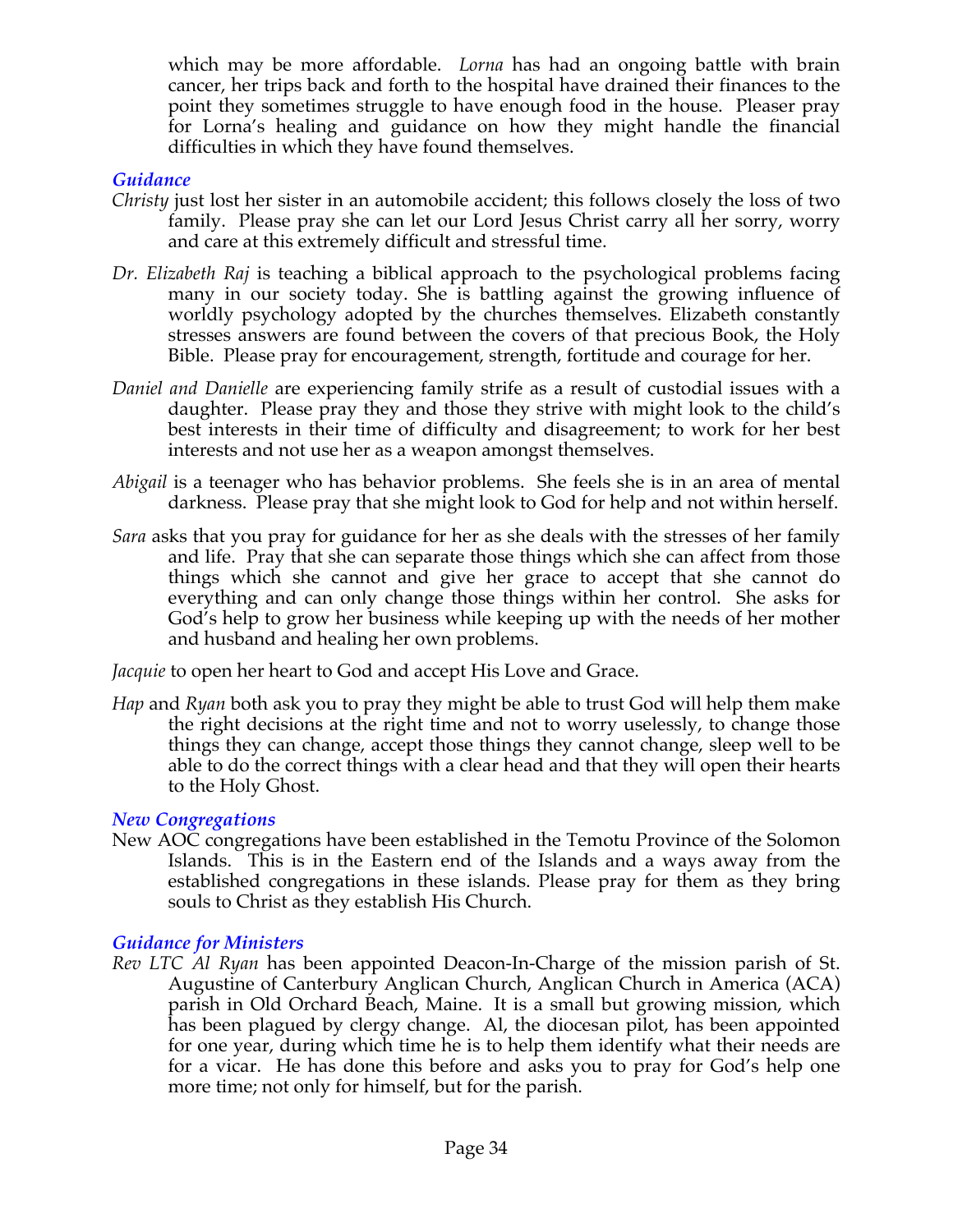#### *Armed Forces & Contractors*

Airman Donny Patton (Kadena AB, Japan), Jordan (USMC – Fleet Marine Force - Pacific), Trevor (USAF - KC-10 Boom Operator), Trevor (USN – Whidbey Island, EF-18 Pilot), Kurt Thomas (USN – Guam)

#### *Persecuted*

Around the world, Christians are under attack, not only in the Muslim world, but from Hindus and others in India. Also, they are under continual attack in the name of "Separation of Church and State" in the western world, as it becomes actively atheist or pro-devil buddy. Please pray for God's guidance and protection for all persecuted Christians and those around them.

#### *Various Special Requests*

- We ask that you pray, please ask God that the Holy Ghost might give you insight into how you might make the lives of your friends and family better. Remember helping others is not just those who you don't know!
- Please join us in praying that the *Free Teen Guitar Class* will be continue to be an opportunity for God to work in the lives of the kids and their families. Please ask God to guide the class to new opportunities to make Him known to others. Help us to let the love of our Lord shine through us into their lives, putting Him first, so that He might enter in to their hearts and lives.

#### *Remembrance of those who have gone before us*

*Kenneth Wayne Ogles* was killed in action on 16 February 1967, in the Ia Drang Valley, in



the Binh Dinh Province, South Vietnam, with the First Platoon of C Company, the First Battalion of the  $8<sup>th</sup>$  Cavalry, First Cavalry Division at the age of 19. Kenneth joined the National Guard at age 17 and immediately transferred to the active Army's First Cavalry Division. He wanted to make a difference, to do his duty to God and Country and protect the innocent people of South Vietnam. He gave all that we might be free. Please join us in remembering his service and sacrifice, as well as the hurt that it cost the entire Ogles family, the sacrifice and pain is no less 46 years later. Remember Kenneth the next time someone wants you to give a little freedom for the promise of safety or comfort.

# **Requiem to the American Soldier**

**Mine eyes have searched the battlefields, two hundred years ago, And fixed upon my Fathers...with crosses row-on-row. Their blood has nourished Courage and Ardent Virtue bought. They stood in battle bravely - and fought the wars they fought.**

**The mist of years have softened, but the battle's heat I feel: Their lines sway like a banner as they charge up San Juan Hill. In timeless sleep they stagger, beneath a khaki sky, But stand forth ever ready, to fight, to win, or die.**

**On Chickamauga's creek beds, and Santiago's slopes**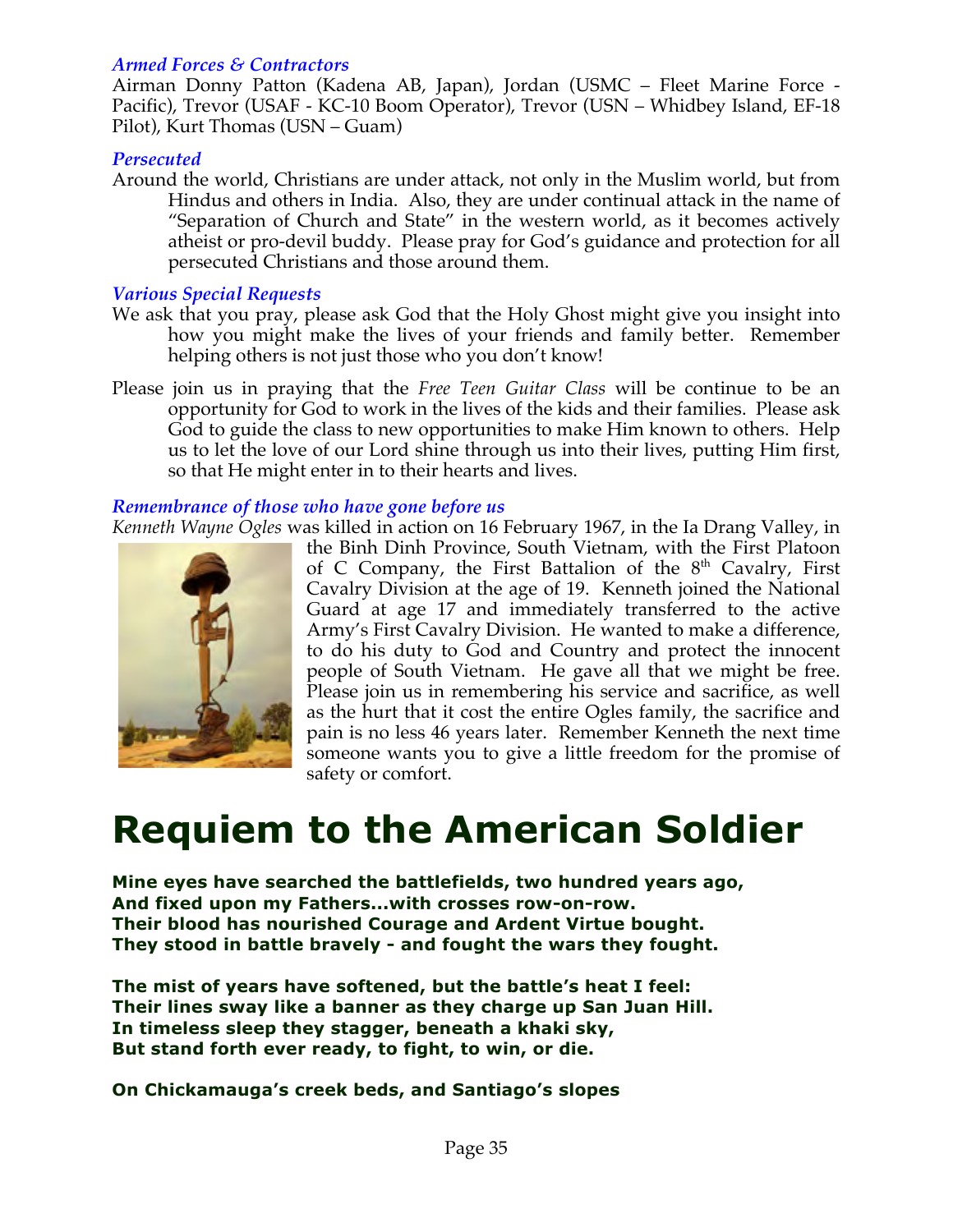**They fought as ones be-knighted, defending cherished hopes. From the Ardennes' bloody contest, to the walls of old Bastogne American blood and courage Have gained the Heights alone.**

**The shots at Concord township, join those of Gettysburg, And those fired at Fort Sumter, around the world were heard. The beaches red at Normandy, and those of Inchon's shores Were bought and paid by courage, yet still the battle roars.**

**The Marines on Iwo Jima, and Troops at Kasserine Pass, Gave force to Freedom's mandate, that right prevail at last. The Airmen over Bremen, and Naval Guns at Guam, Brought thunder out of Heaven, ere Peace could bring the Calm.**

**On Mekong Delta's paddies, and Khe Son's rugged slopes The Grand Old Flag was lifted, with clear and crispy notes. America's youth and valor, were tested, tried and torn But pressed on proud and bravely, despite the Traitor's scorn.**

**To you, you Knights of Valor, Press on the torch of Right. Reclaim the trailing Ensign, Restore the Shining Light. The Light of Freedom's promise, The hope of present years, Are now the struggle's object, Though won through Sweat and Tears.**

**A City, Bright and Gleaming, stands grandly on the Rise. The blood-bought fruits of Freedom beneath the Azure Skies, Are all our Fathers fought for, and freely bled and paid So you and I could know them, before the glory fades.**

**With God our hope established in pastures Green with Love And all our National Treasures, a gift from Him above, We have no right to wander from Truth or Light or Trust, But to the Throne of Mercy, our March is Good and Just.**

#### *~Jerry Ogles, Bishop, Anglican Orthodox Church To the soldier-patriot everywhere*

#### *Question that only you can ask*

What would you like to know about our history, what we believe, what we do or how we operate? Hap is looking for material for the continuing education class and *Thought for the Day* material. Help us help you. Please send your question to Hap so we all can get an answer. Just because you don't know the answer to your question doesn't mean you are the only one who doesn't know. But, if you don't ask, no one will know.

#### *Epistleers*

We post the list of Epistle Readers in the Sunday Report each week so you can either plan your attendance or your pre-reading as the spirit so moves you.

#### **Date Reader**

24 February 2013 Dru Arnold – Second Sunday in Lent